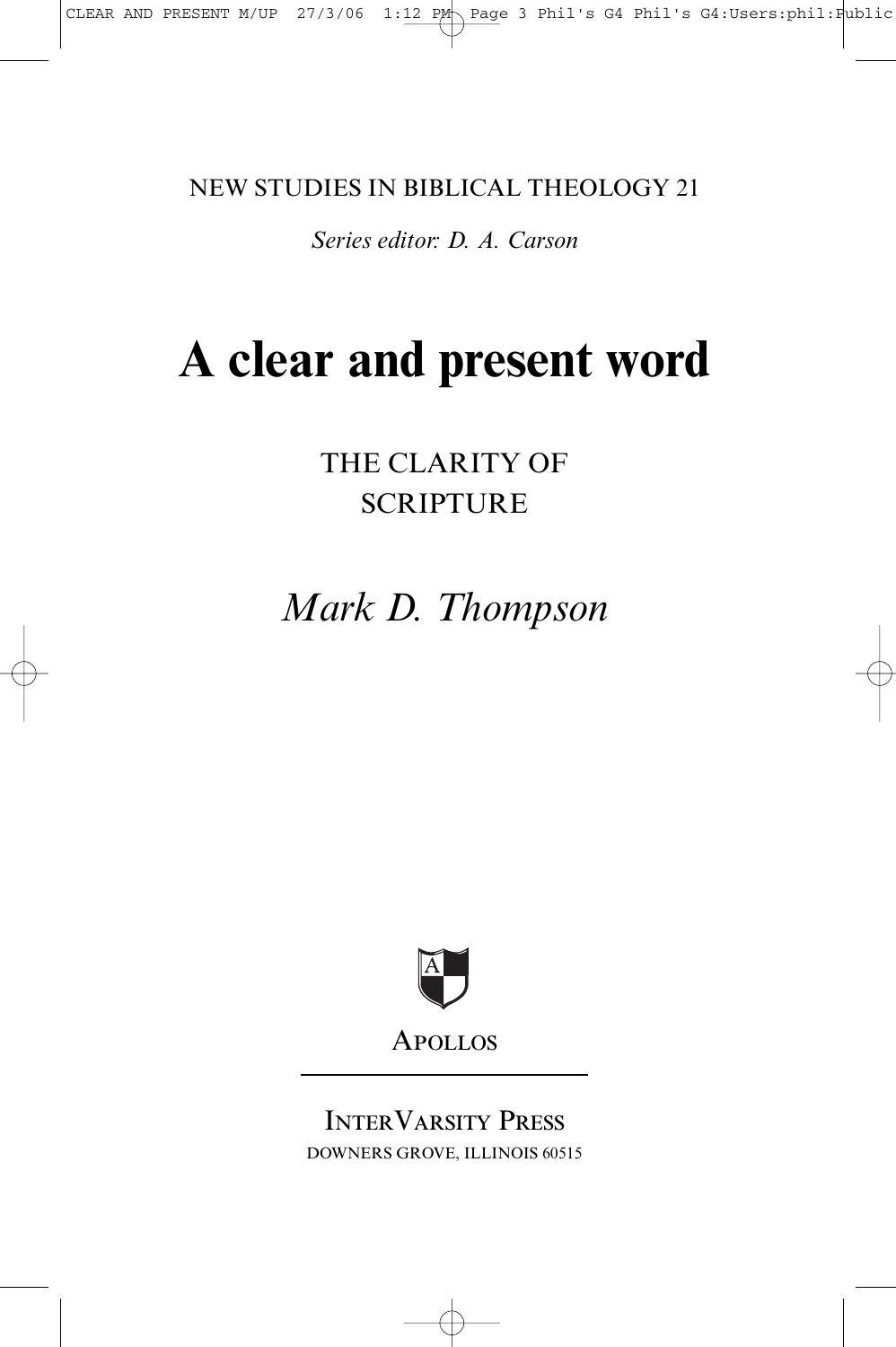*InterVarsity Press, USA P.O. Box 1400, Downers Grove, IL 60515-1426, USA World Wide Web: www.ivpress.com Email: email@ivpress.com*

*APOLLOS (an imprint of Inter-Varsity Press, England) Norton Street, Nottingham NG7 3HR, England Website: www.ivpbooks.com Email: ivp@ivpbooks.com*

*© Mark D. Thompson 2006*

*All rights reserved. No part of this publication may be reproduced, stored in a retrieval system or transmitted in any form or by any means, electronic, mechanical, photocopying, recording or otherwise, without the prior permission of InterVarsity Press.*

*InterVarsity Press®, USA, is the book-publishing division of InterVarsity Christian Fellowship/ USA®, a student movement active on campus at hundreds of universities, colleges and schools of nursing in the United States of America, and a member movement of the International Fellowship of Evangelical Students. For information about local and regional activities, write Public Relations Dept., InterVarsity Christian Fellowship/USA, 6400 Schroeder Rd., P.O. Box 7895, Madison, WI 53707-7895, or visit the IVCF website at <www.intervarsity.org>.*

*Inter-Varsity Press, England, is closely linked with the Universities and Colleges Christian Fellowship, a student movement connecting Christian Unions throughout Great Britain, and a member movement of the International Fellowship of Evangelical Students. Website: www.uccf.org.uk*

*Scripture quotations, unless otherwise noted, are from* The Holy Bible, English Standard Version, *copyright © 2001 by Crossway Bibles, a division of Good News Publishers. Used by permission. All rights reserved.*

*USA ISBN 978-0-8308-2622-3 UK ISBN 978-1-84474-140-3*

*Set in Monotype Times New Roman*

*Typeset in Great Britain by Servis Filmsetting Ltd, Manchester*

*Printed in the United States of America ∞*



*InterVarsity Press is committed to protecting the environment and to the responsible use of natural resources. As a member of Green Press Initiative we use recycled paper whenever possible. To learn more about the Green Press Initiative, visit <www.greenpressinitiative.org>.*

#### **Library of Congress Cataloging-in-Publication Data**

*A catalog record for this book is available from the Library of Congress.*

#### **British Library Cataloguing in Publication Data**

*A catalogue record for this book is available from the British Library.*

|  |  |  |  |  |  | P 23 22 21 20 19 18 17 16 15 14 13 12 11 10 9 8 7 6 5 4 3 2 |  |  |  |  |  |
|--|--|--|--|--|--|-------------------------------------------------------------|--|--|--|--|--|
|  |  |  |  |  |  | Y 26 25 24 23 22 21 20 19 18 17 16 15 14 13 12 11 10 09 08  |  |  |  |  |  |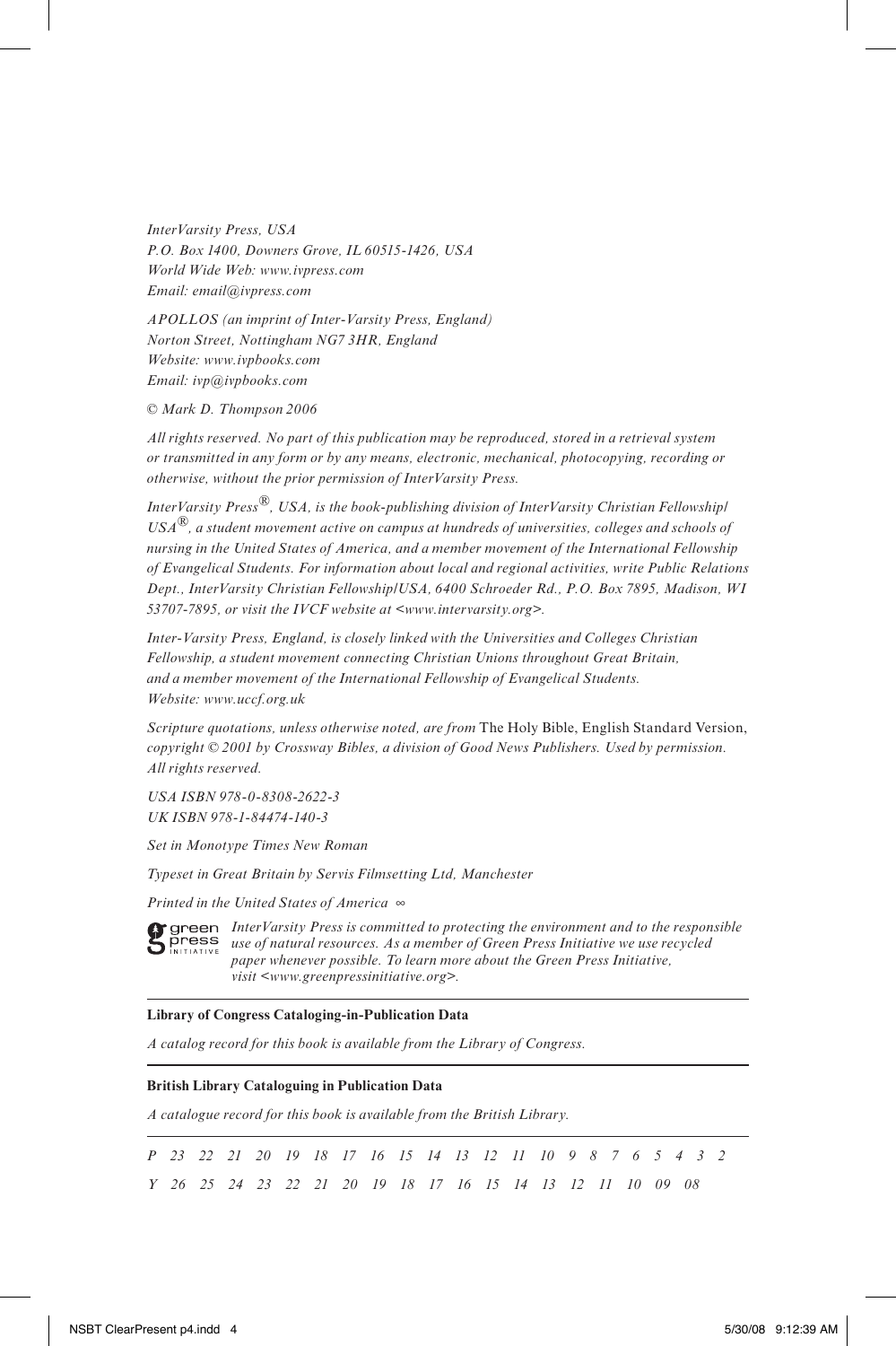With thanks to God for three wise theological guides: *Alan D. Catchpoole*, Principal, Capernwray Bible College, Australia (1970–1982); *D. Broughton Knox*, Principal, Moore Theological College (1959–1985); *Peter F. Jensen*, Principal, Moore Theological College (1985–2001), Archbishop of Sydney (2001–).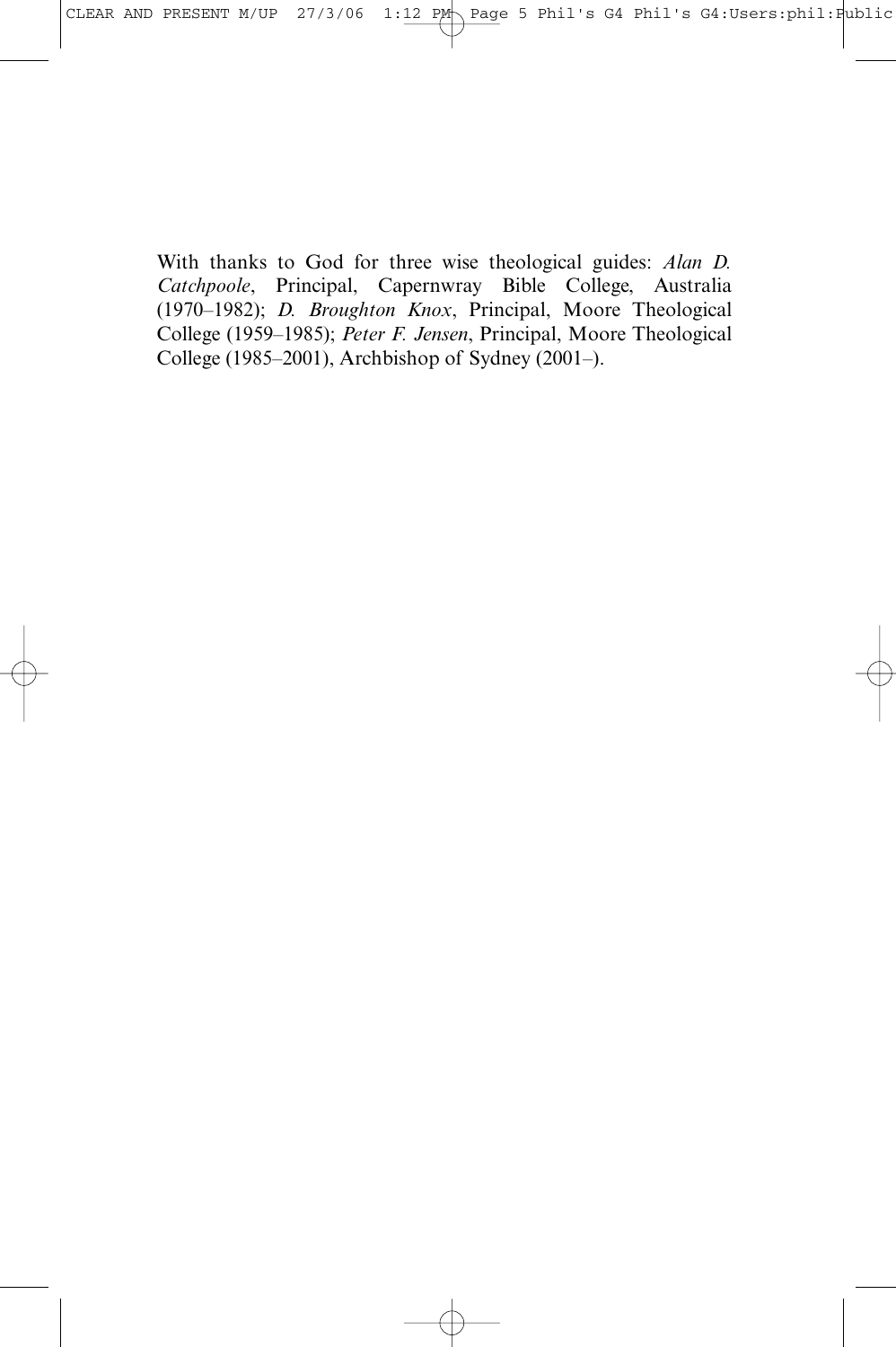CLEAR AND PRESENT M/UP 27/3/06 1:12 PM Page 6 Phil's G4 Phil's G4:Users:phil:Public

 $\oplus$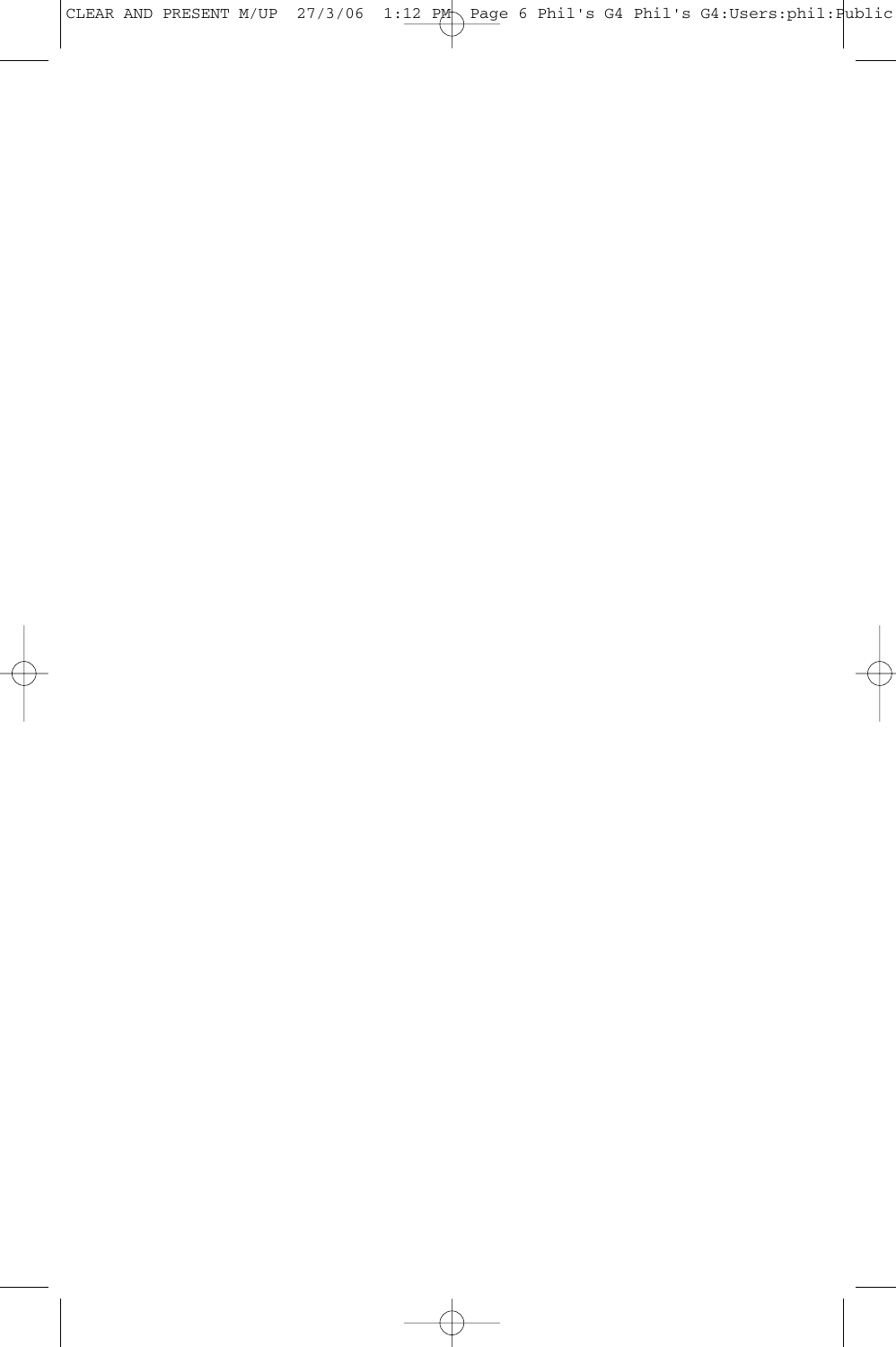CLEAR AND PRESENT M/UP 27/3/06 1:12 PM Page 7 Phil's G4 Phil's G4:Users:phil:Public

# **Contents**

| Series preface                                                | 9   |
|---------------------------------------------------------------|-----|
| Author's preface                                              | 11  |
| Abbreviations                                                 | 13  |
| 1 Oh sweet obscurity: The absurdity of claiming clarity       |     |
| today                                                         | 17  |
| Traditional objections to the doctrine of the clarity         |     |
| of Scripture                                                  | 19  |
| The contemporary context of this discussion                   | 30  |
| A reason to think again                                       | 46  |
| 2 The effective communicator: God as the guarantor of         |     |
| scriptural clarity                                            | 49  |
| The God of the gospel                                         | 55  |
| The purposeful communicator                                   | 60  |
| God and human words                                           | 65  |
| God and this text                                             | 70  |
| The clarity of Scripture and the character of God             | 78  |
| 3 It is not beyond you: The accessible word of the living God | 81  |
| The phenomenon of Scripture according to Jesus                |     |
| and the apostles                                              | 82  |
| The Old Testament and the clarity of Scripture: The           |     |
| classic texts                                                 | 93  |
| Clarity hard won: Scripture acknowledges its own              |     |
| difficulty                                                    | 102 |
| Confidence and concentrated attention: The textures           |     |
| of biblical clarity                                           | 109 |
| 4 Engaging the hermeneutical challenge                        | 111 |
| Theology and the shape of contemporary                        |     |
| hermeneutics                                                  | 115 |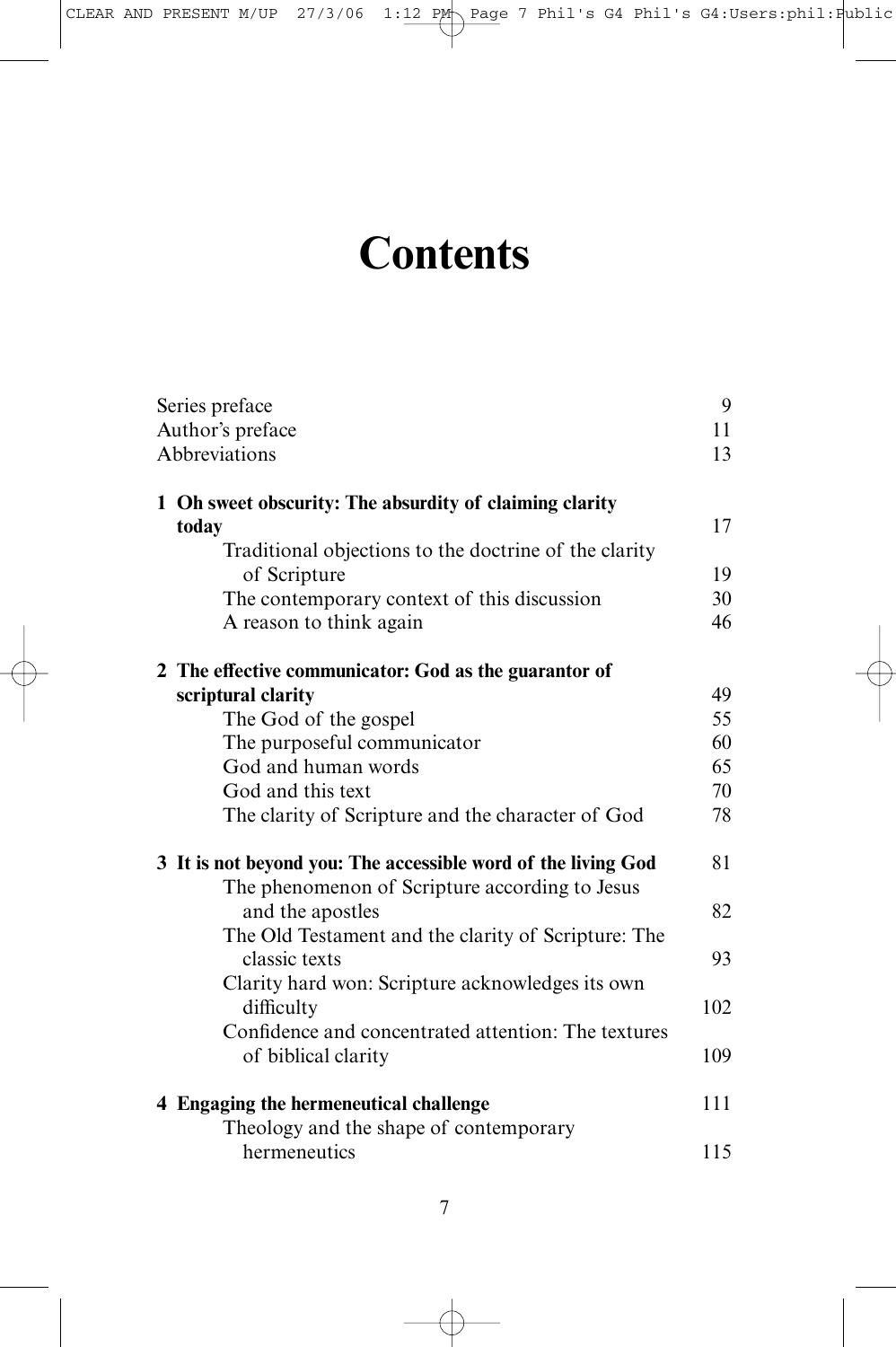| Taking Scripture and its readers seriously               |     |  |  |  |  |
|----------------------------------------------------------|-----|--|--|--|--|
| The theological protest at the contemporary              |     |  |  |  |  |
| hermeneutical agenda                                     |     |  |  |  |  |
| The hermeneutics of a clear text in the hands of a       |     |  |  |  |  |
| good God                                                 | 140 |  |  |  |  |
| 5 The sharp double-edged sword: Restating the clarity of |     |  |  |  |  |
| <b>Scripture today</b>                                   |     |  |  |  |  |
| The classic exposition                                   | 143 |  |  |  |  |
| A doctrine for the times                                 | 159 |  |  |  |  |
| A clear and present word                                 | 164 |  |  |  |  |
| Bibliography                                             | 171 |  |  |  |  |
| Index of authors                                         |     |  |  |  |  |
| Index of Scripture references                            |     |  |  |  |  |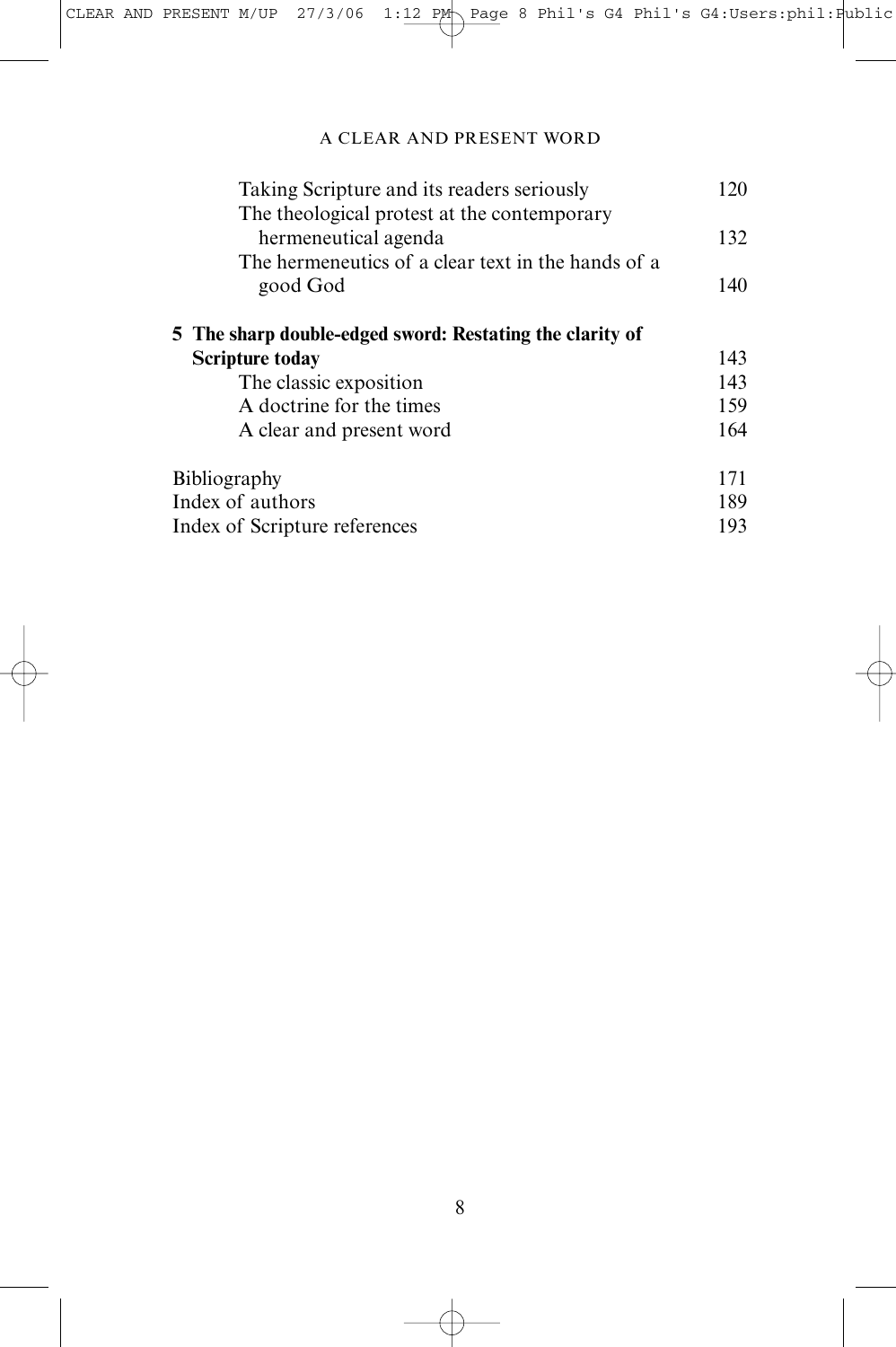# **Series preface**

*New Studies in Biblical Theology* is a series of monographs that address key issues in the discipline of biblical theology. Contributions to the series focus on one or more of three areas: 1. the nature and status of biblical theology, including its relations with other disciplines (e.g. historical theology, exegesis, systematic theology, historical criticism, narrative theology); 2. the articulation and exposition of the structure of thought of a particular biblical writer or corpus; and 3. the delineation of a biblical theme across all or part of the biblical corpora.

Above all, these monographs are creative attempts to help thinking Christians understand their Bibles better. The series aims simultaneously to instruct and to edify, to interact with the current literature, and to point the way ahead. In God's universe, mind and heart should not be divorced: in this series we will try not to separate what God has joined together. While the notes interact with the best of scholarly literature, the text is uncluttered with untransliterated Greek and Hebrew, and tries to avoid too much technical jargon. The volumes are written within the framework of confessional evangelicalism, but there is always an attempt at thoughtful engagement with the sweep of the relevant literature.

It is a pleasure to include in the Series this volume by Dr Mark Thompson. I suppose one might initially question why his work has been included in a series devoted to biblical theology. His earlier work on Luther was essentially an historical study; the present work, it might be argued, belongs at least as obviously to the domain of systematic theology as to biblical theology. But that is just the point. NSBT is interested in how biblical theology contributes to related disciplines, and while this present work addresses historical and dogmatic questions, on several fronts its fulcrum is responsible biblical theology.

Certainly there are few topics more pertinent in the first decade of the twenty-first century. A strange combination of collective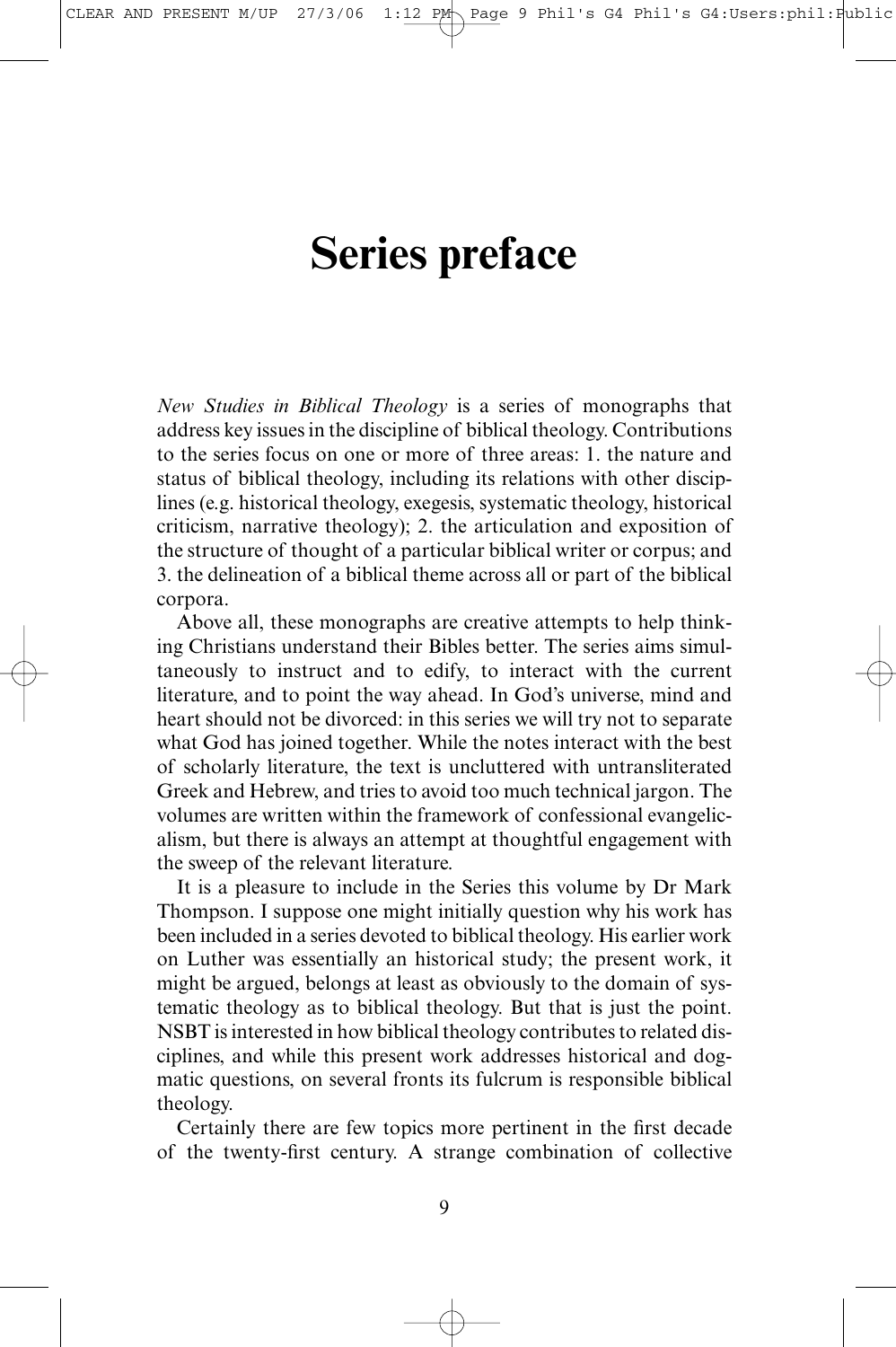theological amnesia and an uncritical acquiescence in the least disciplined forms of postmodernism have made many Christians highly suspicious of hearing any sure or clear Word from Scripture. The 'perspicuity of Scripture' (often designated *claritas Scripturae*) has fallen on hard times. Dr Thompson's clearly written and robust articulation of the clarity of Scripture will help many people think about these matters knowledgably, crisply, faithfully, pointedly. The purpose of such an exercise, of course, can never be an end in itself: the purpose is to handle Scripture itself with greater wisdom and confidence. That is why this book deserves the widest circulation.

> *D. A. Carson Trinity Evangelical Divinity School*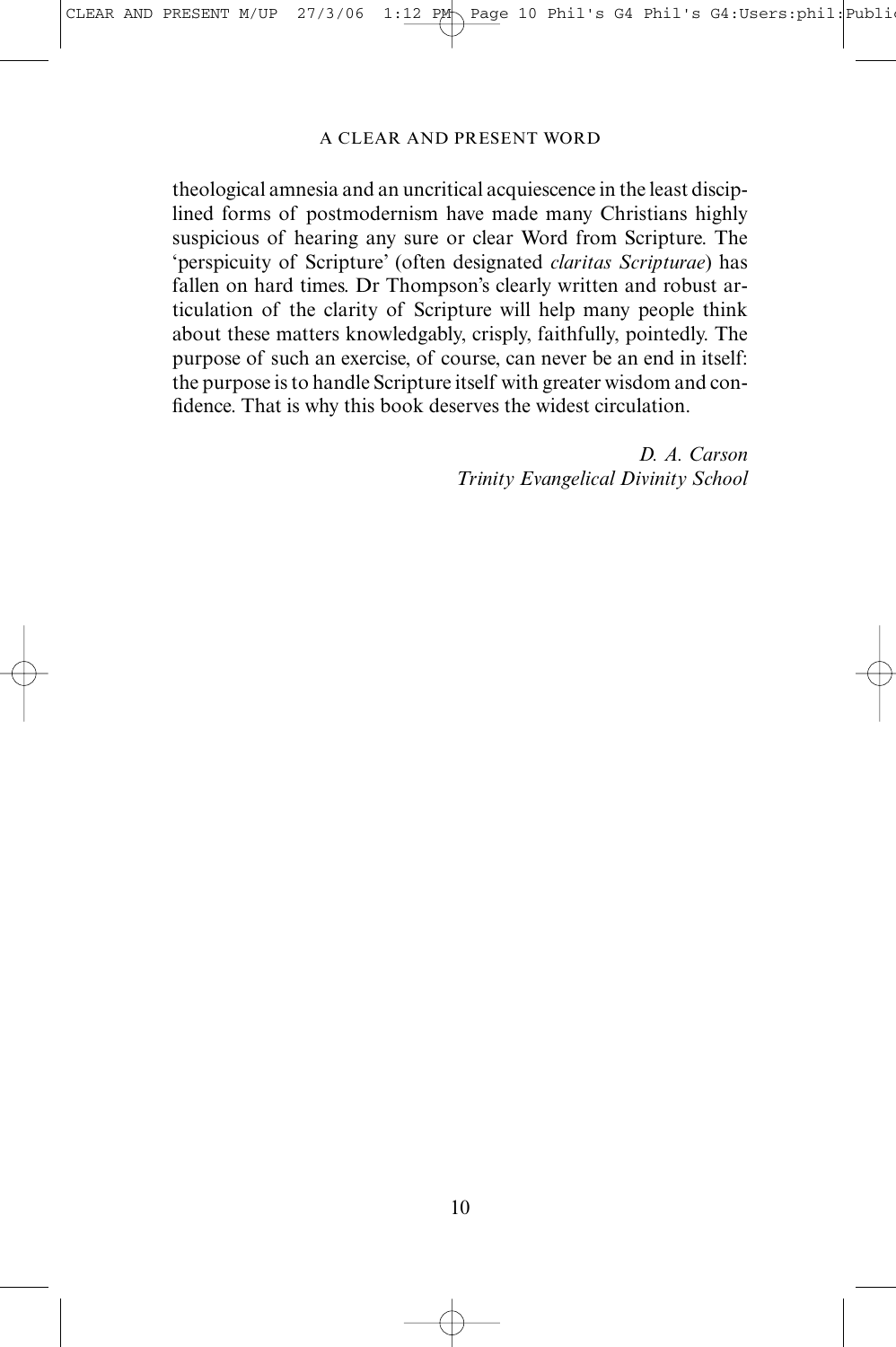# **Author's preface**

The five chapters of this book were originally the Annual Moore College Lectures, delivered in August 2005. It was an enormous privilege to be invited by the Principal, Dr John Woodhouse, to deliver those lectures. His encouragement during the study leave granted for the purposes of preparation kept the project on track when a myriad of other demands threatened to derail it. I join with many others in thanking God for his gifted and godly leadership of the Moore College community and I am grateful for this opportunity to record my own extensive debt to his faithful ministry of the word of God.

Like many before me, I have found that one of the great benefits of working in a theological college is the opportunity to wrestle in fellowship with faithful and insightful colleagues and highly motivated and gifted students about questions such as the clarity of Scripture. I have greatly benefited from conversations on this topic with Drs Peter Jensen, Robert Doyle, Peter Bolt, Andrew Shead, Mike Ovey and Peter O'Brien. A number of former students at Moore College have also investigated these questions and shared the results of their work. While there are undoubtedly others, I owe a particular debt to Stephen Anderson, Hefin Jones and Orlando Saer. Outside this environment I am glad to acknowledge the philosophical insights of Mr Shane Waugh.

In researching this subject, as previously, I have been much more than adequately equipped by the resources of the Moore College Library. I found that almost everything I needed to explore these questions was already held by the library and in those rare cases where something was not, Mr Kim Robinson ensured that it was ordered or borrowed with unusual speed. I am very grateful to him and the rest of the library staff.

Professor John Webster of the University of Aberdeen has been extraordinarily generous, allowing me to read his own treatment of this topic prior to its publication in his book *Confessing God*. The book appeared as these lectures were being delivered and the extent of my debt to his stimulating treatment of the topic will be obvious.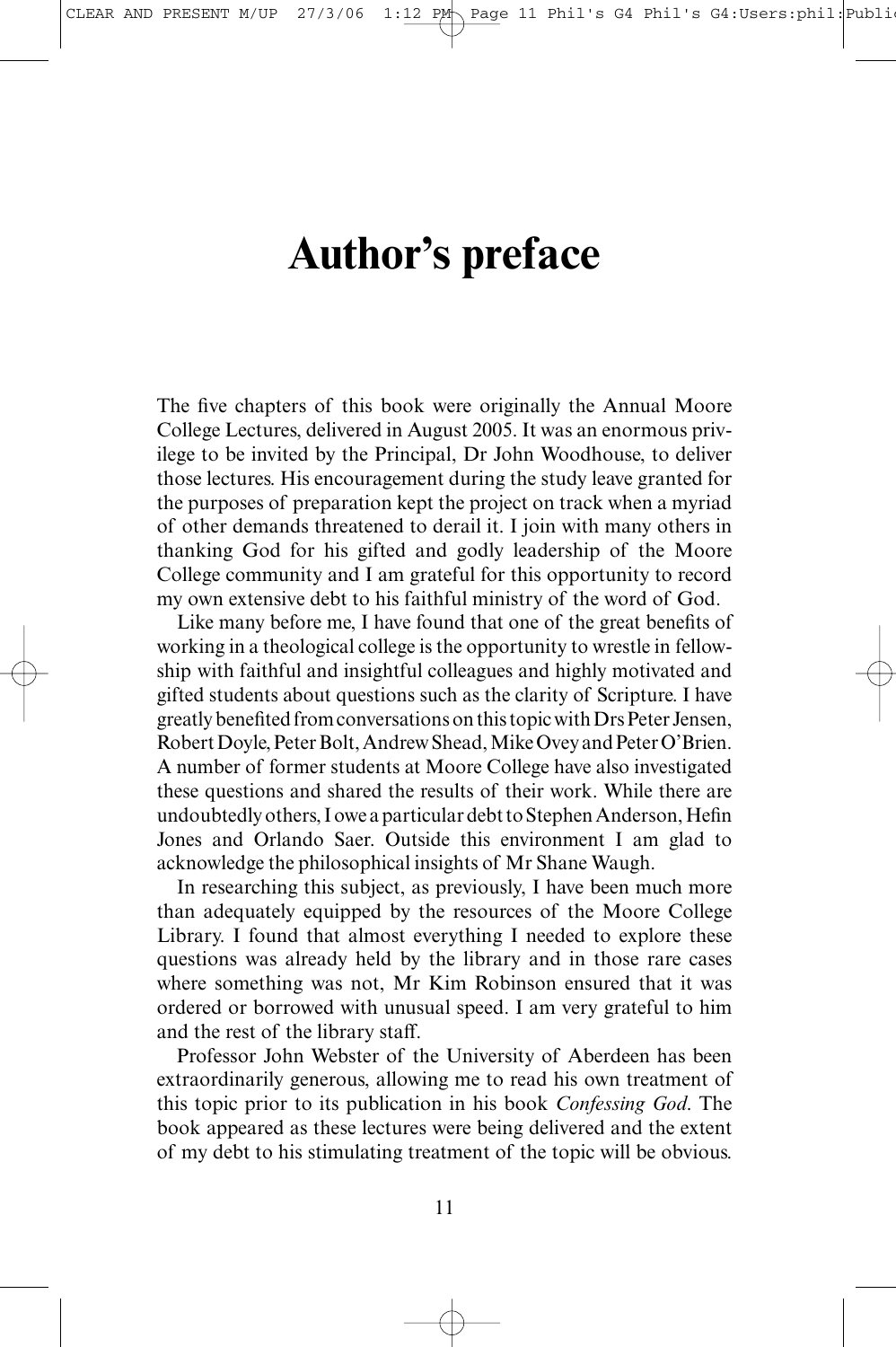I hope he will understand where I have continued to walk a somewhat different path.

I have valued the encouragement I have received over many years now from Professor Don Carson. We first spoke about this topic back in 1996 in a little restaurant in Oxford. Years later he was one of those who convinced me to make this the topic of the lectures when he first heard that I had been invited to deliver them. His own model of wide and generous reading, his humble and constant submission to the word of the living God, and his determination to honour God by speaking his truth and confronting error or sheer sloppy academic work have encouraged me and many others. His graciousness and generosity to me personally, not least in accepting this book as a volume in the New Studies in Biblical Theology series, is something for which I continue to give great thanks to our God.

The book is dedicated to three theologians who have all left their mark on my own thinking and that of countless others. Alan Catchpoole was the first to show me how to think theologically. His passion for explaining the teaching of Scripture in a systematic way opened up a new world. Broughton Knox was nearing the end of his long tenure as Principal of Moore College when I began studying there in 1983. His capacity to excite students is now almost legendary in Sydney and elsewhere. He modelled a kind of theological reflection that refuses to be distracted from the words of Scripture, allowing every system and every thought to be challenged by what God has said to us in the Bible. Peter Jensen, who succeeded Broughton Knox in 1985, has been an outstanding mentor both theologically and personally. Though called to a different role amongst God's people in 2001, he has continued to encourage me to think hard, read widely and speak with clarity and boldness.

Yet the one person without whom not a single word that follows could have been produced is my wife Kathryn. She makes life and ministry a joy and is the ever-present reminder of God's wonderful goodness to me. Eternity alongside her is a marvellous prospect.

In the remarkable kindness of God he has equipped his people for life in a fallen world by giving them his Spirit and his word written. If what follows encourages men and women to read the Scriptures with confidence in God's goodness, expecting to be addressed by him in the words he has caused to be written for us, then it will have served its purpose.

> *Mark D. Thompson August AD 2005*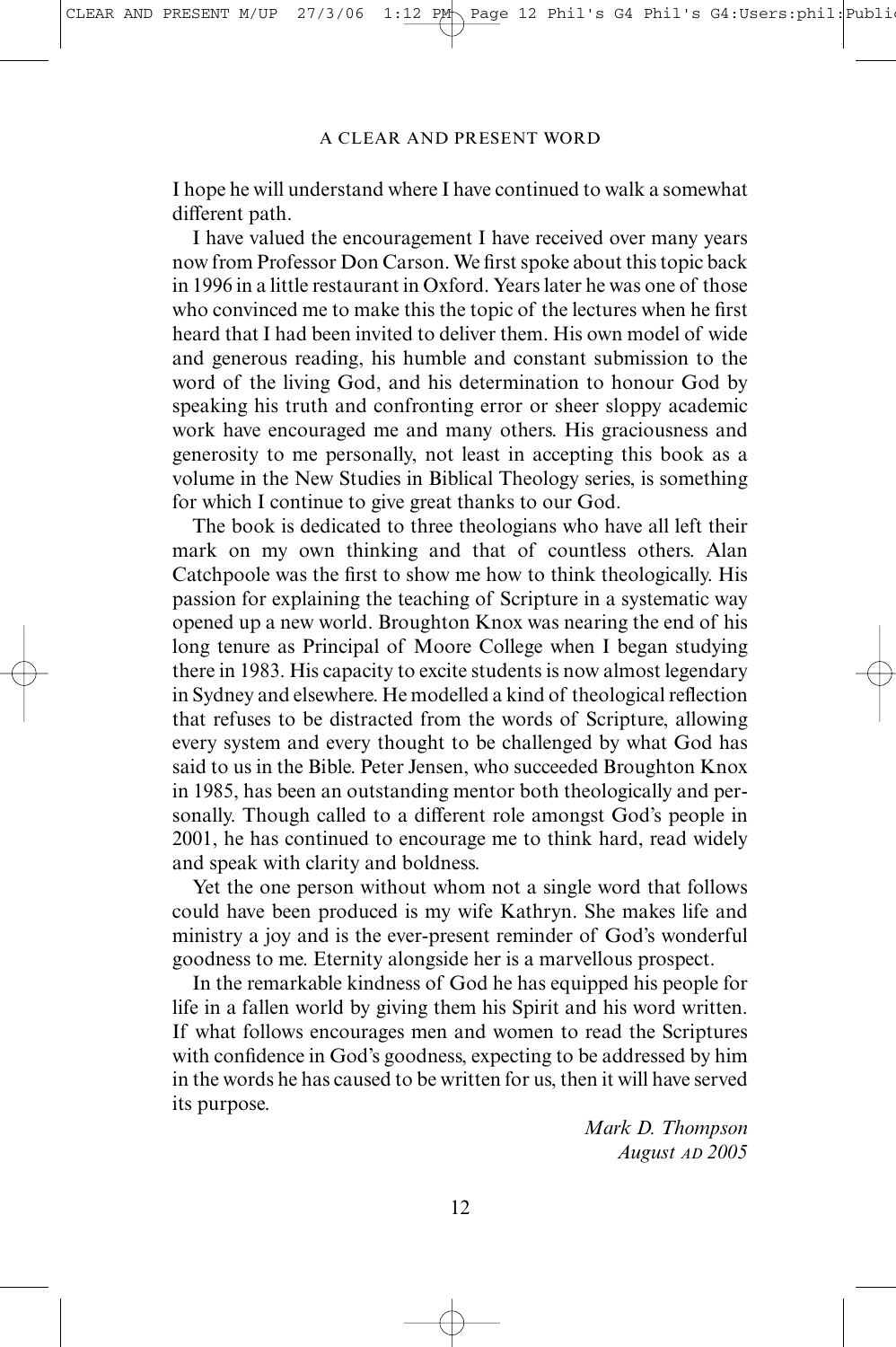CLEAR AND PRESENT M/UP 27/3/06 1:12 PM Page 13 Phil's G4 Phil's G4:Users:phil: Publi

# **Abbreviations**

| ANF                 | The Ante-Nicene Fathers: Translations of the Writings    |
|---------------------|----------------------------------------------------------|
|                     | of the Fathers Down to A.D. 325, ed. A. Roberts and      |
|                     | J. Donaldson, 10 vols., Grand Rapids: Eerdmans, repr.    |
|                     | 1985                                                     |
| <b>ANTC</b>         | Abingdon New Testament Commentaries                      |
| AV                  | Authorized Version (of the Bible)                        |
| <b>BST</b>          | The Bible Speaks Today                                   |
| CCSL                | Corpus christianorum series latina, 176 vols., Turnholt: |
|                     | Brepols, 1954–                                           |
| CD                  | K. Barth, Church Dogmatics, ed. T. F. Torrance and       |
|                     | G. W. Bromiley, trans. G. Thomson, H. Knight et al.,     |
|                     | 4 vols., Edinburgh: T. & T. Clark, 1956-74               |
| Chr <sub>Cent</sub> | Christian Century                                        |
| CTJ                 | Calvin Theological Journal                               |
| <b>ESV</b>          | English Standard Version (of the Bible)                  |
| <b>FS</b>           | Festschrift                                              |
| <b>HTR</b>          | <b>Harvard Theological Review</b>                        |
| <i><b>IJST</b></i>  | International Journal of Systematic Theology             |
| <b>JETS</b>         | Journal of the Evangelical Theological Society           |
| <b>JSNTSup</b>      | Journal for the Study of the New Testament               |
|                     | <b>Supplement Series</b>                                 |
| KD                  | K. Barth, Die Kirchliche Dogmatik, 4 vols., Zollikon:    |
|                     | Evangelischer, 1932-67                                   |
| <b>LCC</b>          | Library of Christian Classics                            |
| LW                  | Luther's Works, ed. J. Pelikan and H. T. Lehmann, 55     |
|                     | vols., St. Louis: Concordia; Philadelphia: Fortress,     |
|                     | 1955-86                                                  |
| <b>NICOT</b>        | New International Commentary on the Old Testament        |
| <b>NIGTC</b>        | New International Greek Testament Commentary             |
| NPNF,               | A Select Library of the Nicene and Post-Nicene Fathers   |
| 1st Series          | of the Christian Church, 1st Series, ed. P. Schaff, 14   |
|                     | vols., Grand Rapids: Eerdmans, repr. 1979                |
|                     |                                                          |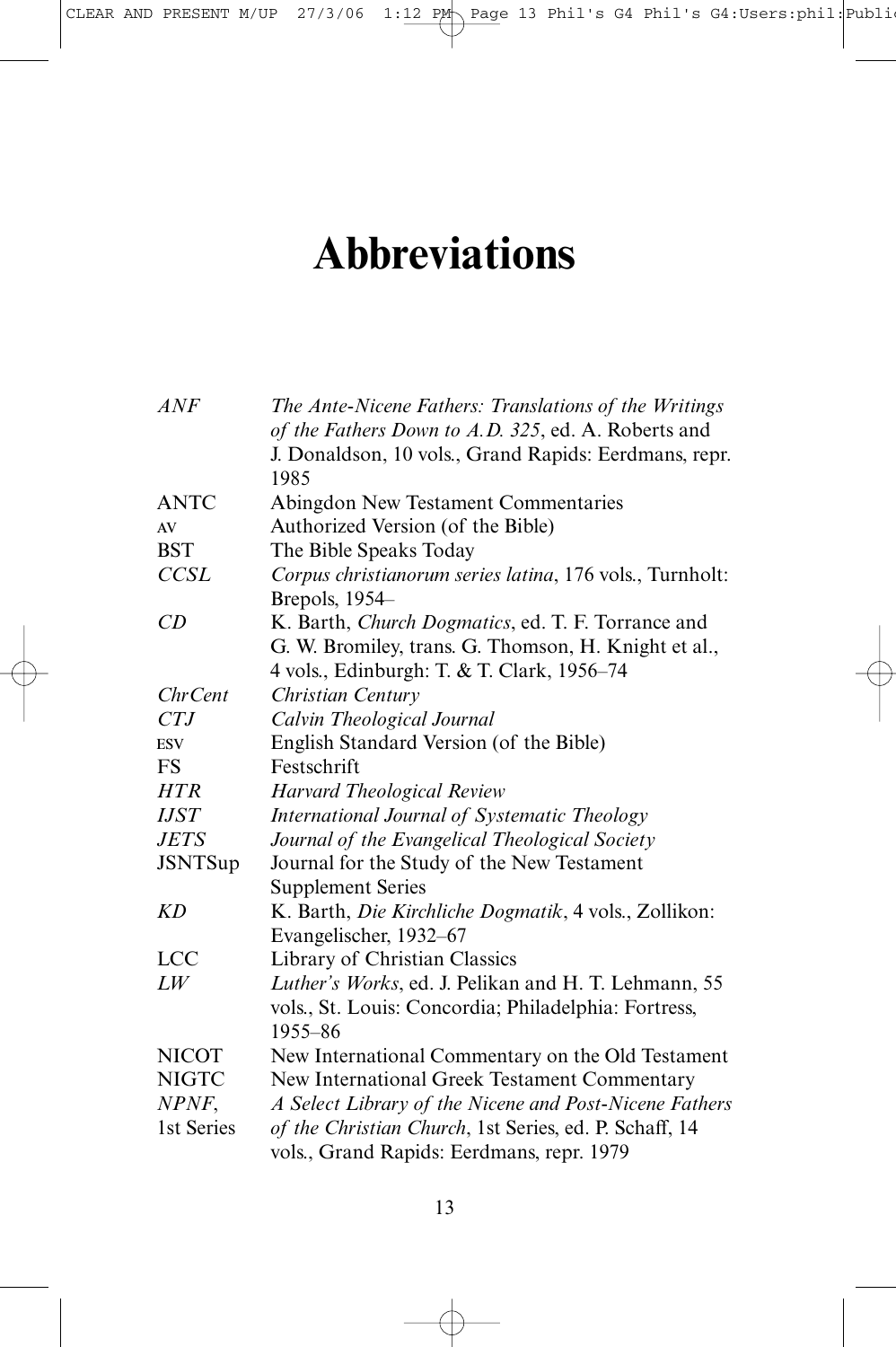CLEAR AND PRESENT M/UP 27/3/06 1:12 PM Page 14 Phil's G4 Phil's G4:Users:phil: Public

### A CLEAR AND PRESENT WORD

| A Select Library of the Nicene and Post-Nicene Fathers  |
|---------------------------------------------------------|
| of the Christian Church, 2nd series, ed. P. Schaff and  |
| H. Wace, 14 vols., Grand Rapids: Eerdmans, repr.        |
| 1982                                                    |
| New Studies in Biblical Theology                        |
| Old Testament Library                                   |
| Patrologiae, cursus completus, patres ecclesiae, series |
| graeca, ed. J.-P. Migne, 162 vols., Paris: Migne,       |
| 1857-66                                                 |
| Patrologiae, cursus completus, patres ecclesiae, series |
| latina, ed. J.-P. Migne, 221 vols., Paris: Migne,       |
| 1844-64                                                 |
| <b>Reformed Theological Review</b>                      |
| Scottish Bulletin of Evangelical Theology               |
| Scottish Journal of Theology                            |
| Sacra pagina                                            |
| Theology Today                                          |
| Trinity Journal                                         |
| D. Martin Luthers Werke: Kritische Gesamtausgabe,       |
| Schriften, ed. J. K. F. Knaake, G. Kawerau et al., 66   |
| vols., Weimar: Böhlaus Nachfolger, 1883–                |
| Vox evangelica                                          |
| Word Biblical Commentary                                |
| Westminster Theological Journal                         |
| Wissenschaftliche Untersuchungen zum Neuen              |
| Testament                                               |
| Zeitschrift für Theologie und Kirche                    |
|                                                         |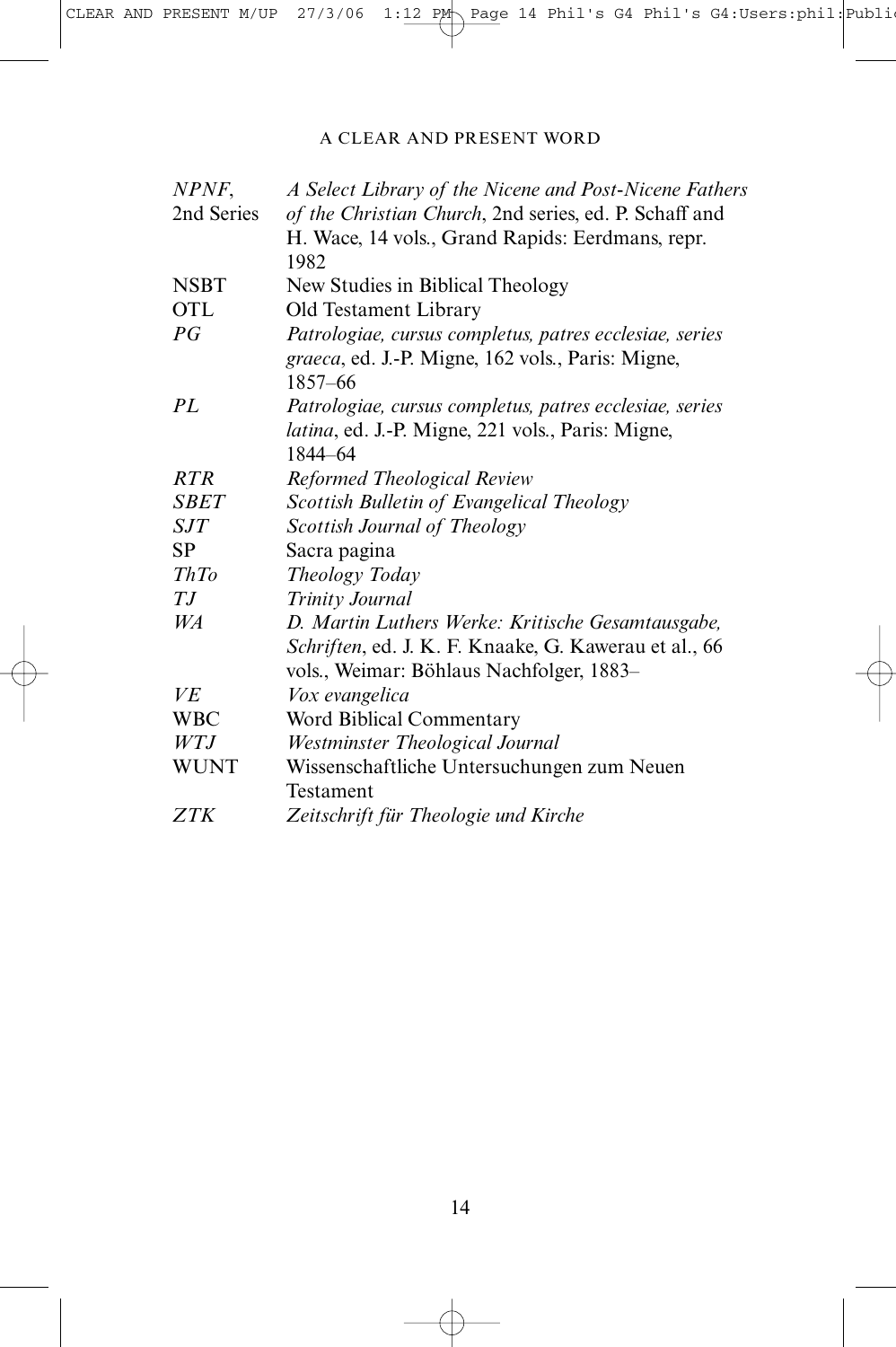Open my eyes, that I may behold wondrous things out of your law. (Ps. 119:18)

But this is the one to whom I will look: he who is humble and contrite in spirit and trembles at my word.

(Isa. 66:2b)

If God spare my life ere many years I wyl cause a boye that dryveth the plough shall know more of the scripture than thou dost.

(Tyndale 1521)

Christ has not so enlightened us as deliberately to leave some part of his word obscure while commanding us to give heed to it, for he commands us in vain to give heed if it does not give light.

(Luther 1525: 95)

In the fog of this intellectual life of ours the word of God, which is clear in itself, always becomes obscure.

(Barth 1938: 716 [*KD* I/2, 803 = *CD* I/2, 716])

No confession concerning Scripture is more disturbing to the church than the confession of its perspicuity.

(Berkouwer 1966–7: 288)

Behind the argument about the clarity of Scripture is an argument about whom Scripture belongs to and whether it is a means of control.

(Goldingay 1994: 345)

We can cloak our own darkness by calling it the obscurity of the text; we can evade the judgement which Scripture announces by endless hermeneutical deferral; we can treat Scripture not as the clear Word of judgement and hope but as a further opportunity for the imagination to be puzzled, stimulated and set to work . . . That is why the promise of *claritas scripturae* is inseparable from the prayer: 'Open my eyes, that I may behold wondrous things out of thy law' (Ps. 119:18).

(Webster 2005: 67)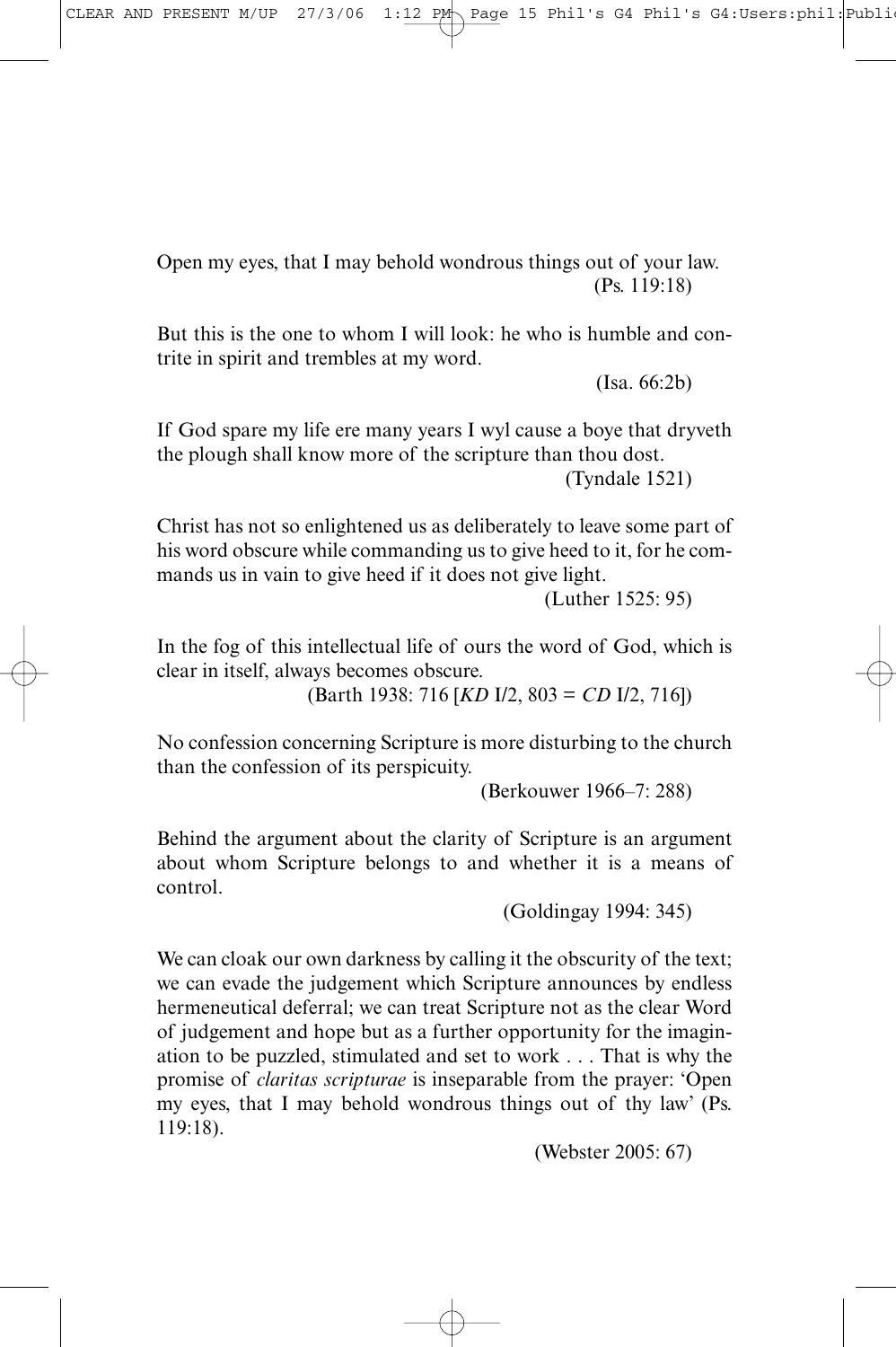CLEAR AND PRESENT M/UP 27/3/06 1:12 PM Page 16 Phil's G4 Phil's G4:Users:phil: Public Public Public Public Public Public Public Public Public Public Public Public Public Public Public Public Public Public Public Public Pu

 $\oplus$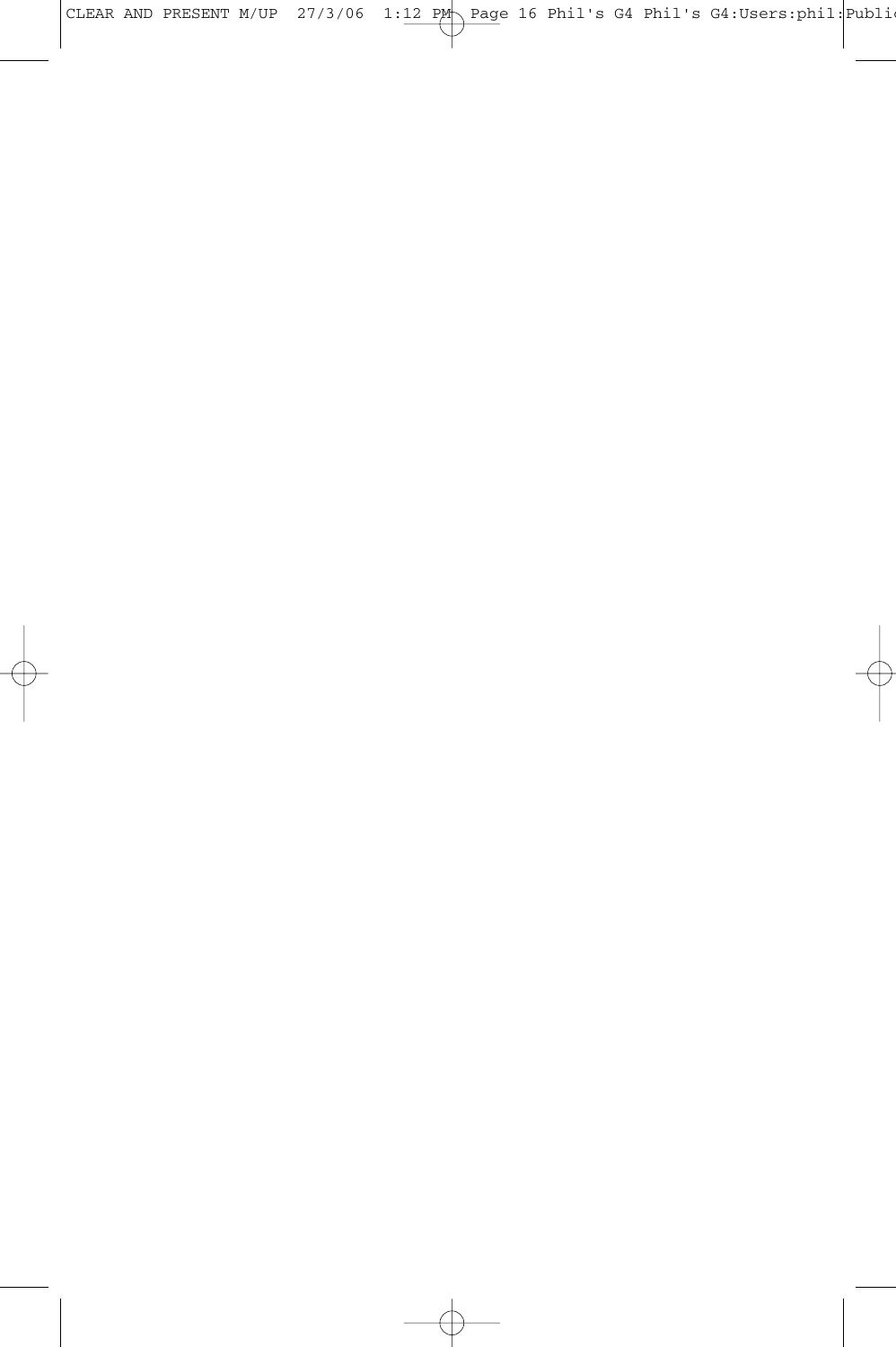## Chapter One

# **Oh sweet obscurity: The absurdity of claiming clarity today**

'Did God really say . . . ?'

By almost any measure a bold and confident use of the Bible is a hallmark of evangelical Christianity. Whether it be the sophisticated sociohistorical analysis of David Bebbington, who ranks 'biblicism' as the third of his four characteristics of evangelical religion, $<sup>1</sup>$  or the</sup> simple and direct statement of evangelical leader John Stott, 'It is the contention of evangelicals that they are plain Bible Christians,'2 explorations of evangelical identity routinely acknowledge the decisive role of the Bible in shaping thought and practice. Billy Graham's insistent appeal to 'the Bible says' is emblematic for many. Convinced that what the Bible says, God says, classic evangelicalism appeals to the Scriptures for an understanding of God and his purposes as well as for the shape of an appropriate response to the words he has spoken.

Underlying such an appeal are a number of assumptions about the origin, nature and form of that collection of ancient narrative, poetry, proverb, law, vision and epistle that is the Christian Bible. What authority (if 'authority' is the right word) can such an anthology legitimately exercise over the thinking and behaviour of men and women two millennia after its completion? What gives these texts a priority over the plethora of other religious texts in the world, even just the ancient world? How does their undoubted variety in genre and historical perspective serve the interests of their message, if, indeed, we can be permitted to speak about 'message' in the singular at all? These are all legitimate questions that have occupied many,

<sup>1</sup> Bebbington 1989: 2–4, 12–14. Bebbington acknowledges that others such as J. C. Ryle, John R. W. Stott and J. I. Packer all mention the authority of Scripture as the leading principle of evangelical faith (Ryle 1871: 10; Stott 1977: 5–14; Packer 1978: 20). <sup>2</sup> Stott 1970: 32.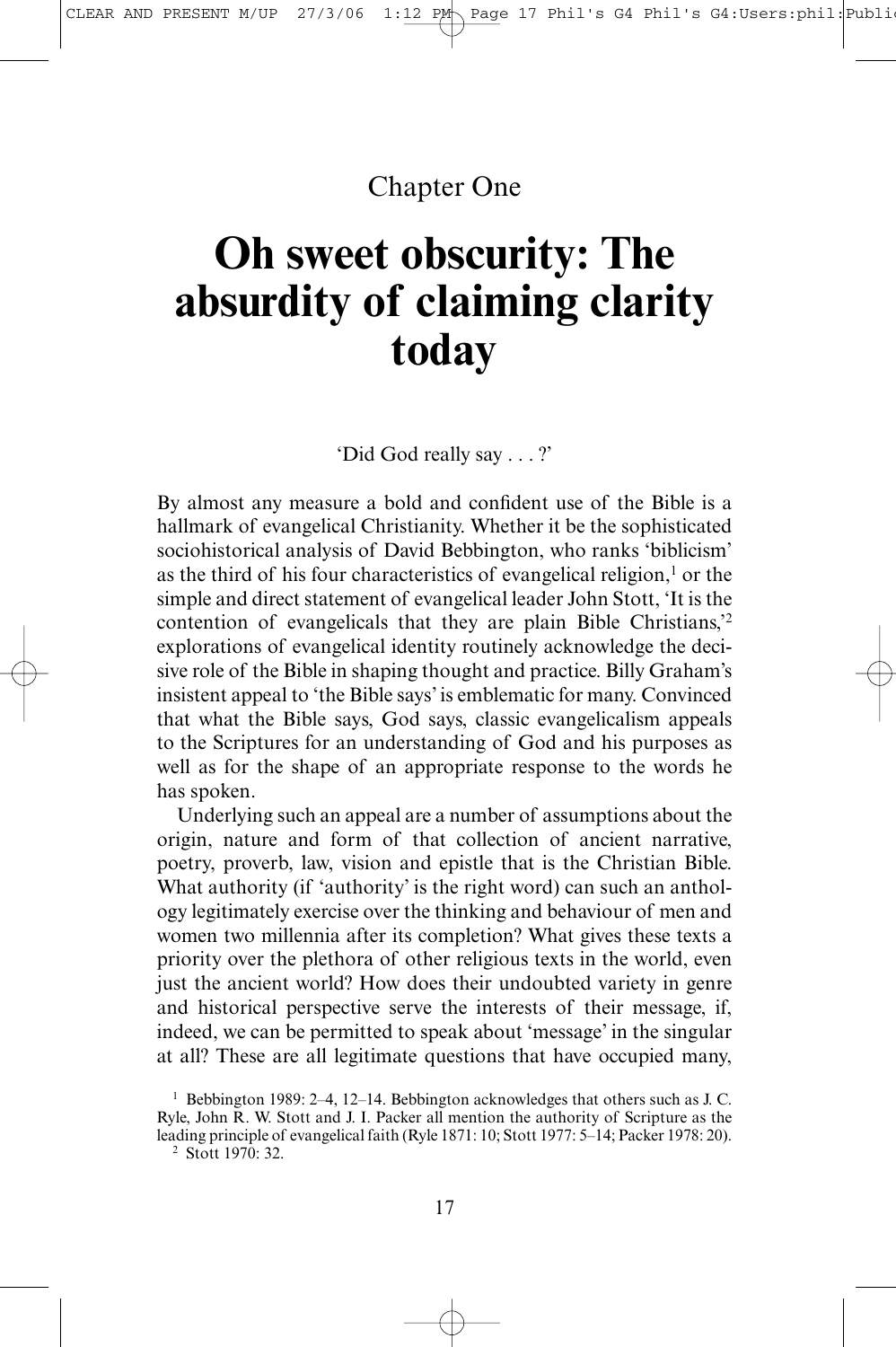especially in the last fifty years or so.<sup>3</sup> Yet even if there are very good grounds (and there are) for accepting the Christian Scriptures as the authoritative word of the living God, complete with a coherent story or meganarrative that appropriates rather than sublimates the genuine diversity to be found in these texts, $4$  there is still another question that nags away at many: Can we really be certain about what it says or what it means?

In many ways this would appear to be the question of the hour. A lack of confidence that we do or even that we can know for sure what the Bible says is apparent in Western Christianity. Theologians, it seems, are more comfortable asking questions than giving answers or seeking to justify them. Ancient apophatic traditions with their appeal to mystery, to God's incomprehensible nature and his inscrutable will, are gaining a new prominence in mainstream denominations.5 Silence is proposed as a more appropriate response to the reality of God's presence than bold proclamation.<sup>6</sup> Those who persist in an appeal to the clear teaching of Scripture face charges of hermeneutical naivety, entrapment in modernist assumptions, a lack of epistemic humility, or, worst of all, an act of 'communicative violence'.7 You can't be sure that's what it means; and if you say you are, it is merely a ploy to coerce me to accept your point of view.

Despite a number of sophisticated explorations of the clarity or perspicuity of Scripture in recent decades, $8$  this doctrine is either ignored or derided by many. It seems scarcely credible and even absurd given two thousand years of Christian biblical interpretation, let alone contemporary literary theory. What is more, it just doesn't

<sup>6</sup> Williams 1994a, 1994b; Muers 2004.

<sup>7</sup> Muers 2004: 215.

<sup>&</sup>lt;sup>3</sup> The literature discussing the doctrine of Scripture more generally is immense. Amongst the most helpful and scholarly treatments of this doctrine and related issues in English are Berkouwer 1966–7, though note it has been extensively abridged by Jack B. Rogers; Vanhoozer 1994b; Gunton 1995; Wolterstorff 1995; Jensen 2002: 145–256; Horton 2002: 123–219; Ward 2002; and Webster 2003a. At a more popular level, the recent volume from N. T. Wright (Wright 2005) raises important questions, even if its argument is open to significant criticism at a number of points.

<sup>4</sup> For the distinction between *meganarratives* and *metanarratives* (the latter the target of Jean-François Lyotard's famous definition of the postmodern condition, Lyotard 1979: 7) see Westphal 2003. For a little more detail of what is involved see Westphal 2001: xi–xvi.

<sup>5</sup> Williams 1991: 5–6. Note John Webster's stinging retort: 'Apophasis does not secure freedom from idolatry, and, indeed, may be itself a form of idolatrous resistance to the human vocation to positive speech and action' (Webster 2003b: 121).

<sup>8</sup> E.g. Berkouwer 1966–7: 267–298; Sandin 1983; Callahan 2001; Webster 2005: 33–67.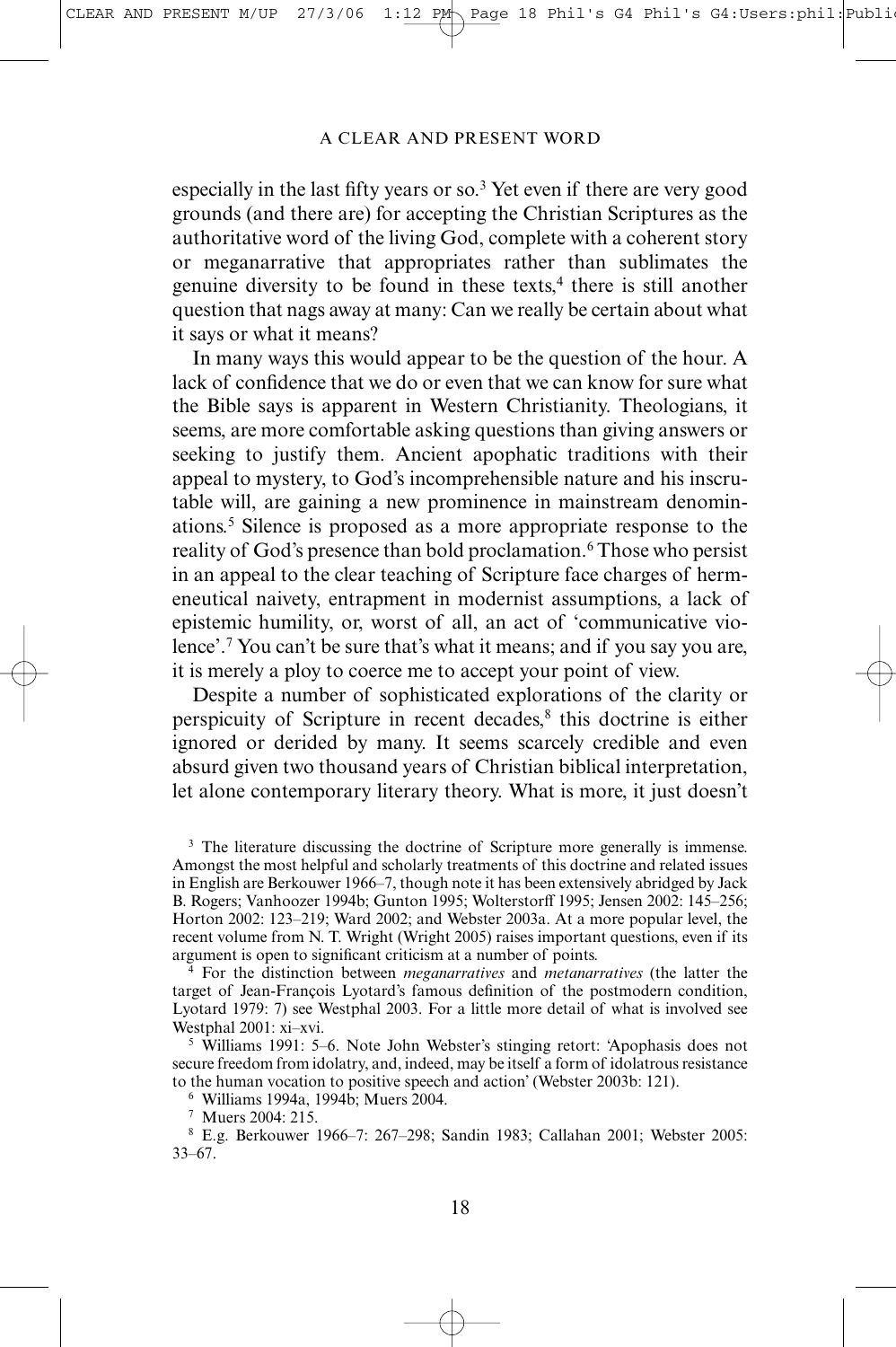seem to resonate with the experience of many Christians who struggle to make sense of what is being said at point after point. Should this doctrine and the rhetoric associated with it ('the plain meaning of the text') be quietly retired from Christian use? Is it not simply an uncomfortable reminder of those long-gone days when we took words at their face value, oblivious to the leaps of logic we made whenever we read the biblical texts? Berkouwer's forty-year-old observation appears vindicated in the current climate: 'No confession concerning Scripture is more disturbing to the church than the confession of its perspicuity.'9

There is undoubtedly a contemporary flavour to these objections to the doctrine of Scripture's clarity. The phenomenon known mostly as 'postmodernism' has reshaped old questions and generated new ones. Nevertheless, the debate itself is not new. Considerable ink has been spilt over the centuries in attempts to challenge or defend the idea that Scripture, both in form and in substance, is clear. It is one of the many examples of our arrogance mixed with ignorance that we at the beginning of the third millennium consider responsible hermeneutics a relatively recent acquisition. Christian teachers have been exegeting the Scriptures since the Day of Pentecost, if not before, and questions of interpretation, indeed of the relative clarity or obscurity of the ancient texts and their own, were recognized and addressed from the earliest days.10 So before we explore a little more fully the particular shape objections to this doctrine have taken in more recent years, it is worth identifying the reasons why some in earlier times found it difficult to accept that Scripture is clear.

## Traditional objections to the doctrine of the clarity of Scripture

Objections to any suggestion that Scripture is clear and that, as a consequence, a direct appeal to the words of Scripture is enough to settle controversy, came from various directions. Nevertheless, it may be helpful to identify five basic protests and deal with more specific issues under those headings. As those who sought to defend this doctrine in the past made plain, none of these objections is unanswerable. However, no attempt will be made to rehearse those answers or

<sup>&</sup>lt;sup>9</sup> Berkouwer 1966–7: 288.

<sup>&</sup>lt;sup>10</sup> The most obvious example of such a concern in the New Testament is 2 Pet.  $3.14 - 16$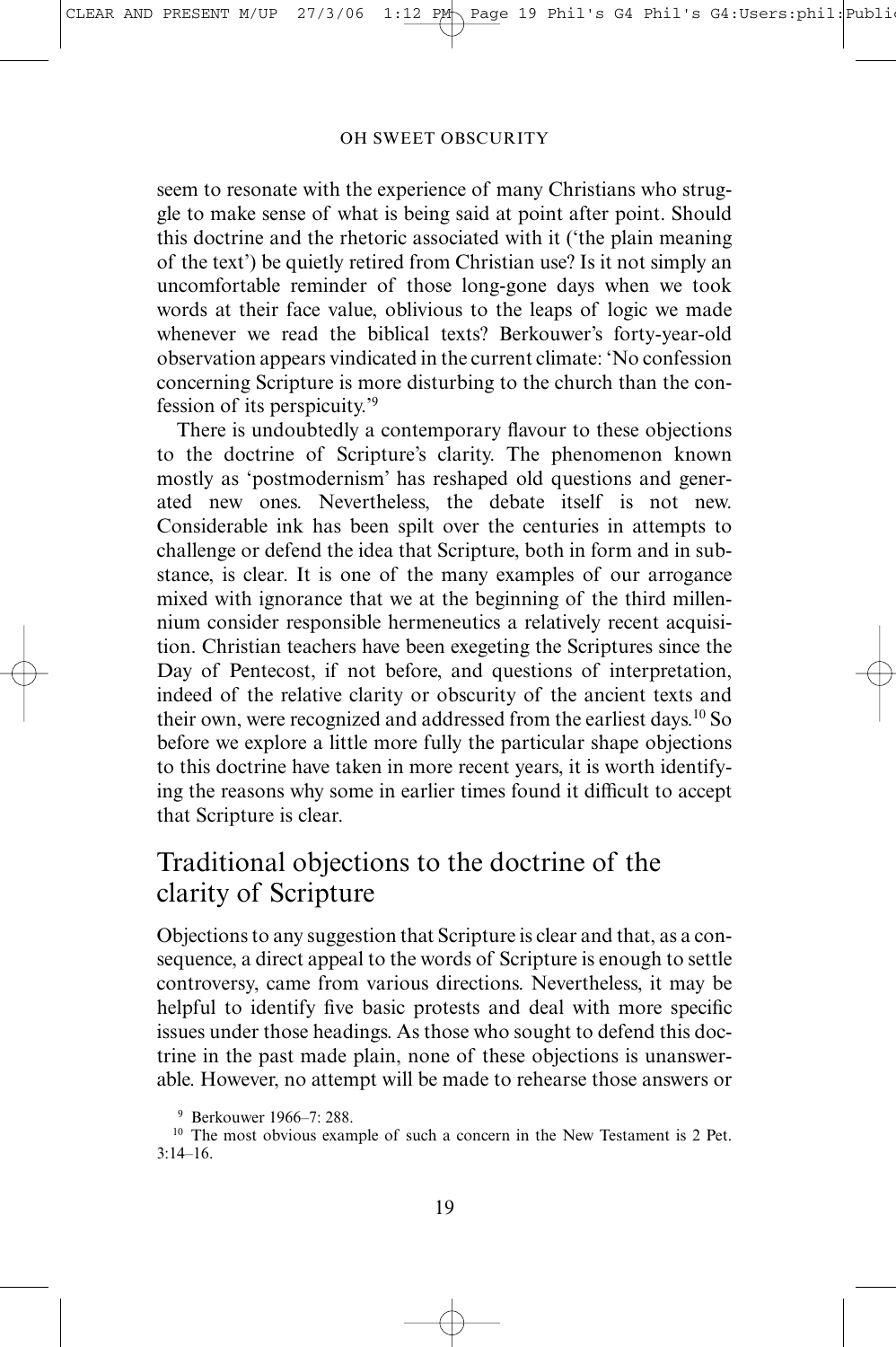to construct our own at this point. The objections themselves need to be taken seriously and the weight of the arguments borne in full. As the history of Christian theology more generally makes plain, far too much theologizing has in fact been a response to a caricature rather than engagement with an issue.

1. *The doctrine fails to take account of the transcendent mystery that is the subject of Scripture*. This was one of the chief objections raised against the idea of Scripture's clarity by the great early-modern humanist, Desiderius Erasmus (1466–1536). In his exchange with Martin Luther over the status of the human will, Erasmus objected that Luther's confident appeal to the Scriptures ran the risk of blasphemy, or at least of lacking the restraint necessary when speaking about God and his purposes on this side of the Lord's return. While not every passage of Scripture is opaque, it ought not to surprise us if many are, since God and his purposes are greater than the human mind. Does not Scripture itself say so? Erasmus' appeal at this point was to Romans 11:33 and Isaiah 40:13:

Oh, the depth of the riches and wisdom and knowledge of God! How unsearchable are his judgments and how inscrutable his ways!

(Rom. 11:33)

Who has measured the Spirit of the LORD, or what man shows him his counsel?

 $(Isa. 40:13)^{11}$ 

Paul and Isaiah, Erasmus suggested, tread a 'wiser and more reverent course' than the one to which Luther had committed himself. In fact, Luther's confidence was actually presumption. He had dared to reduce God to a series of doctrinal assertions without realizing that at significant points God's person and will go far beyond our linguistic capacity. Erasmus was protesting that all human language, including the language of Scripture, is stretched to breaking point when it comes to expressing the reality of God and his purposes.12 From this perspective, insistence upon the clarity of Scripture represents a

<sup>&</sup>lt;sup>11</sup> As translator Gordon Rupp points out, Erasmus (or his printer) misquotes Isaiah, replacing *adiuvit* with *audivit,*resulting in 'Who has heard the Spirit of the Lord ...' (Erasmus 1524a: 38 fn. 11).

<sup>&</sup>lt;sup>12</sup> This is part of what Rowan Williams describes as 'the sheer difficulty of talking about God' (Williams 2003).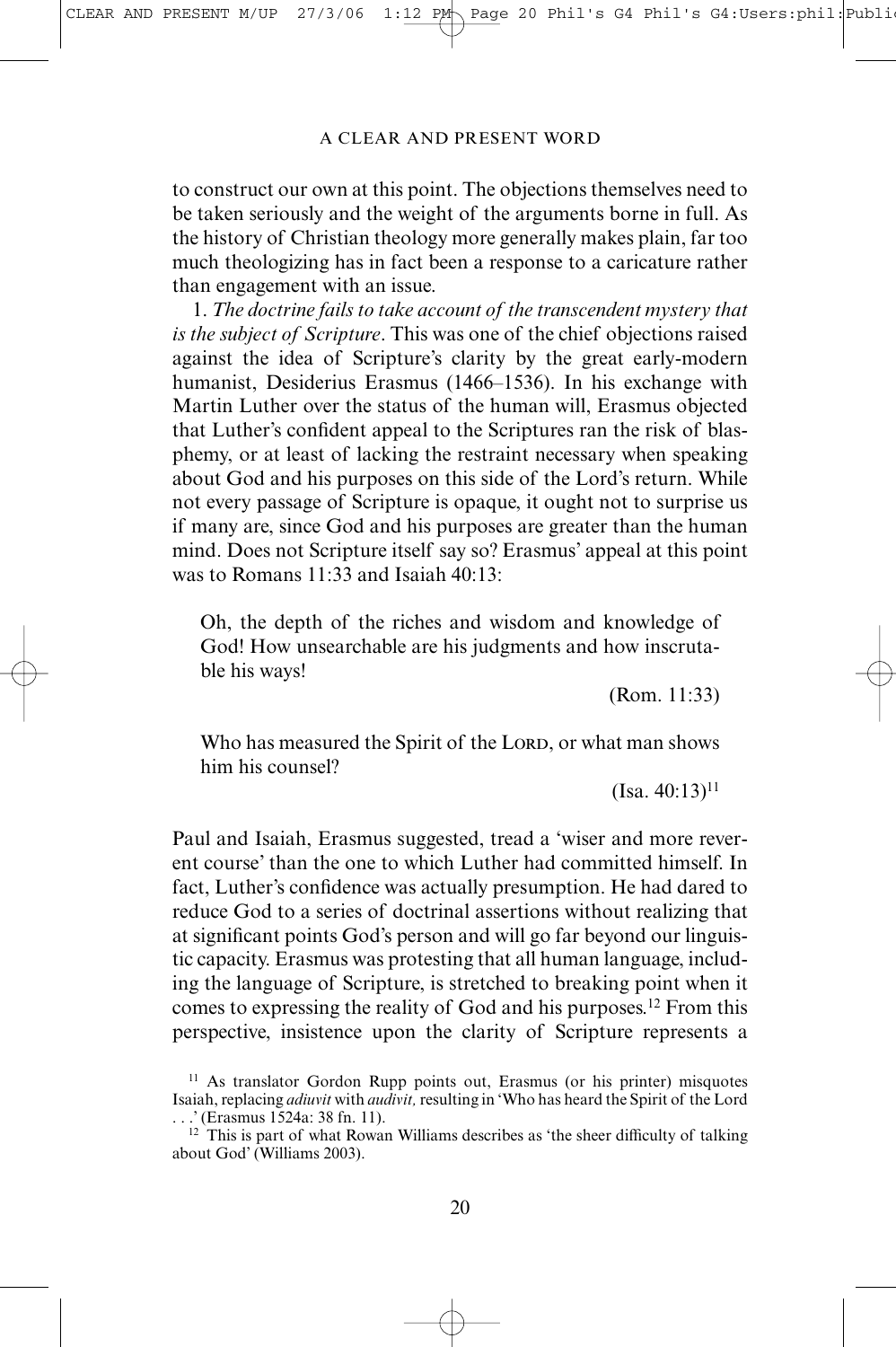failure at an elementary level: recasting God in the dimensions of his creatures. As Karl Barth would put it, 'The revelation attested in the Bible is the revelation of the God who by nature cannot be unveiled to men.'<sup>13</sup>

2. *The doctrine fails to acknowledge the God-given role of the church as the interpreter of Scripture*. This objection lay close to the heart of the dispute about Scripture's clarity at the time of the Reformation. Luther and those who stood with him reacted to what they saw as a radical inflation of the role of the church as guardian and interpreter of the Scriptures. Indeed, Luther considered that the papal claim to be the authoritative interpreter of Scripture was the second of three walls built to preserve the power of Rome and to stymie all attempts at reformation.14 However, the idea that the church had an important role in guarding the integrity of the Scriptures and attesting genuine interpretations had a much more benign origin. Irenaeus, the secondcentury bishop of Lyons, sought to counter the appeal to Scripture by the heretics of his day by insisting that the church, led by bishops as successors of the apostles, is the guarantor of true interpretation:

True knowledge is the teaching of the Apostles, the ancient constitution of the Church for the whole world, and the mark of Christ's body according to the successions of bishops, to whom they committed that Church, which is in every single place. [The Church] carefully and continuously comes to us without pretence, [providing] a very full handling of the Scriptures, and a legitimate exposition according to the Scriptures, careful, accepting neither addition nor subtraction, reading without falsification, without danger, and without blasphemy.15

It should be evident that Irenaeus considered the Scriptures to be inviolate and that the authority of the church does not extend to adding or subtracting from the biblical text. Yet the reality of heterodox appeals to the Old Testament or the writings of the apostles led him to insist upon an interpretative responsibility peculiar to the

<sup>&</sup>lt;sup>13</sup> Barth 1932: 320 (*KD I/1*, 338 = *CD I/1*, 320). Note, as usual, that this is not all Barth has to say. In the pages that follow he will speak of God's 'permanent freedom to unveil Himself or to veil Himself'  $(342 = 324)$ .

<sup>14</sup> Luther 1520a: 133–136 (*WA* VI, 411.8 – 412.38 = *LW* XLIV, 133–136).

<sup>15</sup> Irenaeus 189: 508 (*Adversus haereses* IV.xxxiii.8 [*PG* VII, 1077 = *ANF* I, 508]). The passage is notoriously difficult, being preserved partly in Greek and partly in Latin. The translation is my own. Cf. Irenaeus 189: 548 (*Adversus haereses* V.xx.2 [*PG* VII, 1177–1178 = *ANF* I, 548]).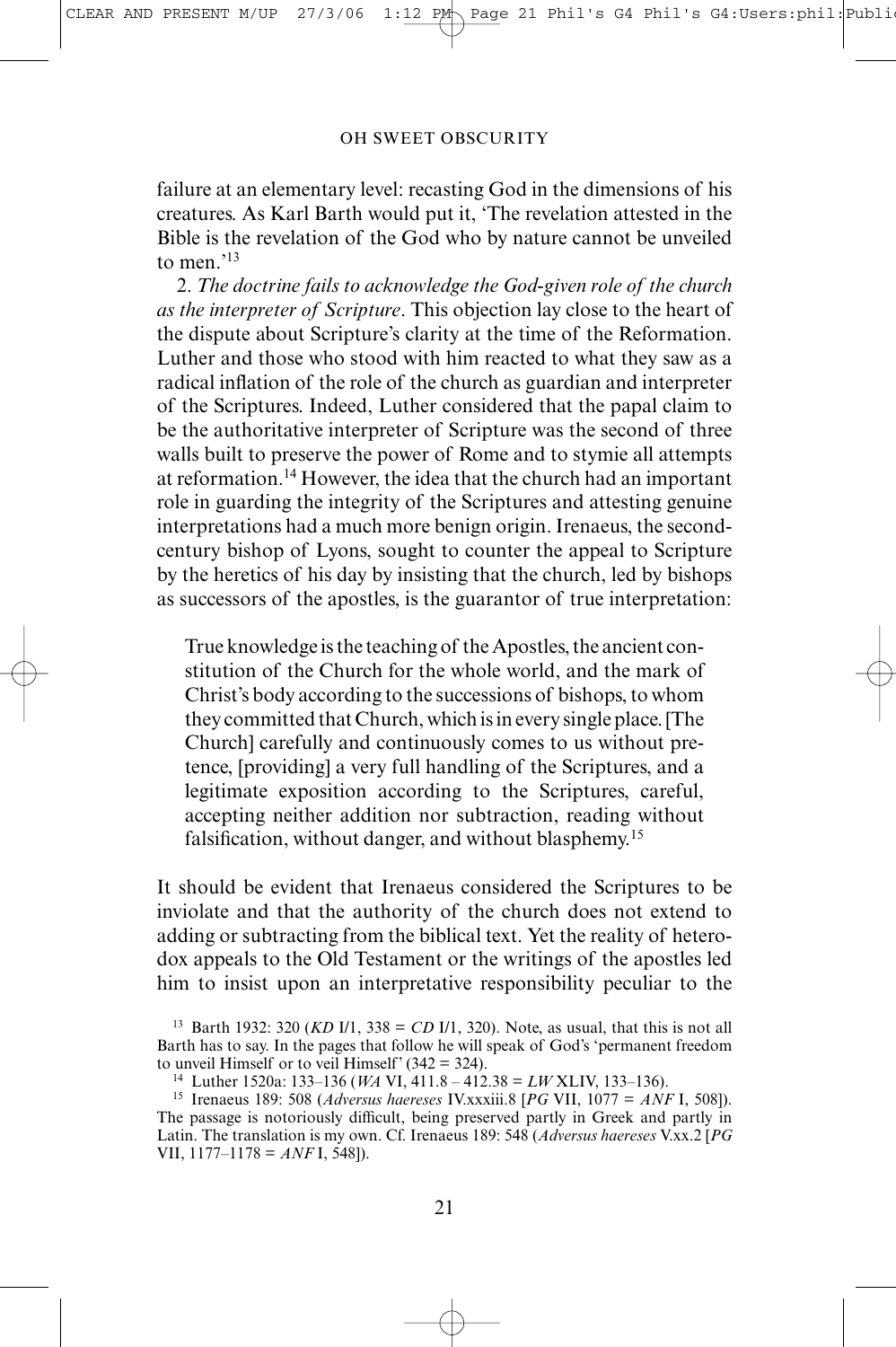CLEAR AND PRESENT M/UP 27/3/06 1:12 PM Page 22 Phil's G4 Phil's G4:Users:phil: Publi

#### A CLEAR AND PRESENT WORD

orthodox churches.16 Only by heeding the interpretative guidance of the true church could the danger of blasphemy be avoided.

This concern is even more obvious in one of the most famous statements about the church's role as guardian and interpreter of the Scriptures, from the *Commonitorium* of Vincent of Lérins written around AD 434:

Here someone may possibly ask: Since the canon of the Scriptures is complete, and is abundantly sufficient for every purpose, what need is there to add to it the authority of the church's interpretation? The reason is, of course, that by its very depth the Holy Scripture is not received by all in one and the same sense, but its declarations are subject to interpretation, now in one way, now in another, so that, it would appear, we can find almost as many interpretations as there are men. Novatian expounds it one way, Sabellius another, Donatus another, Arius, Eunomius, Macedonius, another, Photinus, Apollinaris, Priscillian, all another, Iovinian, Pelagius, Celestius, still another, and finally, Nestorius another. For this reason it is very necessary that, on account of so great intricacies of such varied error, the line used in the exposition of the prophets and apostles be made straight in accordance with the standard of ecclesiastical and catholic interpretation. Likewise in the catholic church itself especial care must be taken that we hold to that which has been believed everywhere, always, and by everyone.<sup>17</sup>

The last line points us in the direction of the famous 'Vincentian Canon', three cardinal virtues that enable an interpreter to identify the church's authorized interpretation: ecumenicity (everywhere), antiquity (always) and consensus (by everyone).18 But once again the concern is to *preserve* the meaning of Scripture rather than to *constitute* it. The church's role is to be a responsible guardian of this treasure entrusted to her, contending against diverse and idiosyncratic interpretations.

<sup>&</sup>lt;sup>16</sup> See the complaints of Irenaeus about the interpretative practices of the heretics: Irenaeus 189: 320, 326 (*Adversus haereses* I.iii.6, I.viii.1 [*PG*, VII, 477, 521 = *ANF* I, 320, 326]). Cf. Tertullian 207: 377 (*Adversus Marcionem* IV.xix.6 [*CCSL* I, 592 = *ANF* III, 377]).

<sup>17</sup> Vincent 434: 132 (*Commonitorium* II.5 (*PL*, L, 640. My translation departs very little from that of C. A. Huertley in *NPNF*, 2nd Series, XI, 132).

<sup>18</sup> Vincent 434: 152 (*Commonitorium* XXVII.70 [*PL*, L, 674; *NPNF*, 2nd Series, XI, 152]).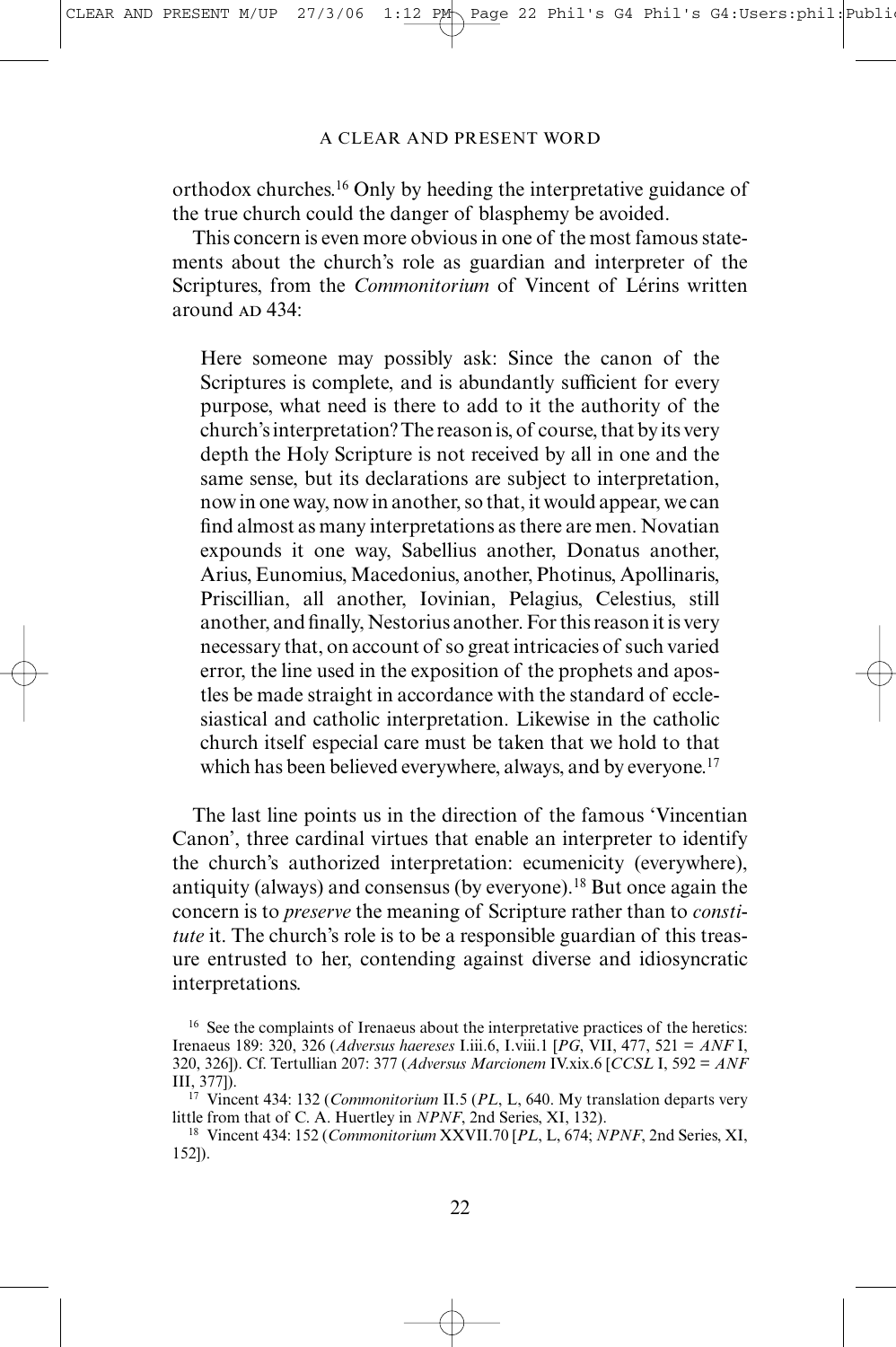However, in the centuries that followed, a shift took place that gave the church's interpretative function greater significance. In the wake of the Reformation, the Council of Trent declared in 1546 that the function of 'Holy Mother Church' is to 'pass judgment on the true meaning and interpretation of the Sacred Scriptures'.19 The teaching of this council has been repeatedly affirmed in the centuries since. In its dogmatic constitution on divine revelation, *Dei verbum*, promulgated in 1965, Vatican II drew attention to God's continuing presence and activity in the church: 'God, who spoke of old, uninterruptedly converses with the bride of His beloved Son.'20 It then continued:

But the task of authentically interpreting the word of God, whether written or handed on, has been entrusted exclusively to the living teaching office of the Church, whose authority is exercised in the name of Jesus Christ. This teaching office is not above the word of God, but serves it, teaching only what has been handed on, listening to it devoutly, guarding it scrupulously and explaining it faithfully in accord with a divine commission and with the help of the Holy Spirit, it draws from this one deposit of faith everything which it presents for belief as divinely revealed.

It is clear, therefore, that sacred tradition, Sacred Scripture and the teaching authority of the Church, in accord with God's most wise design, are so linked and joined together that one cannot stand without the others, and that all together and each in its own way under the action of the one Holy Spirit contribute effectively to the salvation of souls.21

Until recently it may have been possible to characterize this line of argument as a peculiar conviction of the Roman Catholic Church. However, increasingly Protestant writers have also been willing to admit a much more corporate dimension to Christian interpretative responsibility, one that calls into question traditional appeals to the clarity of Scripture. To be sure, this has somewhat different contours

<sup>&</sup>lt;sup>19</sup> 'Decretum de editione et usu sacrorum librorum', Council of Trent, Session IV, 8 April 1546.

<sup>&</sup>lt;sup>0</sup> Vatican II, *Dei verbum*, II.8 available online at http://www.vatican.va/archive/ hist\_councils/ii\_vatican\_council/documents/vat-ii\_const\_19651118\_dei\_verbum\_en. html.

<sup>21</sup> Vatican II, *Dei verbum*, II.10.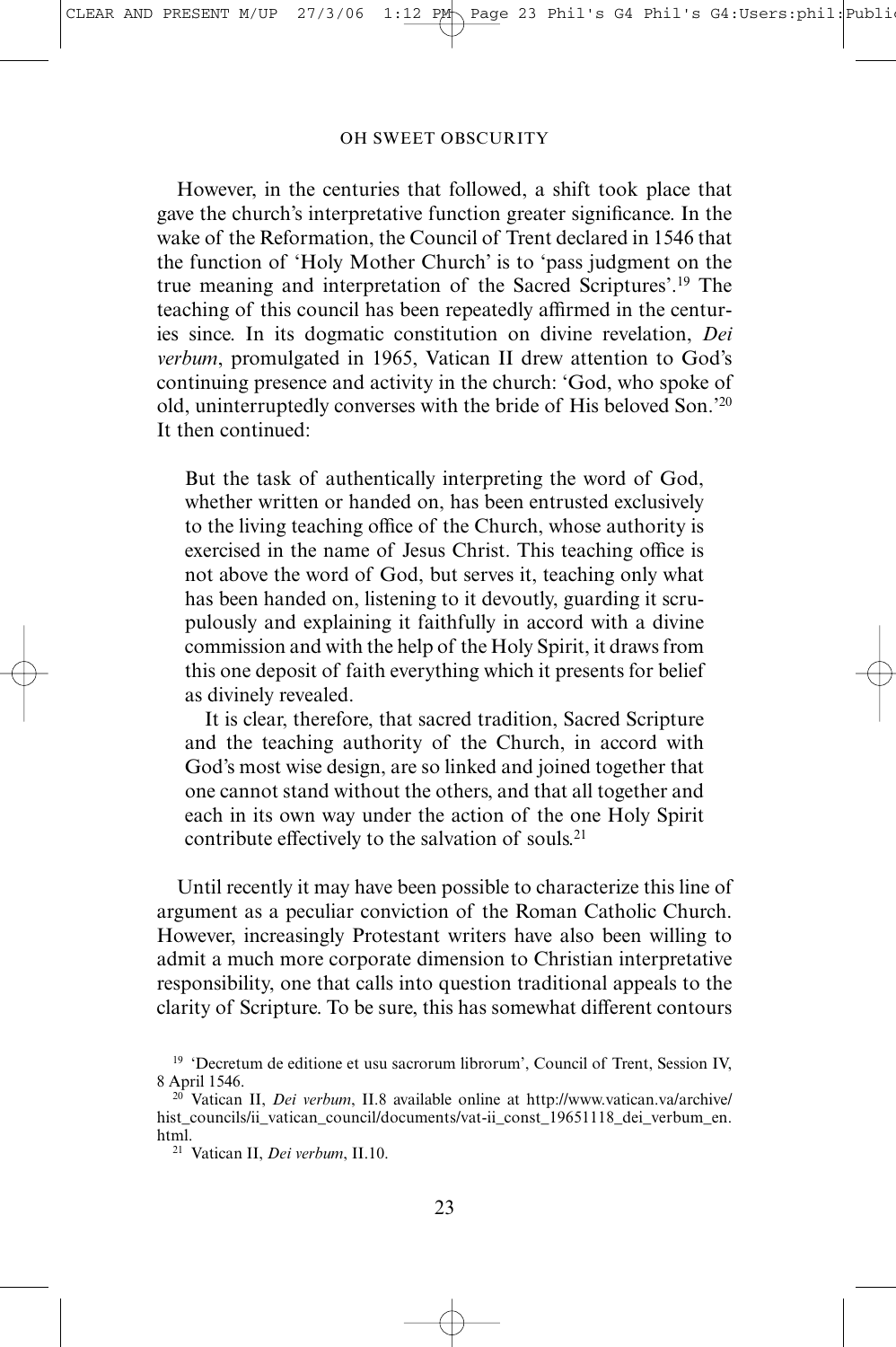from the classic statements of Catholic doctrine, but lines of convergence are apparent. So Robert Jenson writes:

The primary hermeneutical principle for the church's reading of Scripture is – I want to insist – simply the church's own life . . . What God uses to guide our reading of the Bible is first and foremost the church's liturgy and devotion and catechesis and homiletics, as Scripture has its particular place in them.<sup>22</sup>

Elsewhere he declares, 'The slogan *sola scriptura*, if by that is meant "apart from creed, teaching office, or authoritative liturgy", is an oxymoron.'23

Once again those who put forward such an argument against the clarity of Scripture have often appealed to the Scriptures themselves.<sup>24</sup> Do they not teach that the same Spirit who moved the prophets to speak and to write (2 Pet. 1:21) has been given to the church to guide her 'into all truth' (John 16:12–15)? Did not the apostle Peter expound with decisive authority the prophecies of Joel on the Day of Pentecost (Acts 2:14)? Did not the Jerusalem church decide, in Acts 15, that Paul's gospel was a right and proper understanding of the Scriptures in the light of Jesus' life, death and resurrection? Does God not manifest his glory 'in the church' (Eph. 3:21)? God's involvement with his people did not cease with the production of the biblical texts. The Bible does not stand alone and the Christian person's experience of the Bible occurs in a context. Indeed, a case can be mounted for a certain priority of the church, at least from a historical perspective, since the community predates the texts addressed to it. Nevertheless, the most important part of the objectors' argument is their insistence that God continues to be present amongst his people by his Spirit, guiding and teaching through the authorized teachers of the church.

3. *The doctrine fails to take seriously the nature of the words of Scripture*. Whatever else we might say about the Bible, we cannot deny that these pages are full of words, human words, arranged according to the conventions of human language. Furthermore, these

<sup>22</sup> Jenson 1995: 90.

<sup>23</sup> Jenson 1997: 28. See also Franke 2004: 192–193.

<sup>&</sup>lt;sup>24</sup> E.g. 'To remove the Bible from its organic churchly setting and to attempt to "exegete" it outside its ecclesial context is itself "uncritical" and "unscientific," since such a method of reading and interpreting the Scriptures is contrary to the testimony of the writings themselves, as well as the testimony of the church that produced them' (Hopko 1995: 116).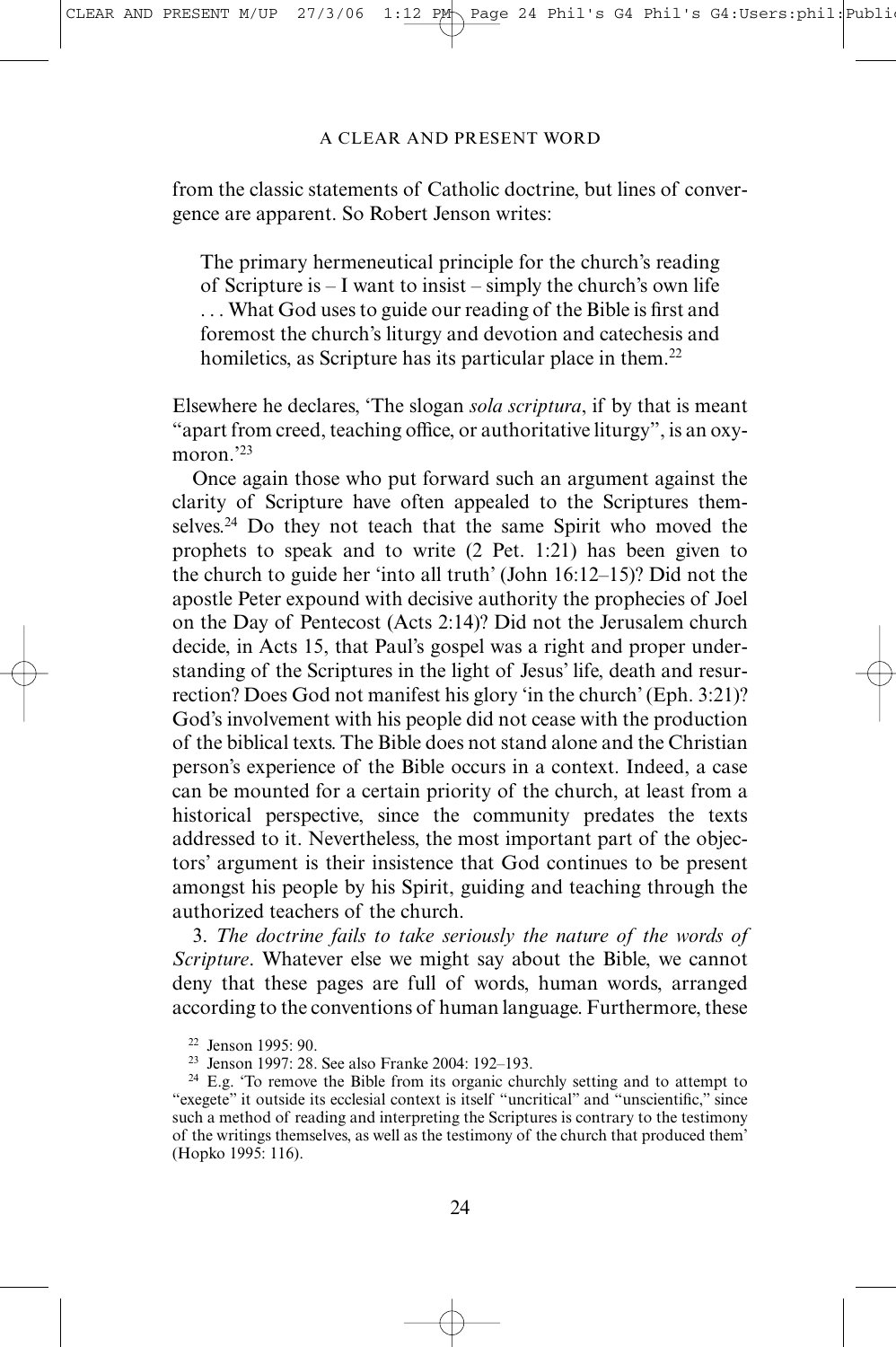words are each used from within a particular historical and social context. The recognition of these simple truths about Scripture lie behind the third classic objection to declarations of Scripture's clarity, which insists that such declarations regularly fail to take this genuine humanity of the biblical text seriously. Not only does the humanity of the text stand in stark contrast to the transcendence of God himself (objection 1 above), human language, especially in its written form, is a notoriously frail and fallible means of communication. We habitually mishear and misread each other, we choose the wrong words and convey our meaning obliquely. Those with malicious intent use words to cloak their intentions rather than make them known. Of course, communication is still possible; most of the time we do succeed in making ourselves, our thoughts, desires and plans known to each other through human words. Yet it *is* difficult. Human language is neither pristine nor ideal. In short, declarations of Scripture's clarity, especially those of a more absolute type, expect more of these words than they are able to deliver.

Some would suggest that such claims for clarity in fact arise from the belief that we need to affirm certain perfections of the biblical text in order to secure its authority in theology and the Christian life more generally. At times when the authority of the Bible seemed threatened, new and inflated claims were made by conservative forces. The usual suspects are the Lutheran and Reformed theologians of the seventeenth century and the 'heirs' of Hodge and Warfield in the twentieth. Karl Barth and others have argued that the rationale for this move is entirely mistaken and insist instead upon 'the vulnerability of the Bible' as a necessary corollary of its genuine humanity.25 Barth himself warns that 'we must not compromise either directly or indirectly the humanity of its form and the possibility of the offence which can be taken at it':26

<sup>25</sup> Barth 1938: 509 (*KD* I/2, 565 = *CD* I/2, 509). Rachel Muers speaks of God making his word 'vulnerable to mishearing' (Muers 2004: 116, 119).

<sup>26</sup> Barth 1938: 528 (*KD* I/2, 587 = *CD* I/2, 528). This is one feature of Barth's 'distinction yet relatedness' of witness and word, of the Bible and revelation: 'In the Bible we meet with human words written in human speech, and in these words, and therefore by means of them, we hear of the lordship of the triune God . . . If we want to think of the Bible as a real witness of divine revelation, then clearly we have to keep two things constantly before us and give them their due weight: the limitation and the positive element, its distinctiveness from revelation, in so far as it is only a human word about it, and its unity with it, in so far as revelation is the basis, object and content of this word. To avoid this, there is no point in ignoring the writtenness of Holy Writ for the sake of its holiness, its humanity for the sake of its divinity' (Barth 1938: 463 [*KD*  $I/2$ ,  $512 = CD I/2$ ,  $463$ .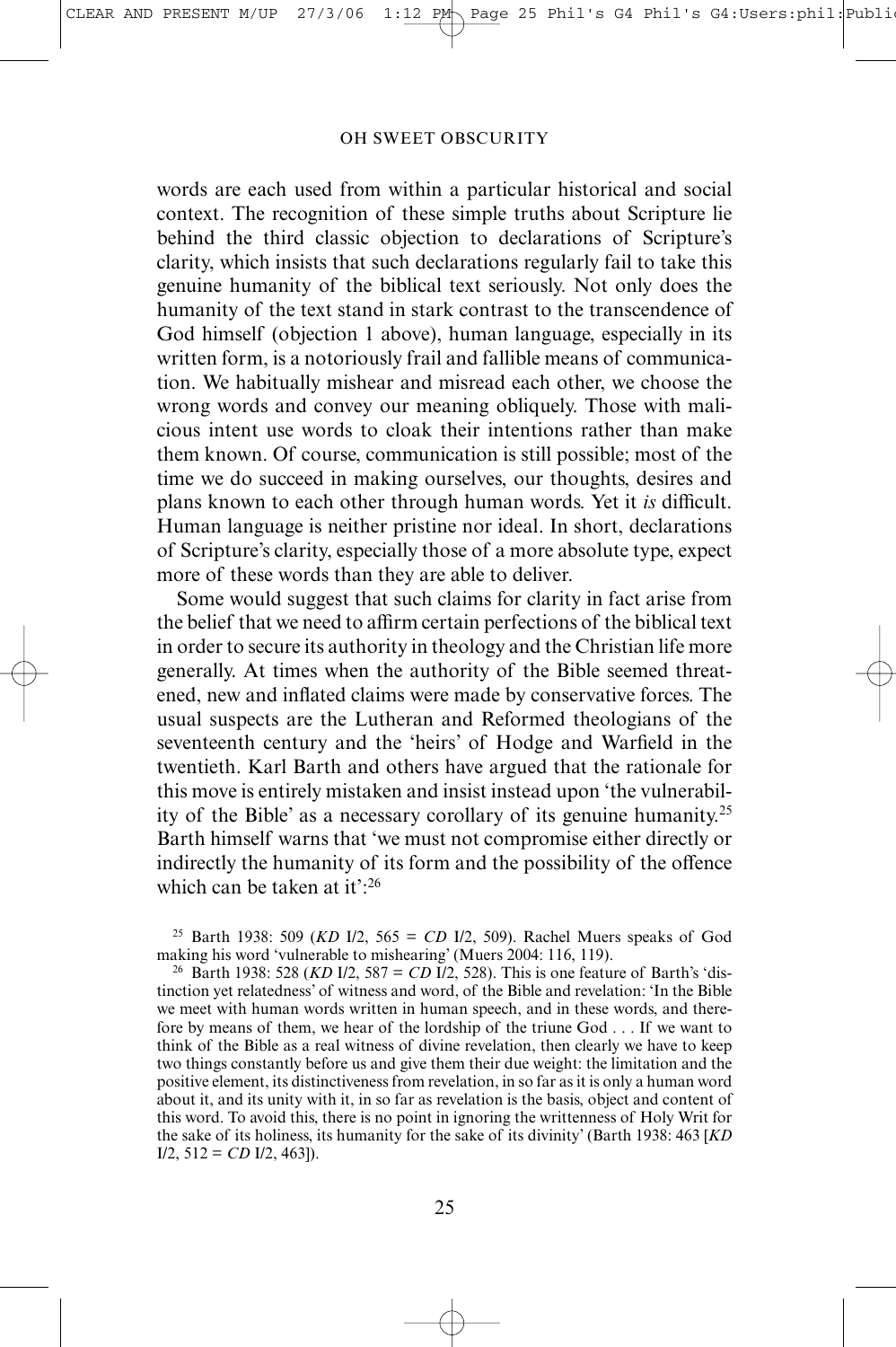This offence is therefore grounded like the overcoming of it in the mercy of God. For that reason it must not be denied and for that reason, too, it must not be evaded. For that reason every time we turn the Word of God into an infallible biblical word of man or the biblical word of man into an infallible Word of God we resist that which we ought never to resist, i.e. the truth of the miracle that here fallible men speak the Word of God in fallible human words – and we therefore resist the sovereignty of grace, in which God Himself became man in Christ, to glorify Himself in His humanity.27

Barth's direct target in this paragraph is any insistence upon the infallibility or inerrancy of the biblical text. Yet a little further along in the same volume of the *Church Dogmatics* he makes clear that for very similar reasons claims for the clarity of Scripture need careful qualification:

In order to be proclaimed and heard again and again both in the Church and the world, Holy Scripture requires to be explained. As the Word of God it needs no explanation, of course, since as such it is clear in itself. The Holy Ghost knows very well what He has said to the prophets and apostles and what through them He wills also to say to us. This clarity which Scripture has in itself as God's Word, this objective *perspicuitas* which it possesses, is subject to no human responsibility or care ... But this Word in Scripture assumes the form of a human word. Human words need interpretation because as such they are ambiguous, not usually, of course, in the intention of those who speak, but always for those who hear.<sup>28</sup>

It is this line of thinking that leads Gerrit Berkouwer to suggest that at least some appeals to the clarity of Scripture 'lack respect for the words of Scripture'.29 They arbitrarily impose a special linguistic property upon the text that is not possessed by other human writing.30 Indeed, some suggest that their unintended result is a kind

<sup>27</sup> Barth 1938: 529 (*KD* I/2, 588 = *CD* I/2, 529).

<sup>28</sup> Barth 1938: 712 (*KD* I/2, 798–799 = *CD* I/2, 712).

<sup>29</sup> Berkouwer 1966–7: 279. Berkouwer's targets here are 'spiritualism' and the insistence of a simple clarity that renders unnecessary continual detailed exegesis of Scripture.

<sup>&</sup>lt;sup>30</sup> Anderson 1967: 67, 70.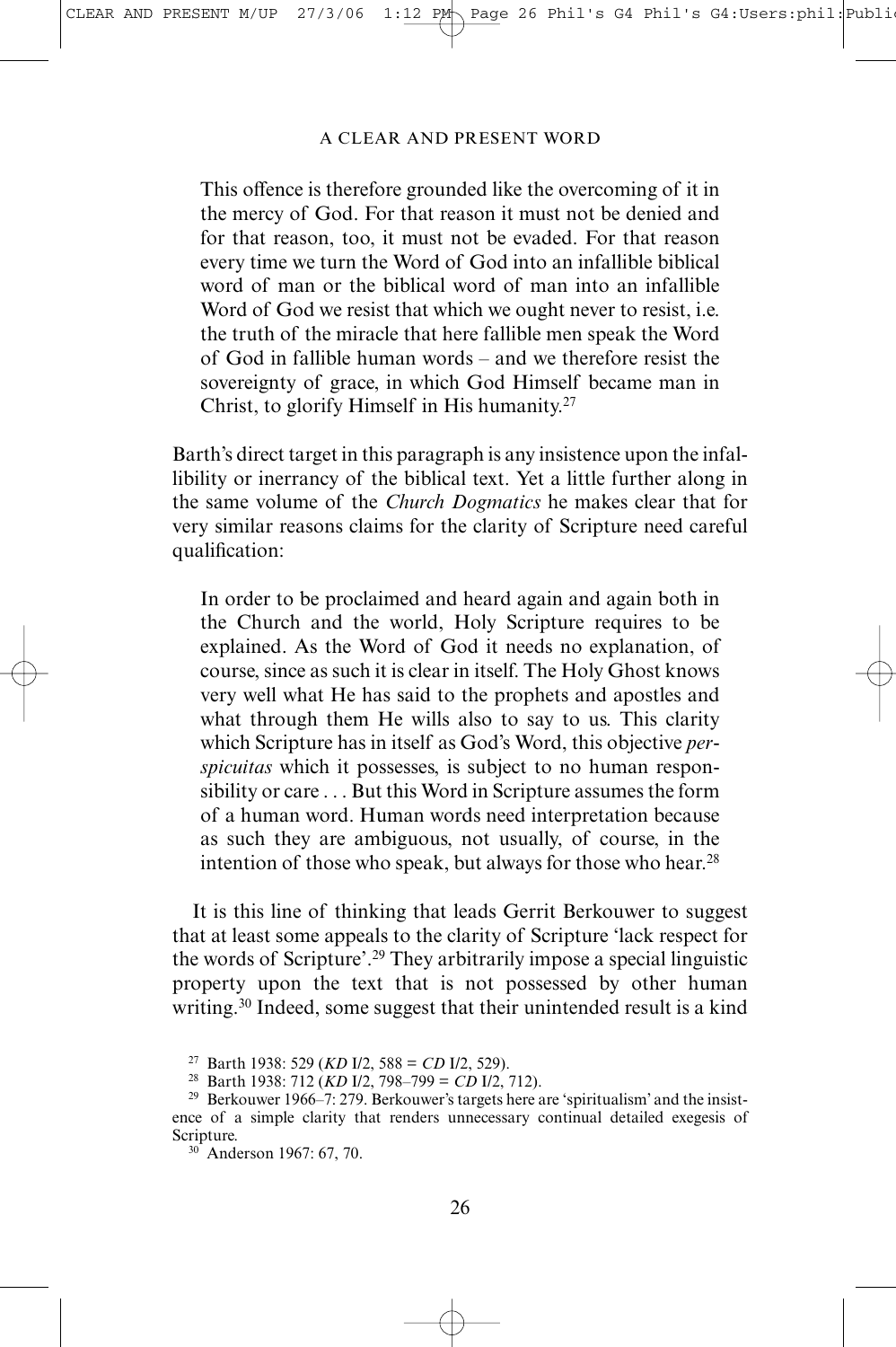CLEAR AND PRESENT M/UP 27/3/06 1:12 PM Page 27 Phil's G4 Phil's G4:Users:phil: Publi

#### OH SWEET OBSCURITY

of docetism, where the humanity of the biblical text proves to be unimportant or, more seriously, merely apparent.<sup>31</sup> To take the humanity of the text seriously means grappling with the imprecision of human language: there is rarely a mathematical exactness to human words. It also means grappling with the historical location of the biblical texts and the distance that creates between it and all but the original readers.

The genuine humanity of Scripture, including its historical location, is highlighted by the fact that most of its readers down through the ages have encountered it as a translated text. Without the activity of translators, transposing the original words into the vernacular of a myriad of people groups around the globe, the Scriptures would be accessible only to those trained in ancient Hebrew and Greek. Yet this very phenomenon of translation introduces its own problems.32 At one level, there is the loss, to a greater or lesser extent, of the form of the original text. The most obvious example is Hebrew poetry, particularly the acrostic psalms. 'Translation is always a treason' the Italian proverb insists, and a Chinese author once likened its best products to 'the reverse side of a brocade – all the threads are there, but not the subtlety of colour or design'.33 However, at another level, given that all translation involves interpretative choices and that alternative translations are often available (especially in languages such as English), an element of uncertainty can easily enter the process of reading the Bible. Even translations at the literal end of the spectrum can tend to close off interpretative options. Which form of the text, then, are we to consider clear? If most of us approach the text only as far as a translation will allow, does it make any sense to talk about the clarity of Scripture?

More than two centuries of historical criticism has raised additional questions about any robust affirmation of Scripture's clarity.34 Taking the words of Scripture seriously, its practitioners suggest, means acknowledging that very little about this text is simple or straightforward. Opponents of the doctrine at the time of the

<sup>33</sup> Okakura 1906: 19.

<sup>34</sup> De Senarclens spoke of how historical criticism sought 'to rediscover the humanity of the Bible' and to free the Word of God from a 'novel and illegitimate incarnation' in order to 'restore to Jesus Christ his living authority' (de Senarclens 1959: 287). Others speak of how historical criticism was, at its heart, a revolt against the Augustinian worldview, with its supernaturalist perspective and its priority of divine initiative over human action (Harrisville & Sundberg 2002: 5, 26–29).

<sup>31</sup> France 1982: 236.

<sup>32</sup> Silva 1987: 79.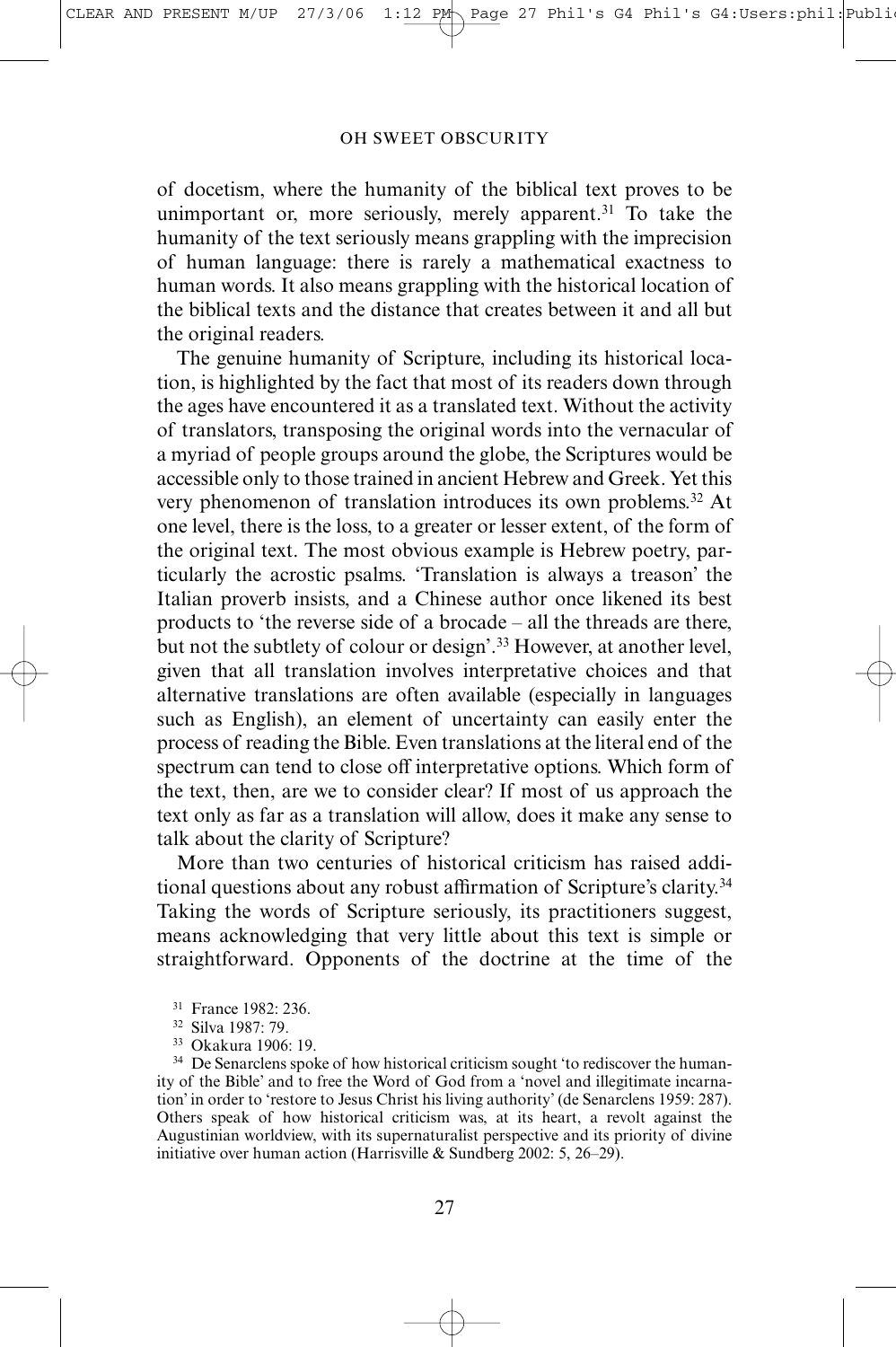Reformation had pointed to difficulties in the text such as apparent contradictions, ambiguities, broken syntax and even verses out of place in a narrative.35 Yet the critical biblical scholarship that emerged in the wake of the Enlightenment went much further. It insisted that we cannot always move directly from the biblical narratives to the historical events to which they refer. Imagination, symbolism and different historiographical conventions make the move more complex than we might first suppose. There is a palpable diversity between – and in some cases within – the texts that complicates the picture further. Appeals to the clarity of Scripture may too easily be attempts to avoid messy historical realities and retreat behind traditional interpretations in defiance of the tremendous advances in specialist knowledge over the past two hundred years. Does a careful, scholarly examination of the text we actually have really lead to the doctrine of Scripture's clarity, or is it something brought to, indeed imposed upon, the Bible by those who refuse to look too closely?

4. *The doctrine fails in practice given the reality of diverse interpretations*. This ancient objection points to the most glaring empirical counter-evidence against the clarity of Scripture. If Scripture is clear, its true and normative meaning accessible and intelligible to all, then why are there so many different and even conflicting interpretations? We have already seen that this reality demanded explanation during the time of Irenaeus and Vincent of Lérins. It was even more of an embarrassment during the time of the Reformation, when the differences were not merely between Catholics and Protestants but between the Protestants themselves. Luther's protracted dispute with Zwingli and others over the words of Jesus at the Last Supper was merely the most notorious example.36 Some scholars detect a retreat on the part of the Reformers themselves: a movement away from their early hermeneutical optimism forced upon them by the reality of such undeniable differences between equally learned and godly men.37 It was one thing to write boldly about the clarity of Scripture in 1525; it was quite another to rehearse those same sentiments in 1530. A supposedly clear and compelling word had failed to bring unanimity of opinion.

The Catholic opponents of the Reformers did not hesitate to capitalize on this 'inconsistency'. Roberto Bellarmino used the old

<sup>35</sup> See Whitaker's careful account of this objection by Bellarmino and his point-bypoint response (Whitaker 1588: 377–379).

<sup>36</sup> Thompson 1998a.

<sup>&</sup>lt;sup>37</sup> McGrath 1999: 161. For a different view see Steinmetz 1984: 96–97. For a more detailed treatment of the idea in Luther's thought see Thompson 2004: 198–209.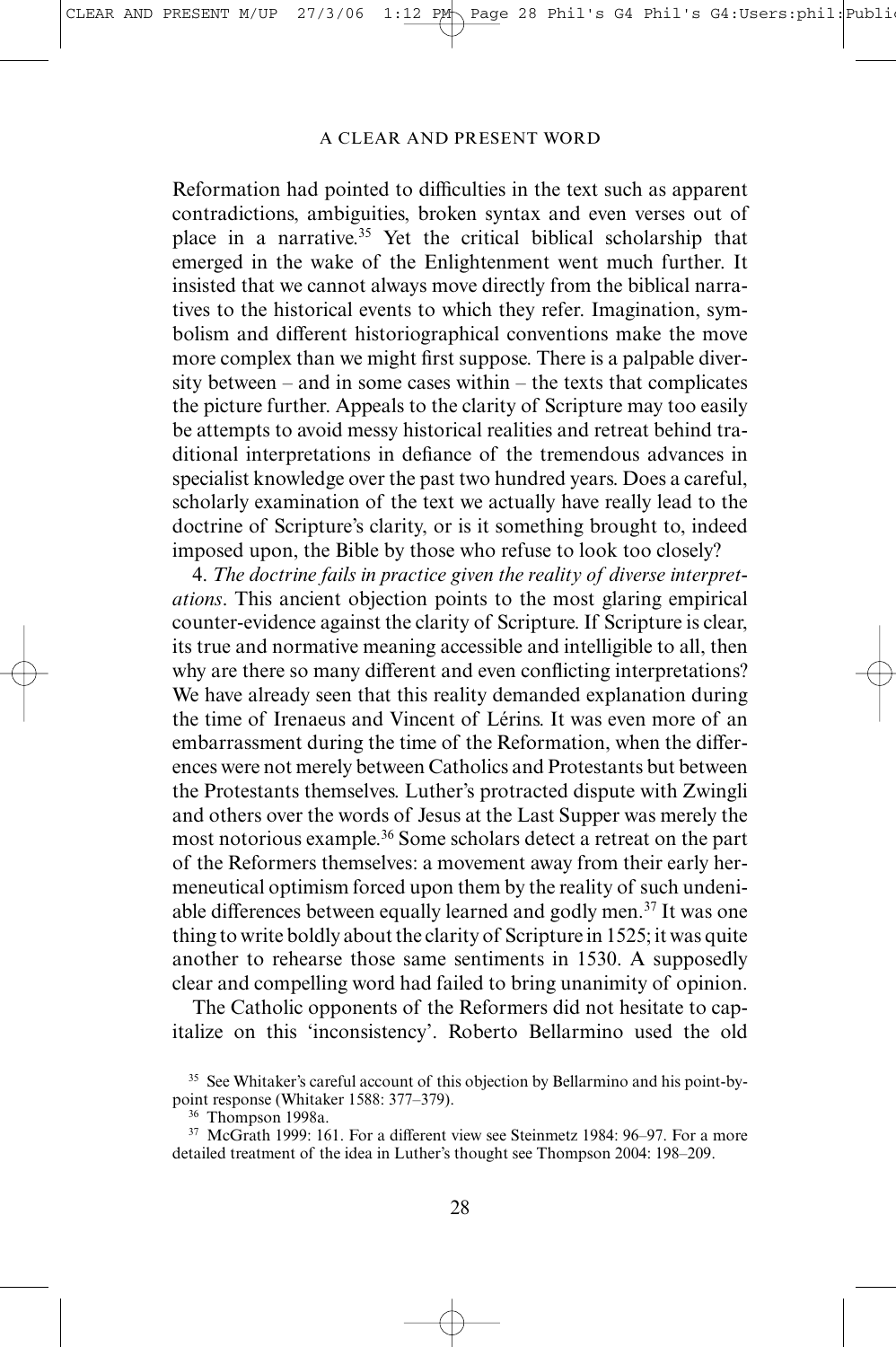figure of Scripture as a wax nose (*cereus nasus*), a text malleable in a variety of directions as heretics attempt to cloak their perfidy. In the absence of a judge to decide between them, people would simply concoct their own interpretation as a way of justifying their personal convictions. The so-called 'right of private judgment' (a much later term) was undeniably the path to theological anarchy.38

The same arguments have been repeated many times since the sixteenth century. Today a preponderance of biblical commentaries is cited as further evidence that the question of Scripture's meaning remains an open one.39 Furthermore, some long-held understandings have been shown to be untenable given a better knowledge of the languages of Scripture and careful attention to the context and to biblical theology. Few today would insist with Luther and his contemporaries that the 'man of lawlessness' in 2 Thessalonians 2 or the 'antichrist' of 1 John 2 is the pope.40 In some cases differences of opinion, such as that between Luther and Zwingli over the words 'this is my body', have hardened into firm theological positions with little prospect of reconciliation. Hard cases make bad law, it is true, but what are we to do with continuing differences over who is the 'I'in Romans 7, or what it means to be baptized for the dead in 1 Corinthians 15, or when and how Jesus preached to the spirits in prison in 1 Peter 3? An honest look at the history of exegesis or simply at the current state of Old Testament or New Testament study, we are told, exposes the folly of any talk about the clarity of Scripture.

5. *The doctrine fails by its own criterion, since Scripture confesses its own obscurity*. This final objection opens up the possibility not only that we could claim more for Scripture than it does for itself, but that we might be claiming what Scripture explicitly denies. Once again the classic presentation of this argument comes from Bellarmino in the sixteenth century who well understood its psychological impact. If his opponents claimed to be obedient to the Scriptures, if their basic stance on authority for Christian thinking and living was truly represented by the principle *sola scriptura*, then to demonstrate that Scripture did not claim what they were claiming for it and in fact acknowledged its own obscurity would be a powerful blow to the entire

<sup>38</sup> Abraham sees other serious theological problems generated by the Reformers' advocacy of the clarity of Scripture and its inevitable compromise by the disputes between them (Abraham 1998: 151–152).

<sup>39</sup> Carnley 2004: 105.

<sup>40</sup> Luther 1535–45: II, 383 (*WA* XLII, 536–537 = *LW* II, 383); Luther 1535: 335 (*WA* XL, 516 = *LW* XXVI, 335); Luther 1527: 252 (*WA* XX, 667–669 = *LW* XXX, 252).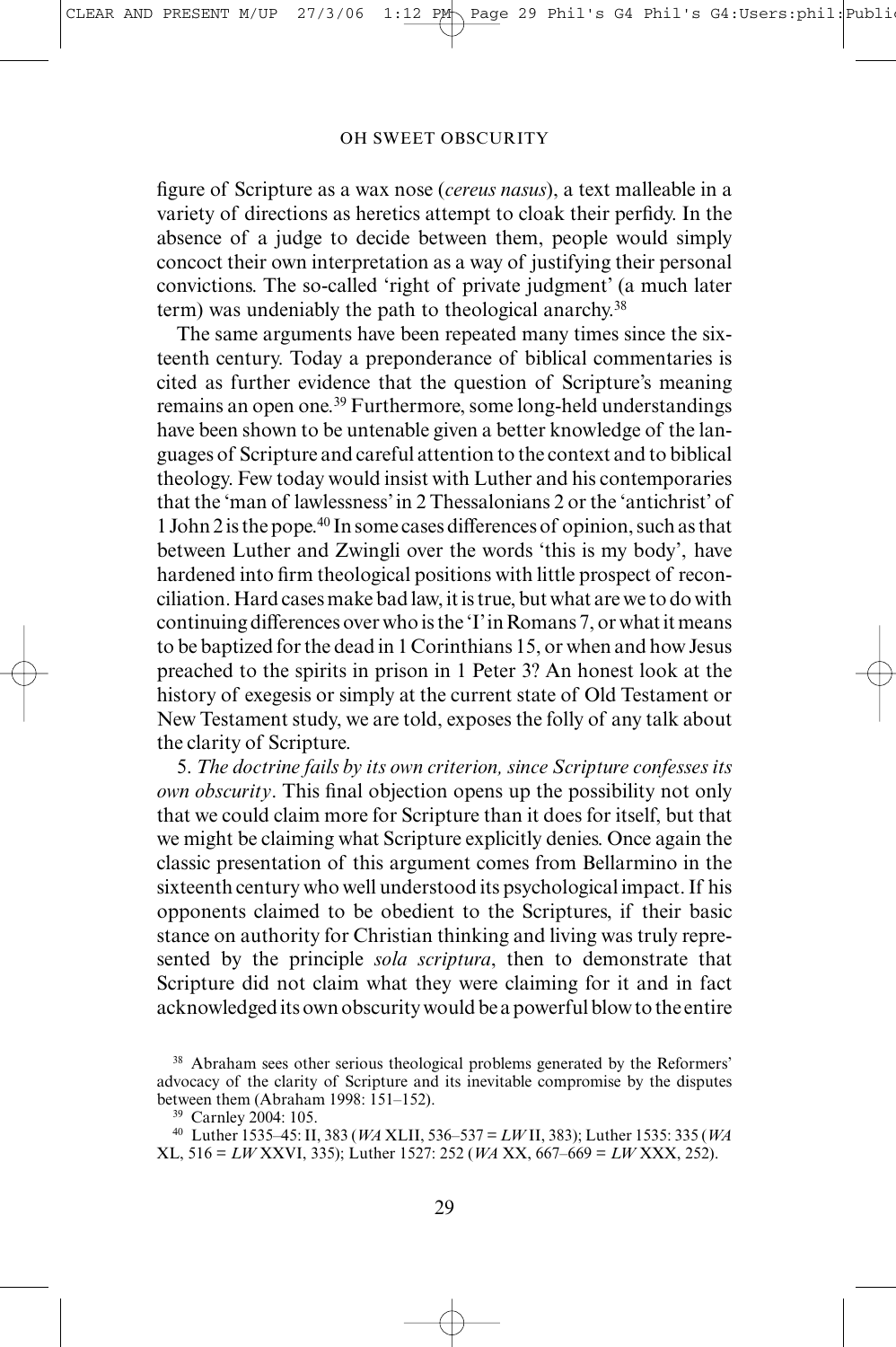CLEAR AND PRESENT M/UP 27/3/06 1:12 PM Page 30 Phil's G4 Phil's G4:Users:phil: Publi

#### A CLEAR AND PRESENT WORD

Protestant system. This potential of Bellarmino's argument was recognized by those who sought to reply to him, such as William Whitaker in the sixteenth century and François Turretin in the seventeenth.<sup>41</sup>

We will return to Bellarmino's arguments in more detail in the final chapter. For our present purposes we need only note his appeal to David's prayer for understanding in Psalm 119, the interpretative assistance given to the disciples on the Emmaus road and also to the eunuch on the road to Gaza, and the promise of the Spirit to guide the disciples into all truth. None of these would be necessary, he argued, if the meaning of Scripture was clear, accessible and intelligible to all. Furthermore, this same pattern of conscious dependence upon the interpretative assistance of the church could be discerned in the writings of the early church Fathers as they sought to explain Scripture. Those who had proposed and defended the doctrine of the clarity of Scripture had presented the world with an unbiblical theological novelty.

It is evident just from this brief sketch that many of the questions surrounding this doctrine have been raised repeatedly (and answered repeatedly) over the last two thousand years. Although the debate was most prominent in the early church and again in the sixteenth and seventeenth centuries, an argument can be mounted that even the medieval conversations about the priority of the literal or historical sense and the legitimacy of allegorical interpretation were largely variations on this same theme.42 However, significant new dimensions have been added to the discussion since the 1970s. These present new challenges to those who would affirm the clarity of Scripture in the third millennium.

## The contemporary context of this discussion

Since the 1970s we have witnessed a massive shift in intellectual commitments, not least in the fields of philosophy, literary theory and theology. The challenge of postmodernism, both a protest at and the progeny of modernism in all its forms, has dramatically changed the landscape and any affirmation of the clarity of Scripture (inseparable as it is from questions of the Bible's truth and authority) must take it into account. Postmodernism cannot be ignored, even if there are

<sup>41</sup> Whittaker 1588: 367–370; Turretin 1679–85: 145–146.

<sup>42</sup> Callahan 2001: 105–126. For more detail on relevant developments in this period see Smalley 1941; Evans 1984, 1985.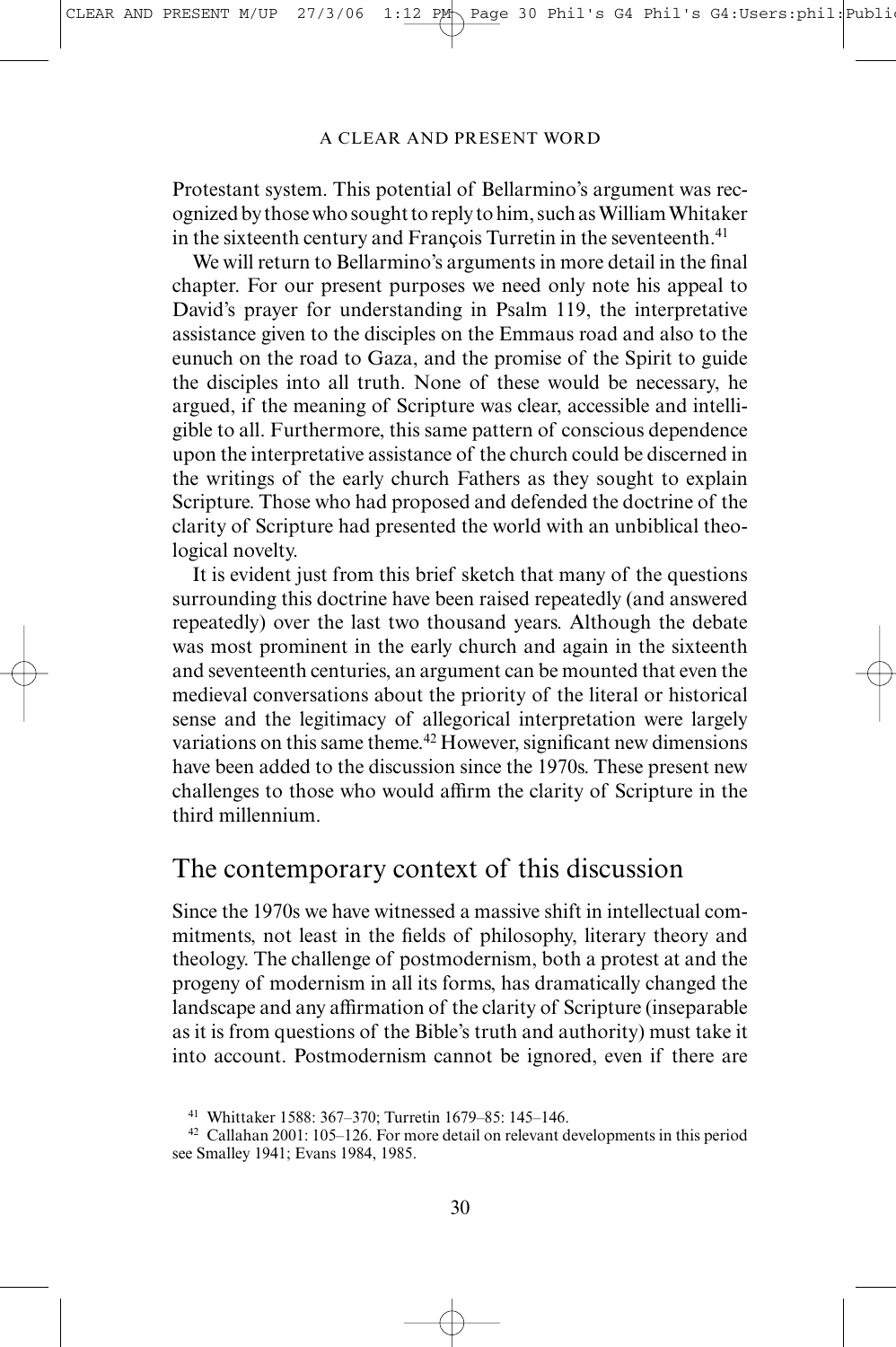already signs that the ground is beginning to shift again.43 We will keep returning to an engagement with postmodern perspectives in the chapters that follow. However, in order to help us appreciate the world into which any restatement of the doctrine of Scripture's clarity must venture, we turn now to look briefly at the three academic fields I have mentioned as they bear upon the question.

### *Postmodern philosophy: Radically questioning epistemological certainty*

There is a strongly reactive element to postmodernism, especially in its philosophical mode.44 It is a repudiation of the central features of what is often called 'the Enlightenment project'. Chief amongst these is what might be termed 'modernist epistemology', a set of convictions about the capacity of human beings to know or apprehend reality and so to speak about truth. Epistemological questions have interested philosophers since at least the time of the protosceptic Xenophanes of Colophon (c.  $570-475$  BC). He recognized that the process of gaining and validating knowledge was not as straightforward as many thought. The same issues kept resurfacing in different forms through the centuries, with important contributions by Zeno of Citium, Plato, Aristotle, Augustine and Aquinas. However, it was René Descartes (1596–1650) who famously raised the profile of epistemology with his search for an indubitable foundation upon which to reconstruct human knowledge in the face of a resurgent scepticism. He finally located that foundation, he believed, in the human ego, the 'I' of his famous 'I think therefore I am'. Here was a reliable starting point: the simple and undeniable fact that when I doubt everything, it is 'I' who doubts. From this foundation, through the application of a rigorous method, we can know the truth about things.<sup>45</sup> Whether through

<sup>43</sup> Parker 2004. For a strong challenge to postmodernism, especially as it has influenced evangelical theology, see the other essays in that volume: Moreland and De Weese 2004; Smith 2004; Caneday 2004; and Wellum 2004.

<sup>44</sup> Cf. David Tracy's assessment, Tracy 1994:16. Paul Lakeland suggests that 'the postmodern elements in our contemporary world are all manifestations in one way or another of a breakdown of what have previously been taken to be "givens", fundamental coordinates of experience' (Lakeland 1997: 2). As we have already noted, Jean-François Lyotard famously summed up the postmodern condition as 'an incredulity toward metanarratives'(Lyotard 1979: 7). Helpful and accessible discussions of postmodernism from the perspective of evangelical Christianity include Carson 1996: 57–137 (simplified and updated in Carson 2005: 87–124); Hicks 1998; and Groothuis 2000.

<sup>45</sup> Strictly speaking, the ego is only one of Descartes's indubitable foundations. Another is the conviction that, because he is perfect, God is no deceiver (Descartes 1641: 37–38).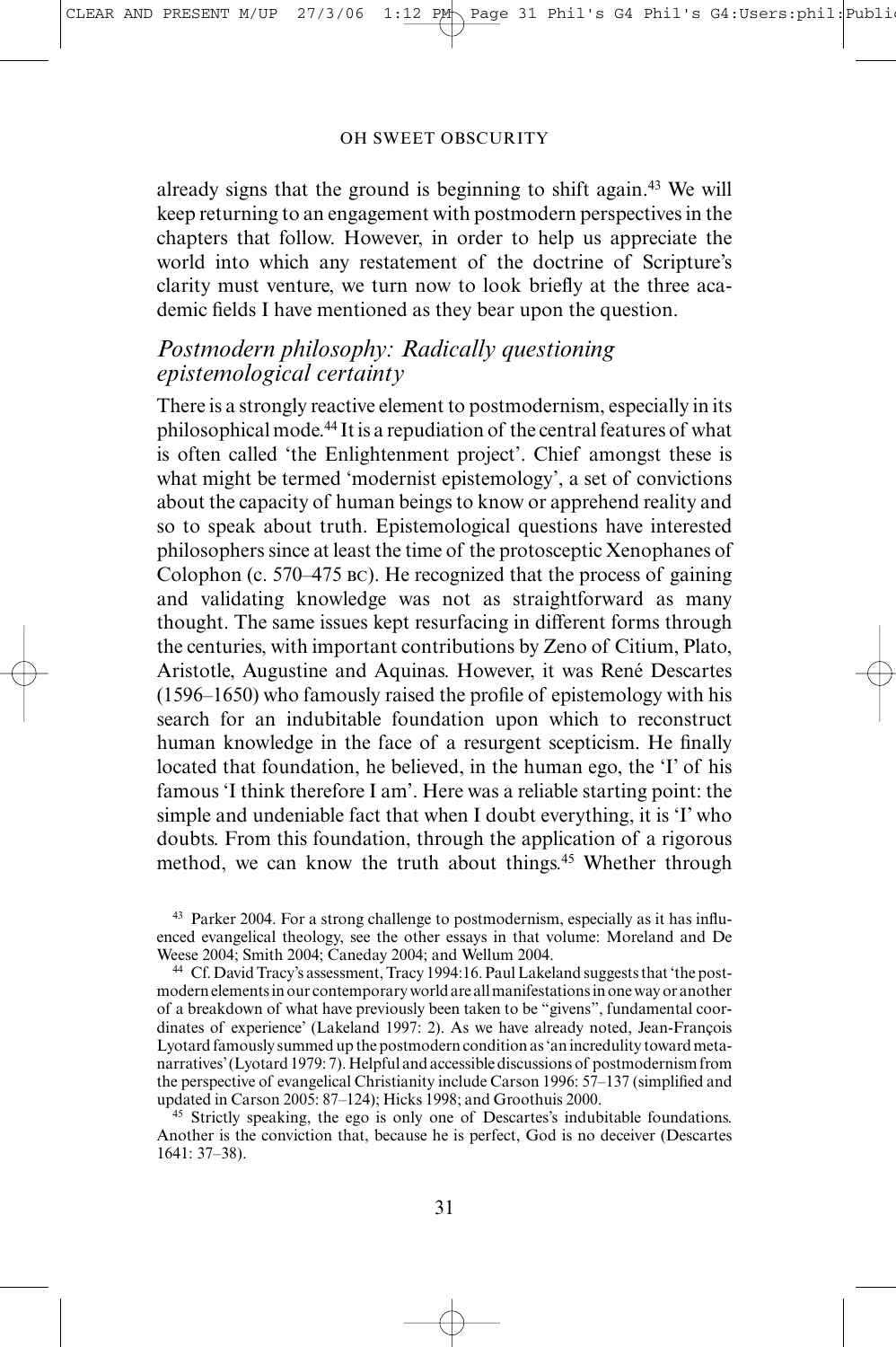careful logical argument or scientific measurement, observation and testing, we can proceed from the knowing subject to the truth of reality.

Mathematical precision became the ideal to which all the endeavours of human reason aspired. The ancient concern of philosophy for questions of metaphysics (loosely, the nature of reality) was swamped by the new priority given to questions of how and what we know.46 This shift of emphasis in philosophy was reinforced by the repudiation of supernatural explanations, given intellectual credibility by the geological studies of James Hutton (1785) and Charles Lyle (1830–3), and Charles Darwin's work on biological evolution (1859, 1871). The result was a remarkable optimism about the accessibility of objective, universally applicable truth. This optimism seemed to be vindicated by the extraordinary achievements in the natural sciences and the development of technology through the application of critical methods of observation and testing.

Of course over the next three and half centuries there were protests. Not everyone was as persuaded as Descartes and his successors that some kind of purchase on objective truth was possible. David Hume embraced a profound scepticism, which prompted Immanuel Kant to explore the valid exercise of human reason as well as its limits. The so-called 'masters of suspicion' raised the possibility that our perception of reality, our convictions about what is true, might be shaped by our own vested interests: economics (Marx), psychosexuality (Freud) or the exercise of personal or corporate power (Nietzsche). There were also sophisticated attempts to correct the preoccupation with objectivity and to insist that there is a critical personal element to all our knowledge (Polanyi).<sup>47</sup> Some abandoned epistemology for linguistic analysis (Wittgenstein) or existentialism (Kierkegaard, Heidegger). More recently, others have pursued an alternative in the internalist epistemology associated with Laurence Bonjour and Roderick Chisholm.<sup>48</sup> Nevertheless, the dominant note

<sup>&</sup>lt;sup>46</sup> 'The reign of epistemology has ended in European philosophy and theology' (Tracy 1994: 133). Carl Raschke credits Hegel with a critical climactic move here with his 'absorption of the Being into thought' (Raschke 2004: 40–41).

<sup>47</sup> Polanyi's 1951–2 Gifford Lectures explained, 'We must now recognise belief once more as the source of all knowledge. Tacit assent and intellectual passions, the sharing of an idiom and of a cultural heritage, affiliation to a like minded community: such are the impulses which shape our vision of the nature of things on which we rely for our mastery of things. No intelligence, however critical or original, can operate outside such a fiduciary framework' (Polanyi 1962: 266).

<sup>48</sup> Here a claim to knowledge is justified by conditions appropriately internal to the knower's perspective rather than some external foundation (Greco 2000: 181). See also Sosa & Bonjour 2003.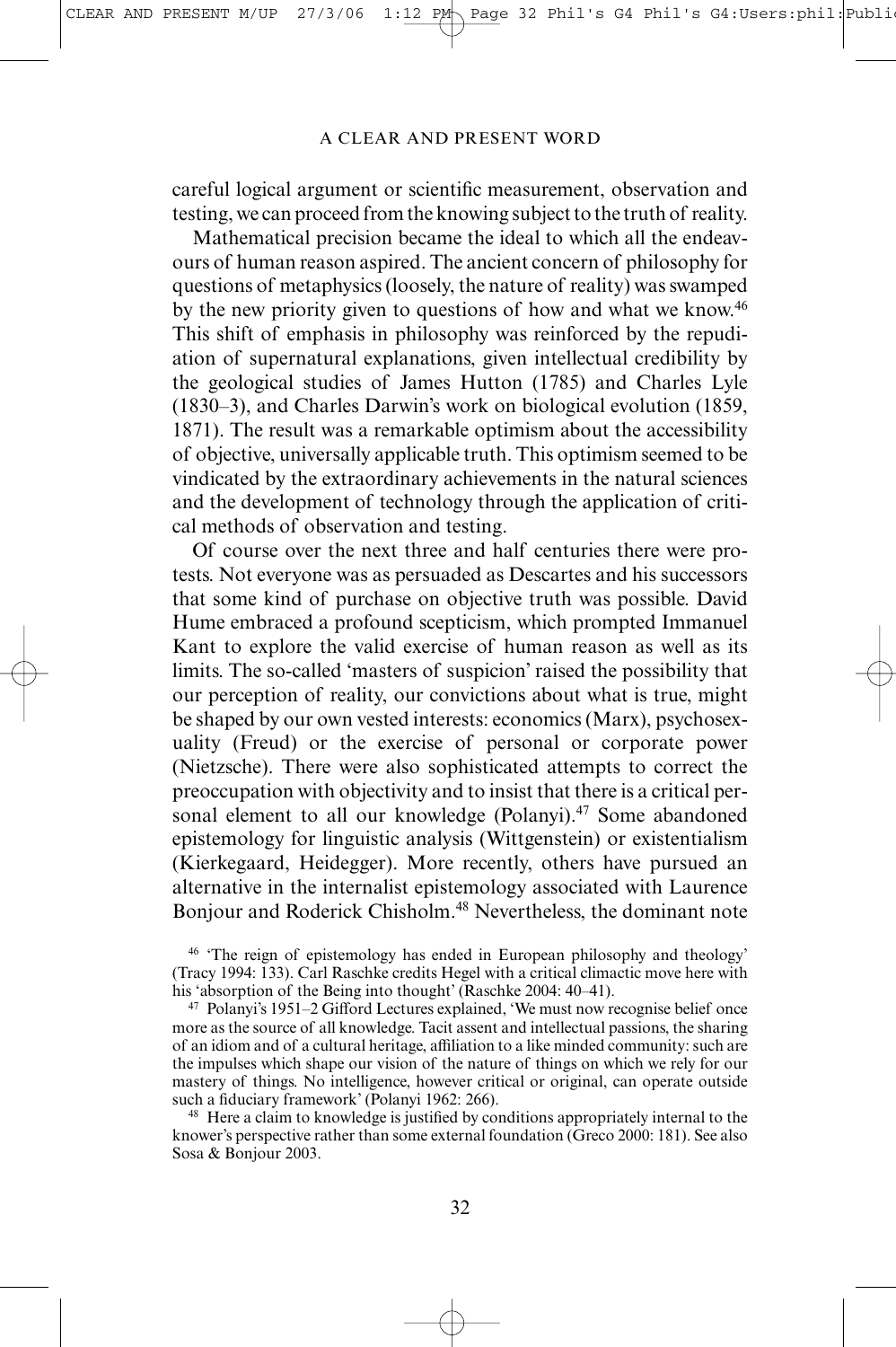CLEAR AND PRESENT M/UP  $27/3/06$  1:12 PM Page 33 Phil's G4 Phil's G4:Users:phil: Publi

#### OH SWEET OBSCURITY

was one of optimism about the human capacity to grasp reality and identify objective truths about it.

Postmodernism has amplified the protests of the past and generated a series of fresh challenges to the confident epistemology of modernism. In a world where cultural and religious pluralism are non-negotiable realities, the claim that we are capable of gaining access to universally valid truths, indeed the notion of absolute truth itself, is highly problematic. It smacks of imperialism and bigotry. It would compel you to use the words 'no' and 'wrong' in a world where some argue that these words are themselves violations of the rights of others. Nietzsche's suspicion that all claims to know what is true are in reality covert attempts to manipulate people has been developed in the detailed studies of Michel Foucault.49 There is always a reason why you want to say this or that is true. The binary thinking of 'true and false' is not only archaic; it is self-interested (and self-interest may be personal or corporate).

Furthermore, our perceptions of reality and declarations of truth are more dependent upon our context than we often realize or admit. Pure objectivity is mythological. Hans-Georg Gadamer, amongst others, argued persuasively that we cannot detach ourselves or our situation from our history. It is important to unmask modernism's 'prejudice against prejudice' and recognize that our foremeanings and presuppositions help to shape the 'event' of understanding.<sup>50</sup>

Reason exists for us only in concrete, historical terms – i.e., it is not its own master but remains constantly dependent on the given circumstances in which it operates ... Long before we understand ourselves through the process of self-examination, we understand ourselves in a self-evident way in the family, society, and state in which we live. The focus of subjectivity is a distorting mirror. The self-awareness of the individual is only

<sup>49</sup> 'The important thing here, I believe, is that truth isn't outside power, or lacking in power: contrary to a myth whose history and functions would repay further study, truth isn't the reward of free spirits, the child of protracted solitude, nor the privilege of those who have succeeded in liberating themselves. Truth is a thing of this world: it is produced only by virtue of multiple forms of constraint. And it induces regular effects of power. Each society had its regime of truth, its "general politics" of truth: that is, the types of discourse which it accepts and makes function as true; the mechanisms and instances which enable one to distinguish true and false statements, the means by which each is sanctioned; the techniques and procedures accorded value in the acquisition of truth; the status of those charged with saying what counts as true' (Foucault 1977: 72–73).

<sup>50</sup> Gadamer 1984: 271.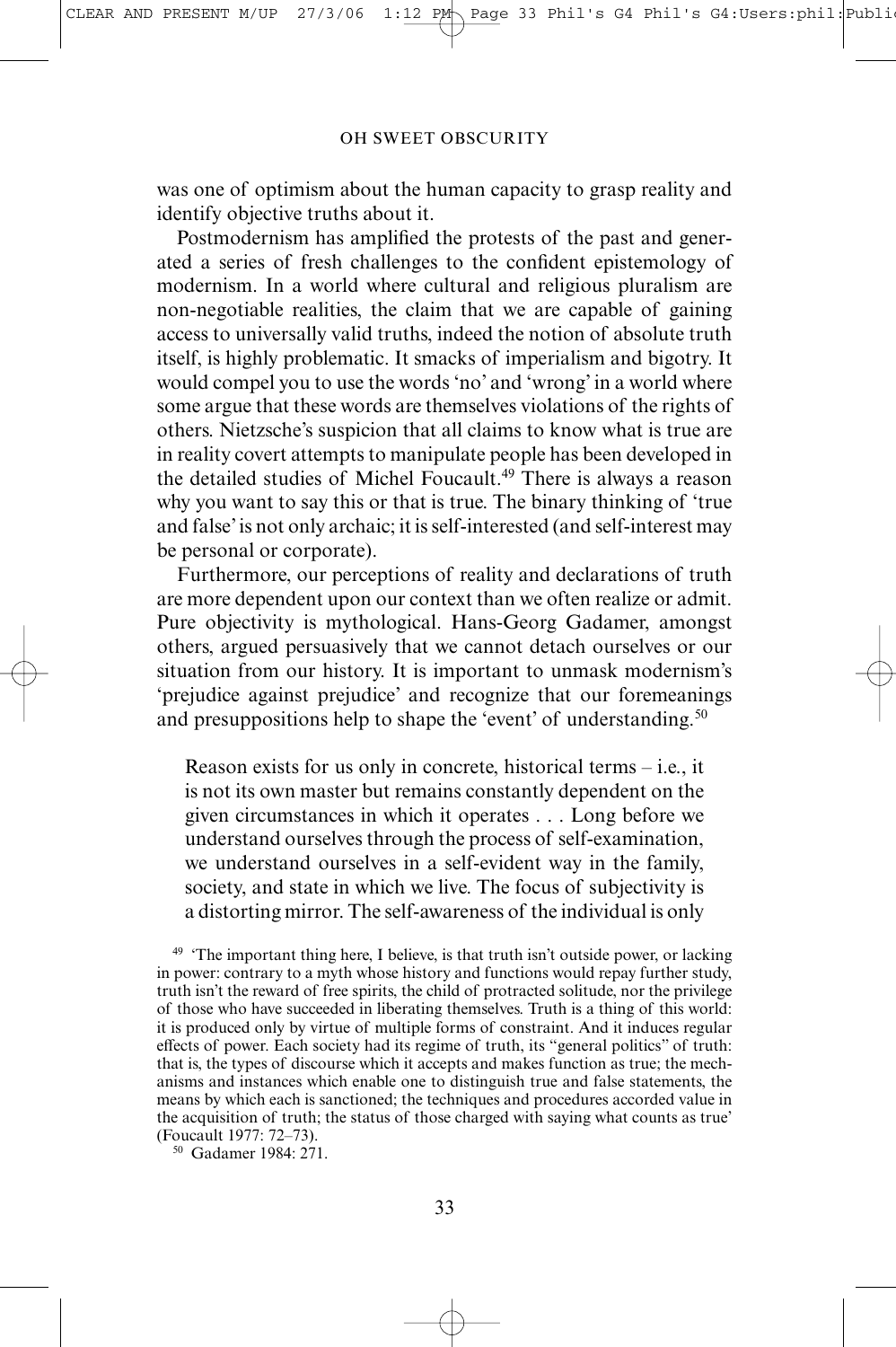a flickering in the closed circuits of historical life. *That is why the prejudices of the individual, far more than his judgments, constitute the historical reality of his being.*<sup>51</sup>

Modernist epistemology, according to such thinking, is based on a series of illusions. We cannot, nor should we, escape the contingency of our truth claims. Of course we can still live with a degree of confidence. We can still make sense to each other within our particular 'language game' (Wittgenstein's overused and often misunderstood expression). Yet to make a claim for truth that extends beyond our own sociolinguistic community, beyond the particular story in which we locate ourselves, is either naive or manipulative (and perhaps both). Simply put, 'when people defend their worldview or some system of thought, they are simply defending their own fragile self-identity'.52

It is not difficult to see how these developments impact upon any attempt to speak about the clarity of Scripture. This doctrine is suspected of operating totally within the epistemological framework of modernism. It is far too committed to the project of achieving certainty. In particular, it is sometimes argued that a particular form of modernist epistemology, the Common Sense Realism associated with the eighteenth-century Scottish philosopher Thomas Reid, is the real driving force behind the doctrine as it was classically defined.53 This can be seen in the introduction to one contemporary textbook on hermeneutics:

In the last century, however, the application of Scottish Common Sense Realism to Scripture has led many to assume that everyone can understand the Bible for themselves, that the surface of the text is sufficient to produce meaning in and of itself. Therefore, the need for hermeneutical principles to bridge the cultural gap was ignored, and individualistic interpretations abounded. For some reason, no one seemed to notice that this led to multiple meanings. The principle of perspicuity was extended to the hermeneutical process as well,

<sup>51</sup> Gadamer 1984: 276–277.

<sup>52</sup> Carson 1996: 31.

<sup>53</sup> Reid's own words help identify the heart of this approach: 'All knowledge, and all science, must be built upon principles that are self-evident; and of such principles, every man who has common sense is a competent judge, when he conceives them distinctly' (Reid 1785: 268).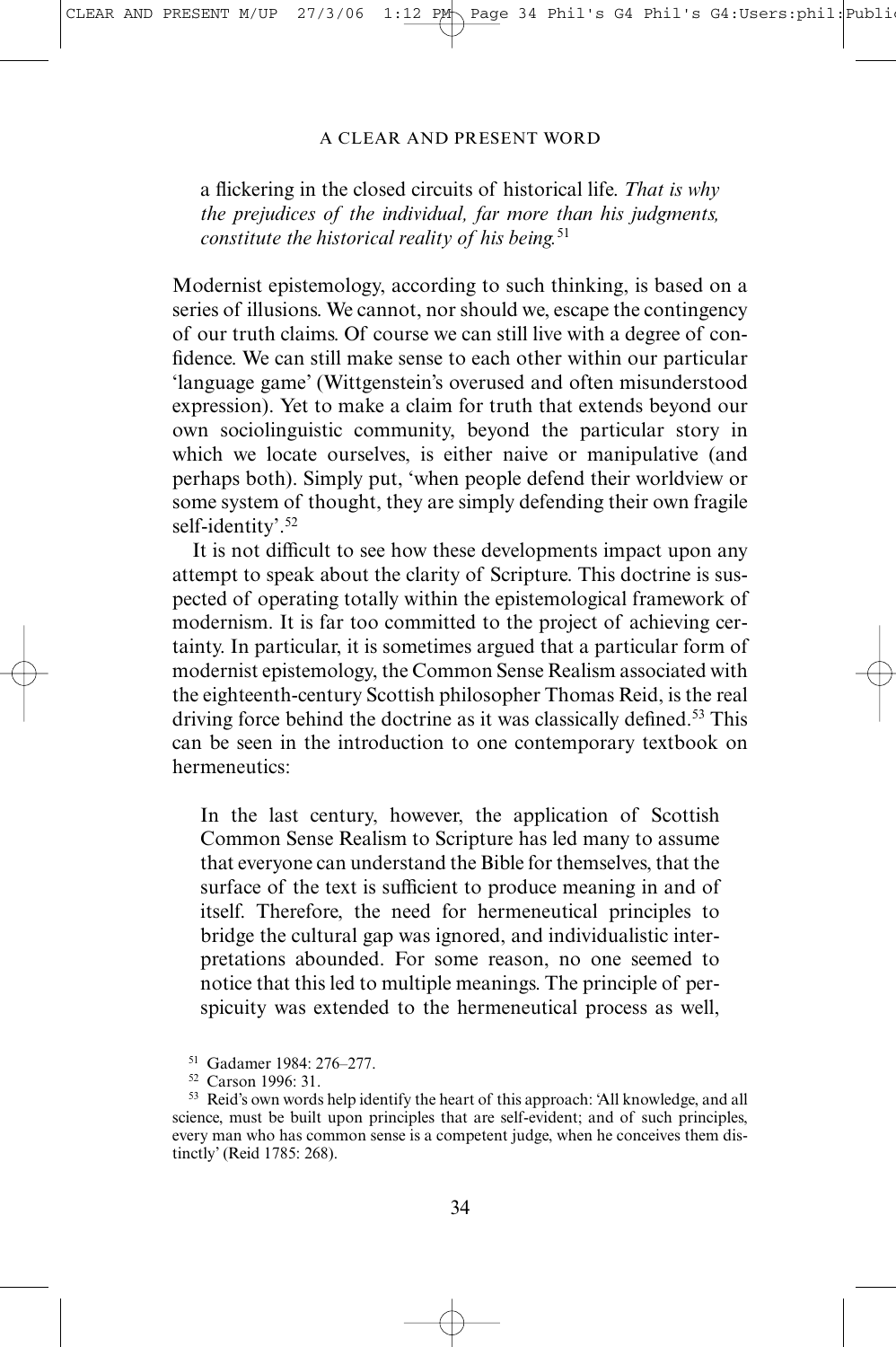leading to misunderstanding in popular interpretation of Scripture and a very difficult situation today. Hermeneutics as a discipline demands a complex interpretive process in order to uncover the original clarity of Scripture.54

By binding itself so tightly to modernist epistemology, it is argued, twentieth-century doctrines of Scripture, and perhaps especially the doctrine of the clarity of Scripture, doomed itself to the same fate. There are no unshakeable foundations upon which to build a certain knowledge of reality. Likewise, interpretation is a complex process and the clarity of Scripture is something that needs to be uncovered. A clear and universally accessible Scripture in fact functions for evangelical theology in much the same way as Descartes's indubitable foundation operates in modernist epistemology more generally.55 Many have seen the implication: we are as removed from the meaning of Scripture as we are from a grasp on reality itself and absolute truths about it.<sup>56</sup>

<sup>54</sup> Osborne 1991: 9–10. Common Sense Realism is regularly demonized and association with it taken to discredit the way Charles Hodge and Benjamin Warfield expounded the doctrine of Scripture (Ahlstrom 1955; Rogers & McKim 1979: 323–351; Vander Stelt 1978: 166–184; Marsden 1980: 110–115; Noll 1994: 84–99; McGrath 1996: 168–170; Raschke 2004: 120–131). More nuanced than most criticisms is that of Harriet Harris: 'The Scottish Common Sense philosophy has influenced fundamentalist thought, but its influence is neither specific nor comprehensive. It is not specific because fundamentalist theologians have not engaged with the arguments of Common Sense philosophers and the philosophy does not lead obviously in a fundamentalist direction. It is not comprehensive because many fundamentalist characteristics – even those which have parallels in Common Sense philosophy – derive from aspects of the Christian tradition which predate that philosophy ... Common Sense philosophy provided a framework within which to produce a conservative biblical apologetic in a scientific age' (Harris 1998: 13–14). However, outside theological circles, especially those interacting with classical evangelicalism, there is a growing appreciation of Reid's philosophical contribution (Cuneo & Woudenberg 2004). The shallowness of the argument that dismisses Princetonian doctrines of Scripture by simple appeal to its association with Scottish Common Sense Realism has repeatedly been exposed in recent years; e.g. Carson 1996: 153–154; Helseth 2004.

<sup>55</sup> Greer 2003: 37–38.

<sup>56</sup> So James K. A. Smith: 'everything is a matter of interpretation, including those interpretations described as core orthodoxy. We never have the crisp, unadorned voice of God because it is always heard and read through the lens of our finitude and situationality. Even when someone purports to deliver to us the unadorned voice of God, or "what God meant", we always receive only someone's interpretation, which is wearing the badge of divinity' (Smith 2000: 44). For a critique of what he labels Smith's 'hermeneutical Pelagianism' see Webster 2003a: 100.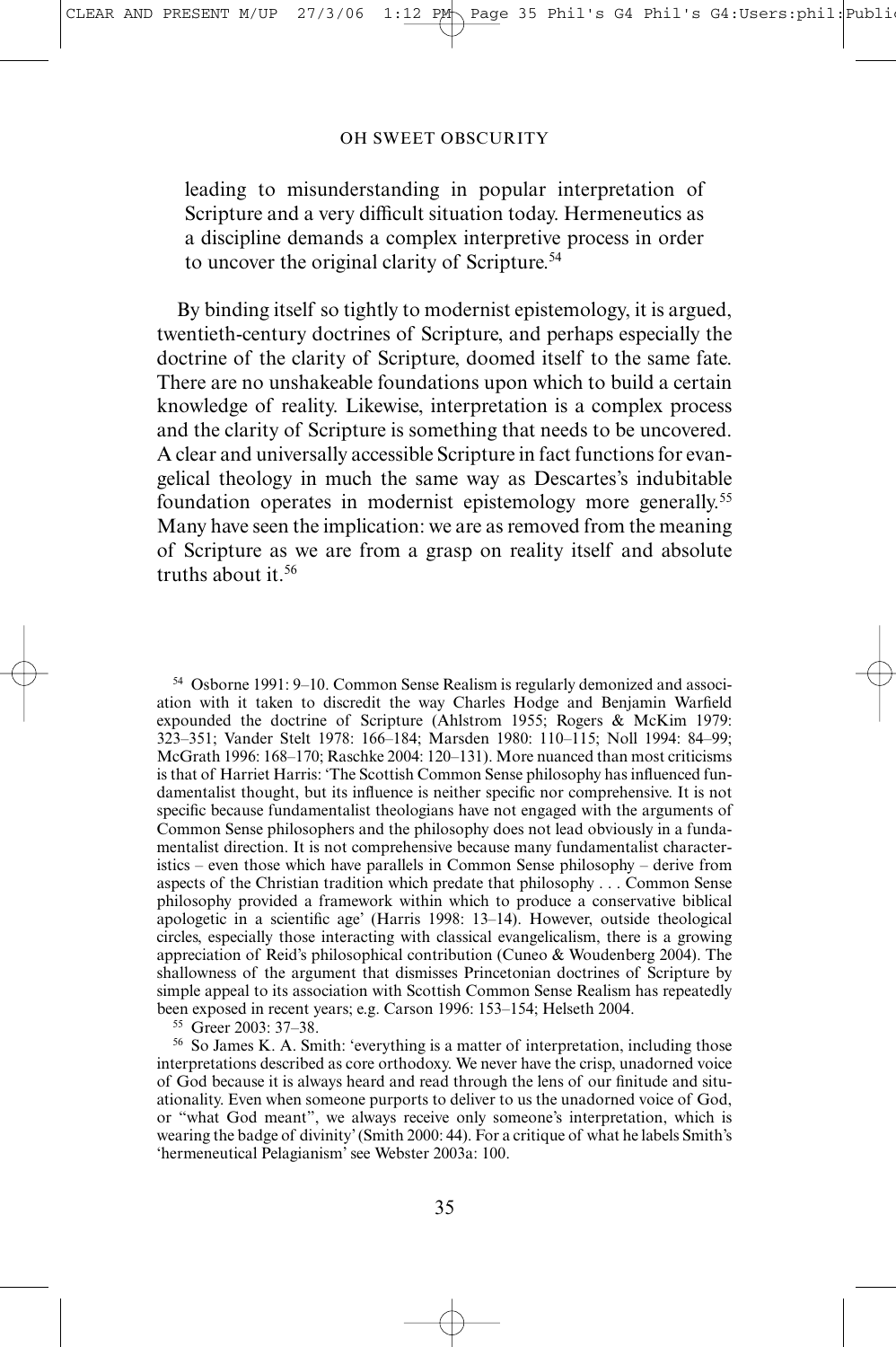CLEAR AND PRESENT M/UP  $27/3/06$  1:12 PM Page 36 Phil's G4 Phil's G4:Users:phil: Publi

#### A CLEAR AND PRESENT WORD

### *Postmodern literary theory: From author to text to reader to interpretative community*

There is, as one might expect, considerable overlap between developments in the field of philosophy and those in the field of literary theory and hermeneutics.<sup>57</sup> Similar concerns about the confident claims of modernism to be certain, this time about *the* meaning of a given text, have echoed throughout the massive output of literary critics since the 1960s or 1970s. Schleiermacher's definition of the technical side of interpretation has been a particular target: 'The point of the task is to understand the particular part of a coherent utterance as belonging in the specific sequence of thoughts of the writer.'58

The impact of postmodern literary theory on contemporary biblical hermeneutics is so significant that it will be a particular focus of our attention in later chapters. However, it may be worth providing a very brief orientation at this point.59 With the broadest possible strokes we might say that literary theory has moved away from classical notions that the meaning of texts is determined, either entirely or in large measure, by the author's intention, through a fascination with structural features of the text as the carriers of meaning, to a greater appreciation of the contribution the reader brings to the task of understanding, and finally to an emphasis upon the role played by the interpretative community in shaping the reader's expectations of and stance towards the text. This should not be misunderstood as a lineal development with each perspective neatly building upon and eventually taking over from the one that preceded it. Indeed, many have continued to affirm the importance of traditional elements in the approach to texts, albeit in a modified way, while at the same time registering genuine appreciation of the important insights of other approaches. For our current purposes, though, we might simply highlight four general features of the discussions in this field that impact the work of biblical scholars.

<sup>57</sup> See Richard Rorty's perceptive, though dated, chapter entitled 'From Epistemology to Hermeneutics' (Rorty 1979: 315–356).

<sup>&</sup>lt;sup>58</sup> Note that Schleiermacher was concerned that this be understood as a linguistic task: the thought-content he had in mind is 'known grammatically via the language' (Schleiermacher 1809–10: 254). See the discussion of how Schleiermacher has been misunderstood in Wolterstorff 2001: 73–75.

<sup>&</sup>lt;sup>59</sup> Perhaps the best detailed treatment of these developments remains Vanhoozer 1998: 37–195. Note also the brief but stimulating treatment in Wolterstorff 2001: 73–82.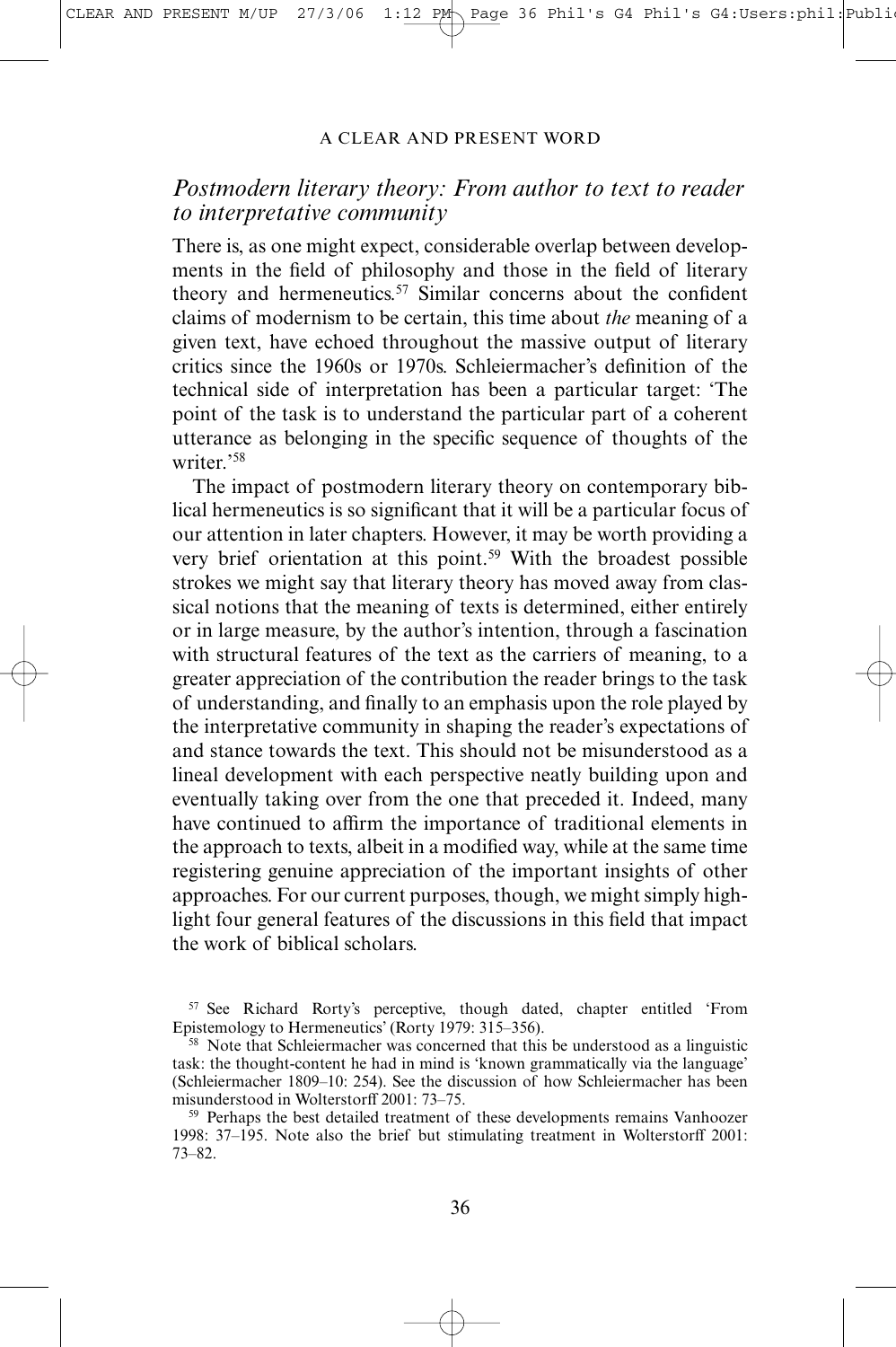1. *The author does not have all the answers*. Roland Barthes once famously complained that 'The image of literature to be found in contemporary culture is tyrannically centered around the author, his person, his history, his tastes, his passions . . .'60 Building upon the work of the French poet Stephané Mallarmé, Barthes insisted that the notion of an author was an unnecessary limitation on textual meaning with palpable theological dimensions. If we insist upon an author and focus our interpretative efforts on seeking to establish the author's intention or message we are in effect closing off all other options.61 Once we feel we have established the author's intention we have *the* authoritative interpretation. The need of the moment, he argued, was the 'anti-theological activity' of refusing to fix meaning in this way. 'To refuse to fix meaning is', he argued, 'in the end to refuse God and his hypostases – reason, science, law.'62

Barthes, with his suggestion that 'the birth of the reader must be at the cost of the death of the author' is one of the most aggressive protestors at the traditional preoccupation with the author as the one who designates 'the' meaning of the text.<sup>63</sup> Michel Foucault is another, who describes the author as 'the ideological figure by which one marks the manner in which we fear the proliferation of meaning'.64 However, they are part of a larger disquiet (not only amongst postmodern writers it should be said) over the role attributed to the author in establishing the meaning of his or her text. Two problems seem to loom large. First, how are we to establish the intention of the author, especially if it is not explicitly expressed? Second, how are we to overcome the possibility that the text may have turned out quite differently from the way the author intended?65 Yet there is in fact a third and perhaps most critical danger: does not the very attempt itself reduce the shape of the interpretation either to biography or to psychological analysis? Is every text really only about its author in the end?

<sup>60</sup> Barthes 1968: 126. A similar protest had been voiced earlier by advocates of the so-called New Criticism, notably in a previously mentioned article on 'the intentional fallacy' by William Wimsatt and Monroe Beardsley (Wimsatt & Beardsley 1946).

<sup>&</sup>lt;sup>61</sup> To give a text an author is to impose a limit on that text, to furnish it with a final signified, to close the writing' (Barthes 1968: 129).

<sup>62</sup> Barthes 1968: 129.

<sup>63</sup> Barthes 1968: 130.

<sup>64</sup> Foucault 1979: 119.

<sup>65</sup> Wolterstorff 2001: 75–76. In the background of many of these discussions is the famous article by Wimsatt and Beardsley on 'the intentional fallacy' (Wimsatt & Beardsley 1946).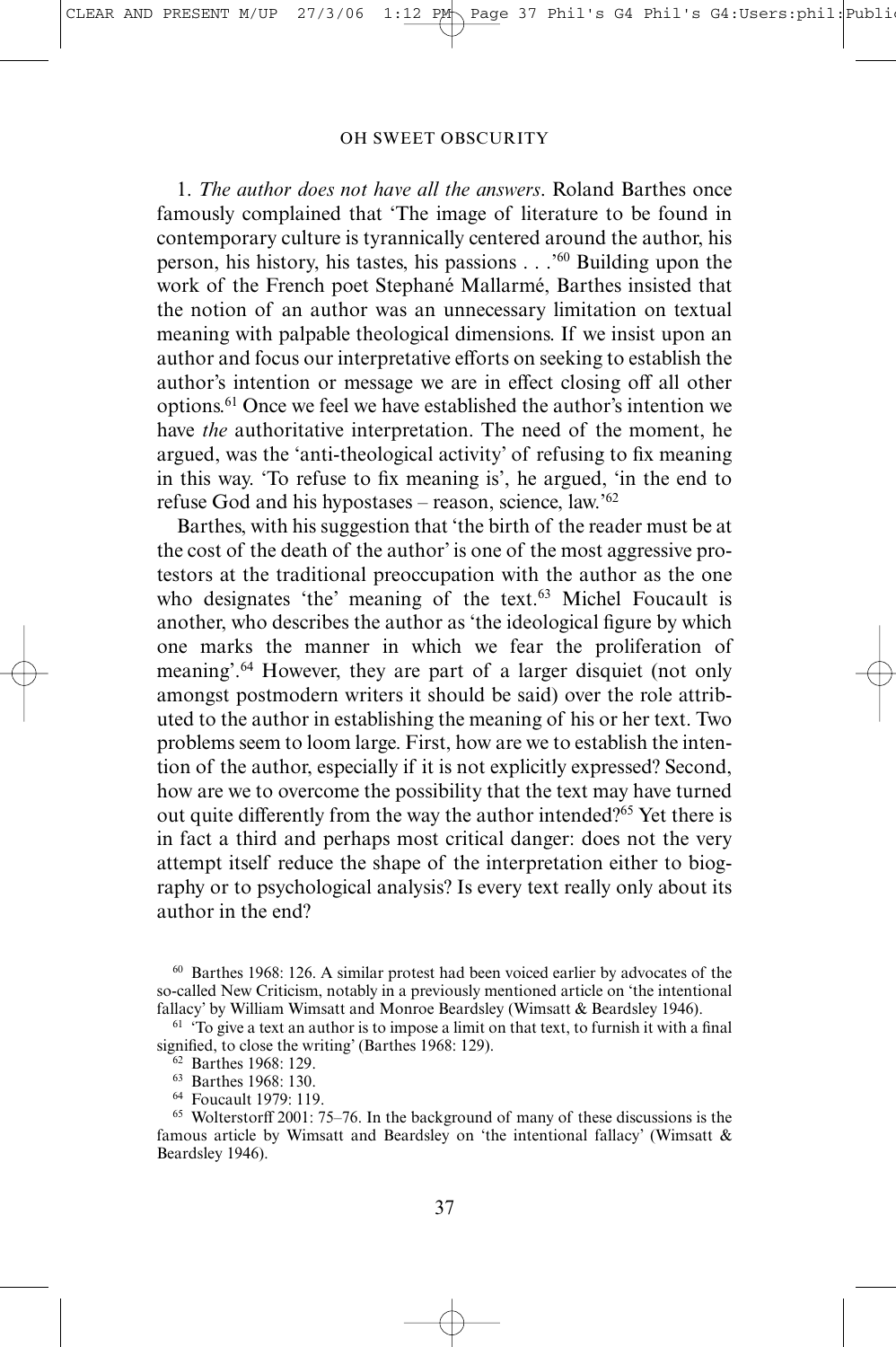Paul Ricœur also spoke of what he called 'the semantic autonomy of the text'. It is important for him that a distinction be made between speaking and writing as modes of communication. Writing is not just a more permanent form of communication than speaking. When speech is transformed into writing very significant changes occur at a number of different levels. In speech the speaker and hearer are in the same 'dialogical situation'. There is the possibility of referring back to the speaker for clarification or explanation. Yet in writing and reading the relation is nowhere near as immediate; in his words, 'the dialogical situation has been exploded'.<sup>66</sup> The critical effect of this is that 'the author's intention and the meaning of the text cease to coincide'. <sup>67</sup>

We will return to Ricœur in a moment. In the meantime it is worth considering the impact of so detaching the text's meaning from the author's communicative intention. Claims to an authoritative interpretation are now much more dubious. The door is opened to diverse interpretative possibilities, even conflicting or contradictory readings. There is a new unpredictability to the task of interpretation. This is compounded by the other end of the communicative chain, where a written text is potentially addressed to anyone who knows how to read. As Ricœur put it, 'It is part of the meaning of a text to be open to an indefinite number of readers and, therefore, of interpretations. This opportunity for multiple readings is the dialectical counterpart of the semantic autonomy of the text.'68

In such a context is it not simply naive to speak about the 'clarity' of a particular text and to suggest a particular reading commands the assent of all? This leads us to consider a second feature of contemporary literary theory.

2. *Reading is as socially located as writing*. David Tracy has identified a shift in the language of hermeneutics from a concern for 'historical context' to a recognition of 'social location'.69 The significance

<sup>66</sup> Ricœur 1976: 29.

<sup>67</sup> 'This dissociation of the verbal meaning of the text and the mental intention of the author gives to the concept of inscription its decisive significance, beyond the mere fixation of previous oral discourse. Inscription becomes synonymous with the semantic autonomy of the text, which results from the disconnection of the mental intention of the author from the verbal meaning of the text, of what the author meant and what the text means. The text's career escapes the finite horizon lived by its author. What the text means now matters more than what the author meant when he wrote it. This concept of semantic autonomy is of tremendous importance for hermeneutics' (Ricœur 1976: 29–30).

<sup>68</sup> Ricœur 1976: 31–32.

<sup>69</sup> Tracy 1994: 135.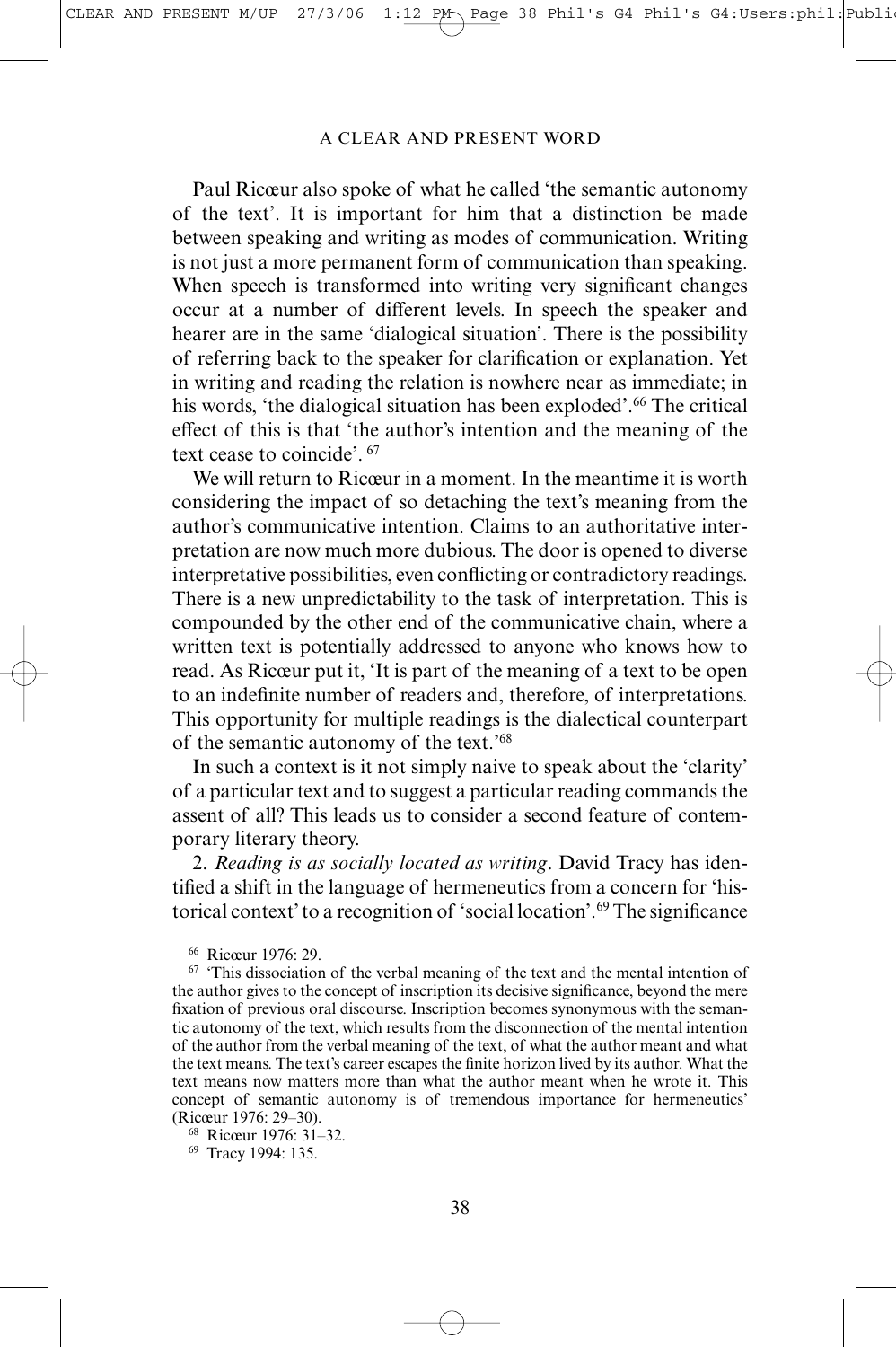of each writer's linguistic community in shaping the texts he or she produces has long been recognized. In biblical studies this has meant extensive debate about the nature and impact of the Johannine community or the Graeco-Roman context of Paul's mission. However, Gadamer and, two decades later, Stanley Fish have emphasized the social location of all reading as well as all writing.

Gadamer's contribution is part of the larger theory of understanding we have already touched upon and was developed in his highly influential *Wahrheit und Methode*. In this book he built upon the work of his teacher Martin Heidegger, arguing that 'understanding is, essentially, a historically effected event' and that we who are trying to understand are 'always situated within traditions'.70 We do not come to a text with a blank sheet, as if the text did all the work conveying its meaning. We come as those who have a 'horizon', a 'range of vision that includes everything that can be seen from a particular vantage point'.<sup>71</sup> The text has its own horizon as well and a significant part of the process of understanding is acknowledging both the distance between them and the need to bring them into relationship of some kind. In his words, 'understanding is always the fusion of these horizons supposedly existing by themselves'.72

Stanley Fish developed this notion of the social location of the interpreter in a new direction. Instead of speaking about horizons and traditions, he popularized the notion of 'interpretative communities'.73

What I have been arguing is that meanings come already calculated, not because of norms embedded in the language but because language is always perceived, from the very first, within a structure of norms. That structure, however, is not abstract and independent but social . . .74

<sup>70</sup> Gadamer 1984: 300, 282. See Heidegger: 'Whenever something is interpreted as something, the interpretation will be founded essentially upon fore-having, fore-sight and fore-conception. An interpretation is never a presuppositionless apprehending of something presented to us' (1927: 191–192). For an account of the intriguing debate between Gadamer and Jürgen Habermas on the relation of prejudice (that which we bring to the text) and critical reflection, see Ferretter 2003: 109–118.

<sup>71</sup> Gadamer 1984: 302. Gadamer attributes this notion of 'horizon' to Edmund Husserl, though the latter may have been influenced by William James's idea of 'fringes' (245).

<sup>72</sup> Gadamer 1984: 306.

<sup>73</sup> His influential book *Is There a Text in This Class?* is subtitled *The Authority of Interpretive Communities* (Fish 1980).

<sup>74</sup> Fish 1980: 318.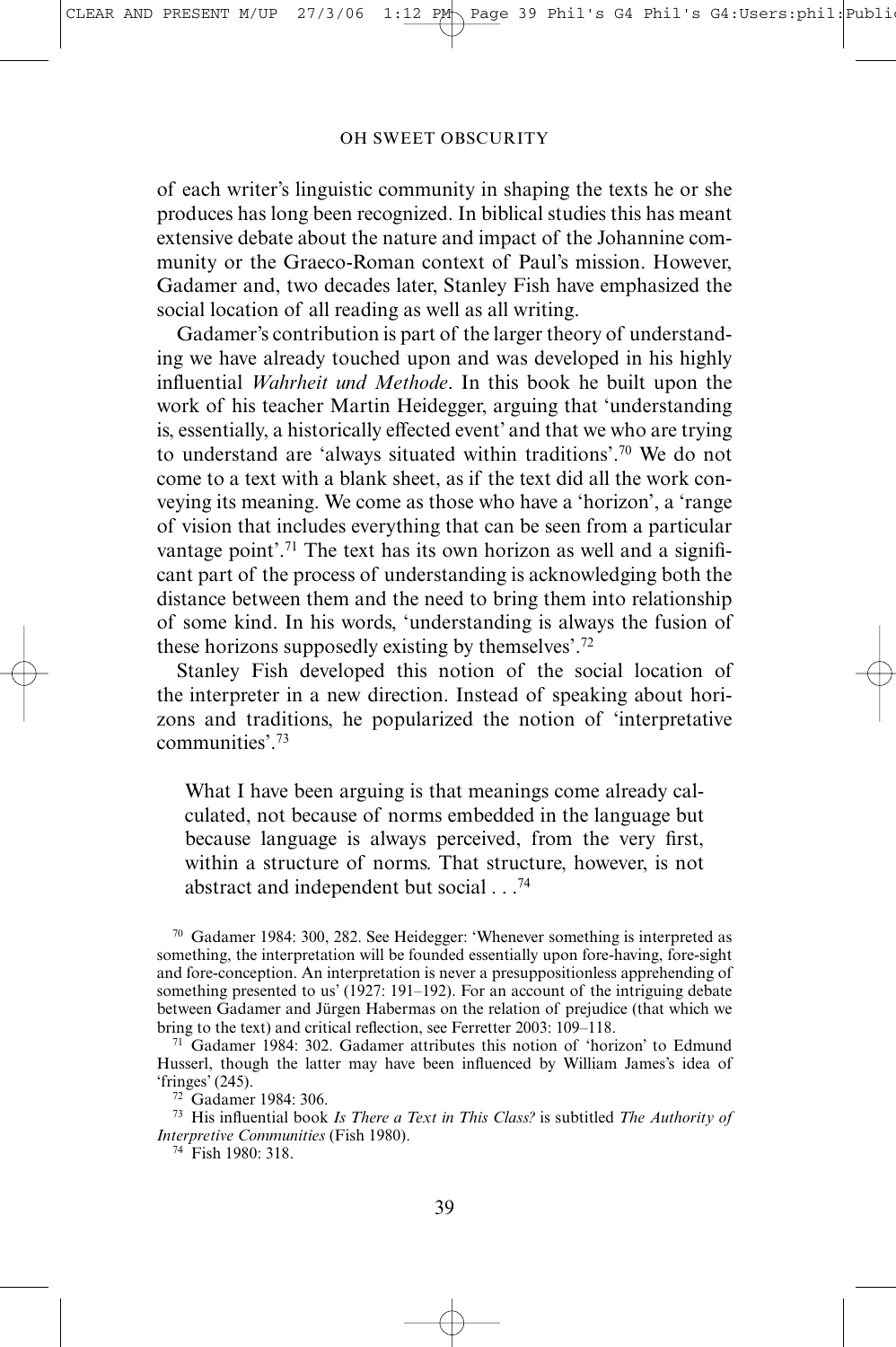Each reader approaches a text with a set of prejudices, interests and values, as well as a set of expectations about this particular text, which are all to various extents shaped by the cultural community in which he or she operates. There may indeed be aspects of a person's approach to the text that are idiosyncratic, yet the most basic parameters of expectation and method are determined by the community. As Fish himself put it:

What I finally came to see was that the identification of what was real and normative occurred within interpretive communities and what was normative for the members of one community would be seen as strange (if it could be seen at all) by the members of another. In other words, there is no single way of reading that is correct or natural, only 'ways of reading' that are extensions of community perspectives.75

Meaning is, by and large, conventional. Its contours are shaped by the group to which we belong (there are fairly obvious echoes here of Wittgenstein).<sup>76</sup> Such a perspective on understanding texts has very serious implications for the doctrine of the clarity of Scripture. If meaning is largely or even entirely determined by the reader who resides within an interpretative community, then how can we possibly decide between suggested meanings? Even if we were to propose criteria for such a discussion, these would themselves be open to the charge that they are merely conventional, the product of a particular interpretative community's perspective on the nature of texts in general or of this text in particular. What seems clear to one group may not be so clear to another. Indeed, this is what we should expect: 'there is no single way of reading that is correct or natural'.

3. *The world that matters is the world of the text*. We have already seen how one constraint on interpretation, the communicative intention of the author, has been removed by writers such as Barthes and Ricœur. Yet traditionally language has been understood as a way of signifying something, or referring to reality.<sup>77</sup> This too has been seen by some contemporary theorists as an unnecessary, even arbitrary,

<sup>75</sup> Fish 1980: 15–16.

<sup>76</sup> There is undoubtedly much more to Fish's argument than this brief summary can convey. For the best recent engagements from a Christian perspective see Vanhoozer 1998: 168–174; Ward 2002: 182–185; Ferretter 2003: 130–138.

 $77$  The basic building blocks of the Western view of signification are to be found in Augustine's *De doctrina christiana*, completed about AD 426. See below, p. 116.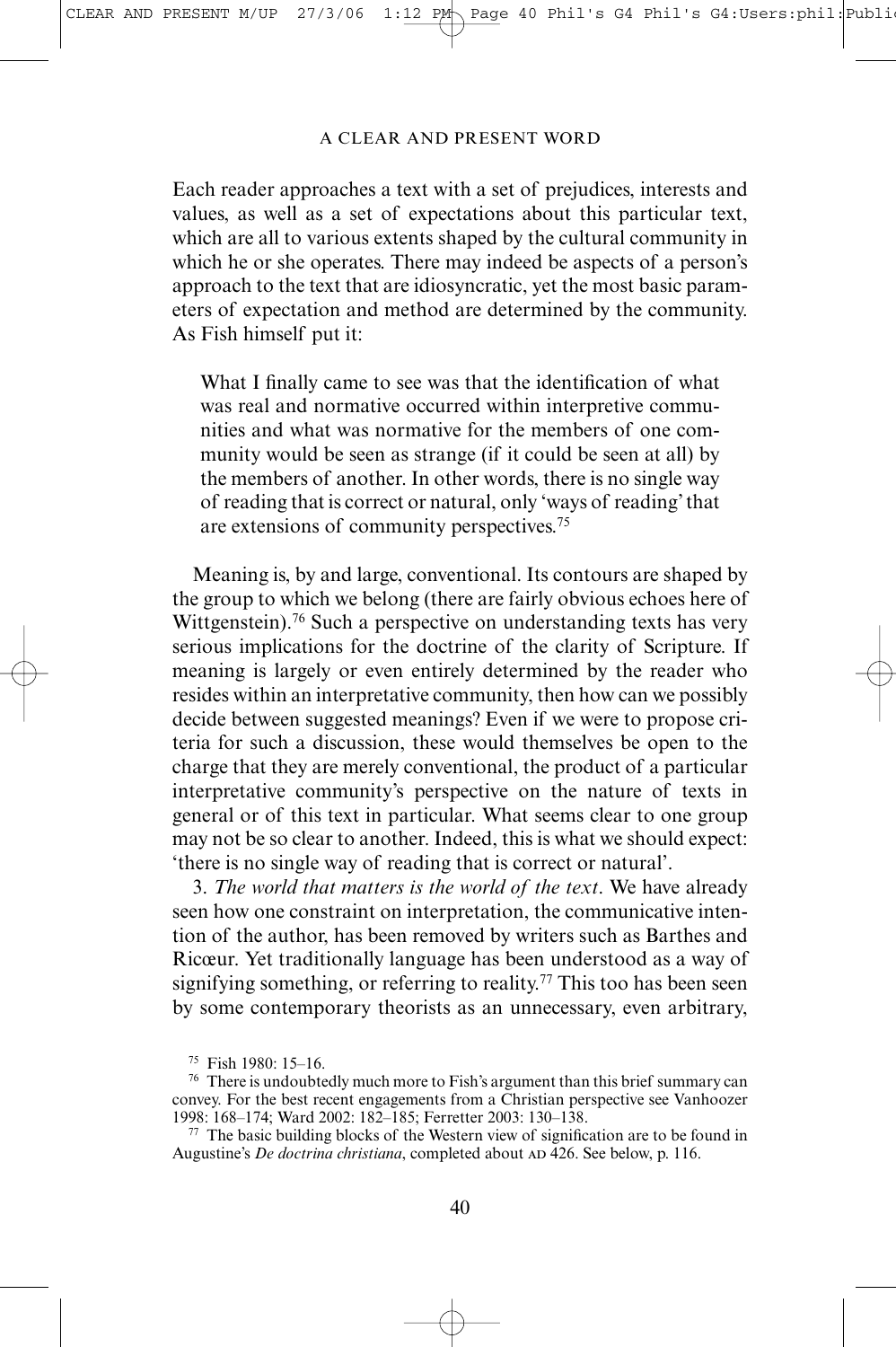restriction on the possibilities of textual meaning. Early in the twentieth century Ferdinand de Saussure, one of the important sources of the 'structuralist' approach to linguistics and textual analysis, challenged any necessary connection between words and what is signified by words. In an important sense, the meaning of words is arbitrary, determined more by the place of the word in the total language system to which it belongs.78 The structural relationship of words within a text became the important focus of attention for those who followed de Saussure. However, his challenge to the centrality of textual reference has been radicalized in more recent work.

Jacques Derrida and his program of 'deconstruction' is most often cited in this regard. Derrida's own language is famously tortuous. He is in fact suspicious of simplicity, once famously insisting that 'those who wish to simplify at all costs and who raise a hue and cry about obscurity because they do not recognize the unclarity of their good old *Aufklärung* are in my eyes dangerous dogmatists and tedious obscurantists'.79 It is possible, even for powerfully influential thinkers, to confuse obscurity with profundity and simplicity with superficiality. Derrida calls into question the lingering sense of reference. He speaks of the 'transcendental signified', by which he means any proposed external reference of a text, either in terms of its author and his psychology or the nature of reality itself. If we are to take texts seriously, he argues, we need to recognize 'the absence of the transcendental signified'.80 So devastating is his critique that, as one commentator notes, when Derrida is finished 'neither language nor human self-awareness conceals any thread of reference to things as they are'.81 What we are left with is 'the infinite play of signification':

<sup>78</sup> De Saussure 1916: 8–11.

<sup>79</sup> Derrida 1988: 119. One writer critiquing Derrida's literary model was castigated in a review for his 'unproblematic prose and the clarity of his presentation, which are the conceptual tools of ... conservatism' (Zavarzadeh 1982: 333).

<sup>80</sup> 'Henceforth, it was necessary to begin thinking that there was no center, that the center could not be thought in the form of a present-being, that the center had no natural site, that it was not a fixed locus but a function, a sort of nonlocus in which an infinite number of sign-substitutions came into play. This was the moment when language invaded the universal problematic, the moment when, in the absence of a center or origin, everything became discourse – provided we can agree on this word – that is to say, a system in which the central signified, the original or transcendental signified is never absolutely present outside a system of differences. The absence of the transcendental signified extends the domain and the play of signification infinitely' (Derrida 1967b: 351, 353–354).

<sup>81</sup> Raschke 1982: 4. Raschke uses these words to describe how 'the movement of deconstruction has set about to show that the cathedral of modern intellect is but a mirage in cloud-cuckoo land'.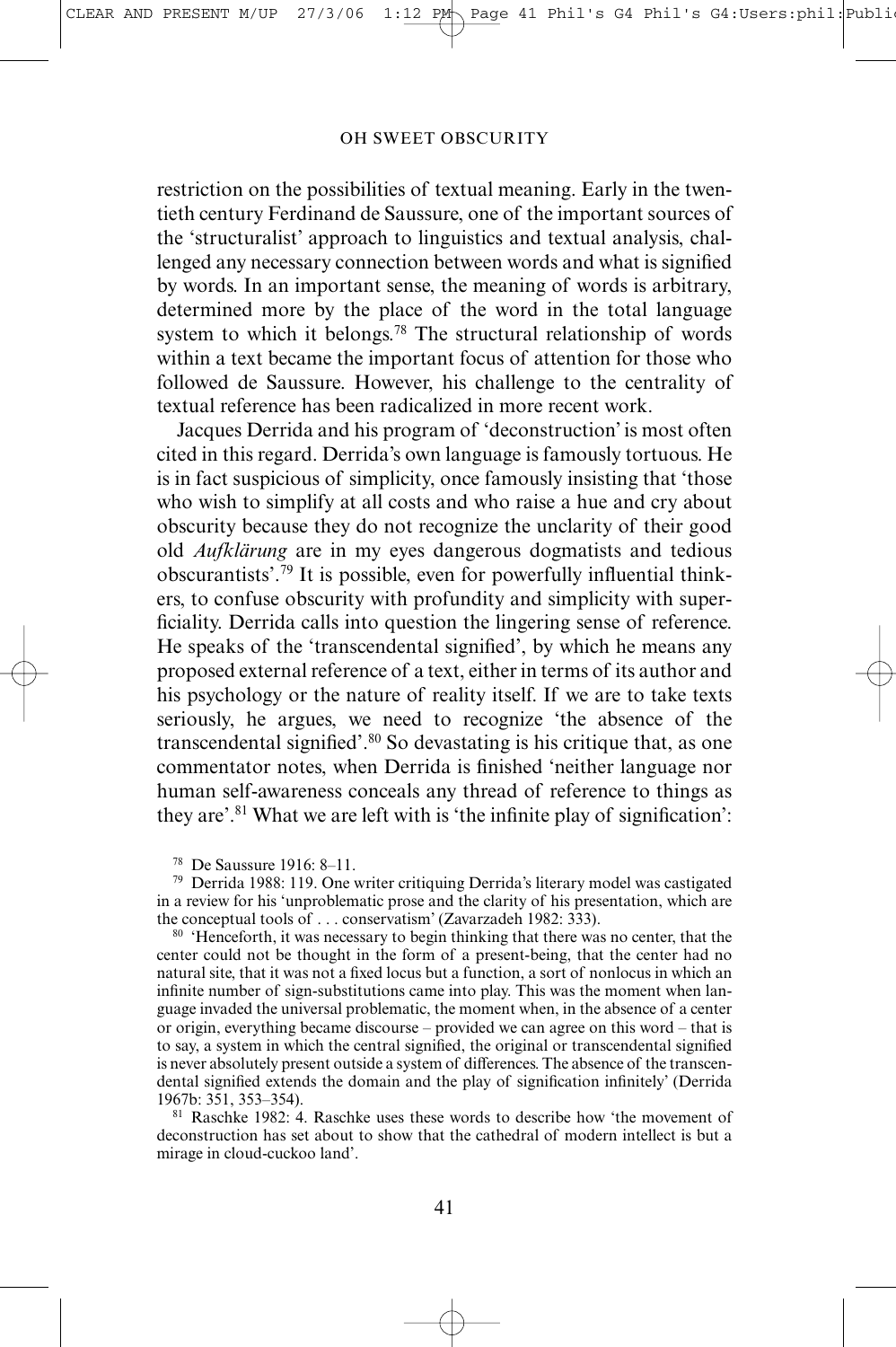one sign simply referring to another and that to another and so on.<sup>82</sup> Once we recognized this 'absence of the transcendental signified', writing, and indeed meaning itself, takes on a different appearance: 'From the moment that there is meaning there are nothing but signs. We think only in signs.'83

Derrida's talk of 'the infinite play of signification' has led some to suggest that a commitment to the essential indeterminacy of meaning is a critical element of his deconstructionist program. The play never ends and we cannot prematurely decide upon *the* meaning of a text. Certainly, when signs refer only to each other and 'acquire what sense they have from their contrast with other signs', meaning itself retains very little stability.84 There is always another sign. In such a climate all talk of the clarity of this text, the Bible, sounds like a nostalgic if not frantic search for certainty and security. Such an interpretative utopia just doesn't exist. It is time to let go.

Once again Paul Ricœur has something to say at this point. Unlike Derrida, he wishes to retain a place for both sense (what is said) and reference (that about which it is said). Descriptive texts in particular do more than just endlessly move from sign to sign. Yet his idea of reference is not just a return to the classical model. Texts such as the Bible present their readers with a possible world, perhaps a number of such worlds, which they are invited to inhabit. There is still a world that matters and to which the text refers, but it is a world generated by the text itself.85

4. *We can no longer talk about 'the plain meaning' of a text*. This is the conclusion of much contemporary literary criticism. Against the temptation to be unequivocal and our constitutional tendency towards closure,<sup>86</sup> we are faced with the reality of interpretative difficulty and a variety of possible readings of any text, let alone the Bible. Not many take the extreme position of Derrida and suggest an inescapable and infinite play. Umberto Eco, for example, has insisted that the interpretative possibilities are not in fact limitless. We can in fact identify those interpretations that are contextually illegitimate.<sup>87</sup> Yet he too rejects any suggestion that there is a single plain meaning:

<sup>84</sup> Vanhoozer 1998: 62.

 $87$  '[M]any modern theories are unable to recognize that symbols are paradigmatically open to infinite meanings but syntagmatically, that is, textually, open only to the indefinite, but by no means infinite, interpretations allowed by the context' (Eco 1990: 21).

<sup>82</sup> Derrida 1967a: 49.

<sup>83</sup> Derrida 1967a: 50.

<sup>85</sup> Ricœur 1976: 36.

<sup>86</sup> Kermode 1979: 65. See the brief discussion in Callahan 2001: 259–262.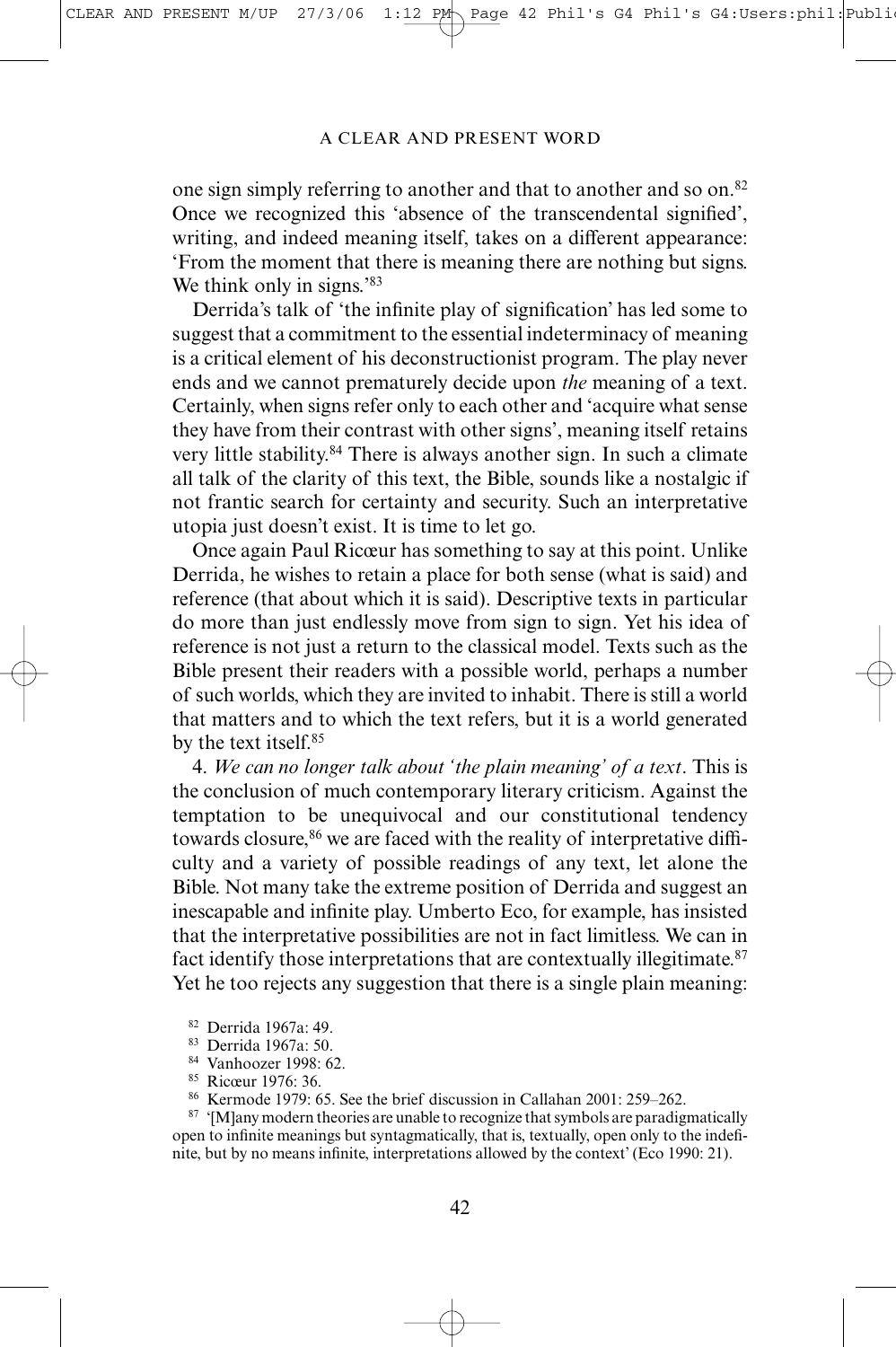To recognize this principle [the principle of contextual limitation] does not mean to support the 'repressive' idea that a text has a unique meaning, guaranteed by some interpretive authority. It means, on the contrary, that any act of interpretation is a dialectic between openness and form, initiative on the part of the interpreter and contextual pressure.<sup>88</sup>

The process of understanding a text as it has been unfolded since the 1960s or 1970s is indeed a complex one. To speak of the clarity of the Scripture in a context informed by that discussion sounds a little quaint or perhaps reactionary. It raises too many questions and ignores too much scholarship. Whose plain reading are you talking about? Aren't you prematurely closing down the conversation? What is left to justify your privileging of this particular perspective?

## *Theology in the postmodern setting: A struggle for identity*

Theology at the beginning of the twenty-first century has not escaped either the pressures of pluralism or the challenges to certainty and confidence that have made such a mark on contemporary philosophy and literary theory. Ecumenism and interfaith dialogue have become vital concerns of denominational bodies and are more insistent in their demands for a review of both the style and content of traditional theological work. From the other direction it appears as if the theological academy has rediscovered its ecclesial responsibilities, with a renewed emphasis on the community of faith as the proper context for theological reflection.<sup>89</sup> There is also a new tentativeness discernible in some contemporary theological writing, matched with (and perhaps arising from) a determination to avoid comparison with fundamentalism, a term that lost whatever residual value it might have had on 11 September 2001. Dogmatism is pounced upon wherever it appears.

A feature of theology in both its Protestant and Catholic modes since the 1970s has been a surge of interest in the doctrine of God, and more particularly the doctrine of the Trinity. When writing the preface for the second edition of his *The Promise of Trinitarian Theology* in 1997, Colin Gunton was led to remark, 'suddenly we are

<sup>88</sup> Eco 1990: 21.

<sup>89</sup> E.g. the collection of essays in honour of Thomas Gillespie entitled *Theology in the Service of the Church* (Aston 2000).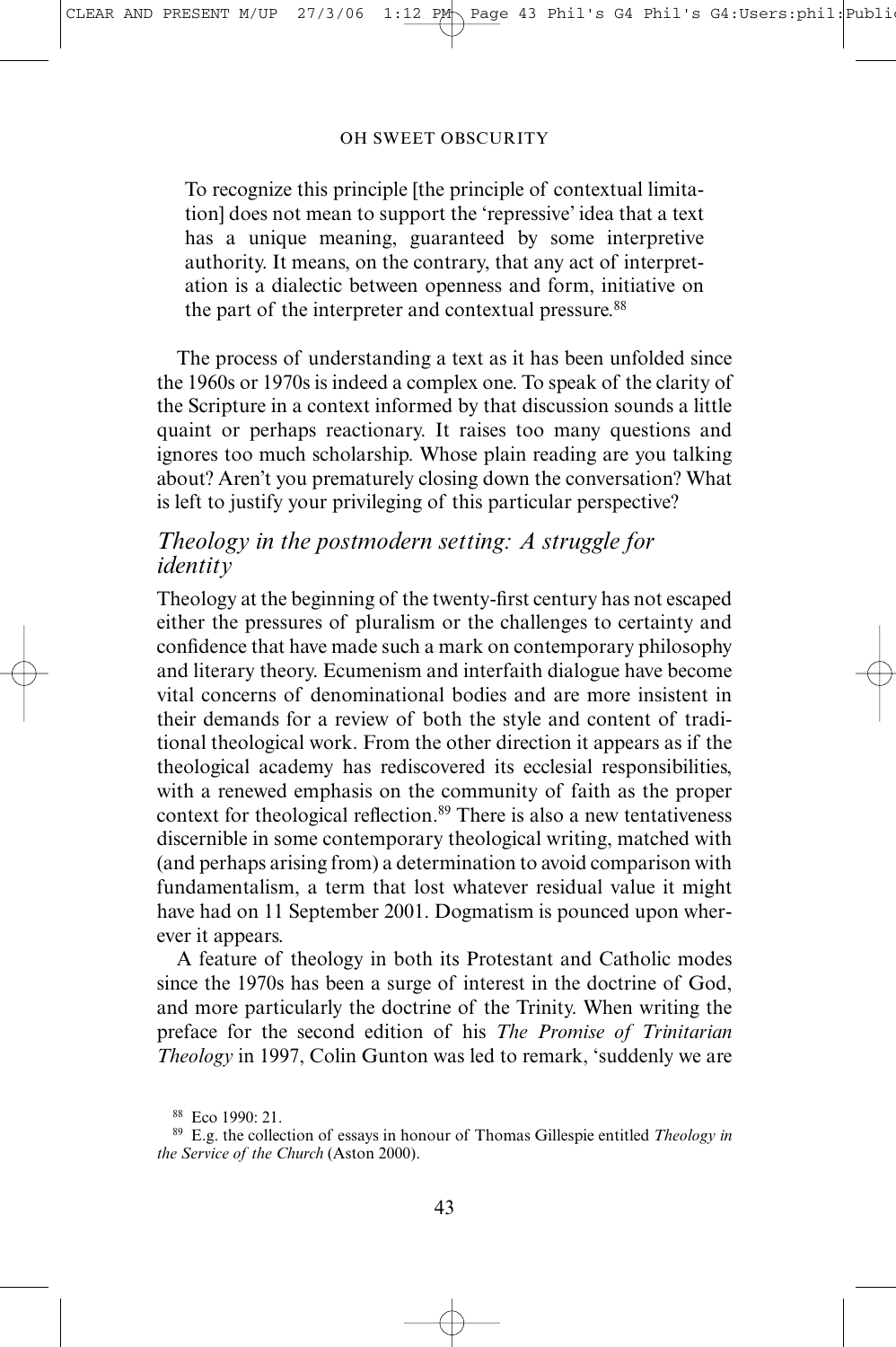all trinitarians, or so it would seem'.<sup>90</sup> God is at the centre of theological reflection again, even those forms of it that accent the category of mystery and reappropriate the resources of the apophatic tradition. Of course in certain significant traditions God had never left centre stage, and certain forms of contemporary trinitarian reflection, it must be said, are overly concerned about the utility of the doctrine in a way that betrays a lingering inclination towards anthropocentric thinking. Nevertheless, this fresh appreciation of the fact that the way we think about God shapes the way we think about everything else has energized Christian theology at the turn of the millennium.

Some contemporary theologies have embraced postmodernism, arguing that it provides the tools with which to combat the aggressively secular and sometimes explicitly anti-Christian elements of modernism on the one hand and the rationalism of conservative elements within the Christian community on the other.<sup>91</sup> In a postmodern world, theology and church life need a new face, witness the arrival of post-conservative,<sup>92</sup> post-evangelical<sup>93</sup> and post-liberal<sup>94</sup> theologies, and, to choose just one example, the emerging church movement.<sup>95</sup> In a postmodern world, Christian evangelism and apologetics need not be constrained by modernist notions of proof and evidence. In a postmodern world, reflection means so much more than thinking, and theology means so much more than arguments about biblical texts and their implications. Postmodernism retains its flavour of protest even in the theological sphere, challenging authoritative traditions of exegesis and doctrine, and calling on us not to choose comfort and closure over authentic Christian existence. At its most radical edge, postmodern thinking provides 'a hermeneutic for the death of God'.96 At its best, as David Tracy observes,

postmodern theology is an honest if sometimes desperate attempt to let God as God be heard again; disrupting modern historical consciousness, unmasking the pretensions of modern

<sup>90</sup> Gunton 1997: xv.

 $92$  E.g. Grenz 2000; Grenz & Franke 2001.

<sup>94</sup> Lindbeck 1984; Liechty 1990; Lindbeck 2002.

<sup>95</sup> Long 2004; McLaren 2004. See the recent response to the emerging church movement in Carson 2005.

<sup>96</sup> Taylor 1984: 6.

<sup>&</sup>lt;sup>91</sup> Some of the more positive Christian responses to postmodernism include those from John R. Franke, Stanley Grenz, Carl Raschke and Merold Westphal (Grenz & Franke 2001; Raschke 2004; Westphal 2001).

<sup>93</sup> Tomlinson 1995.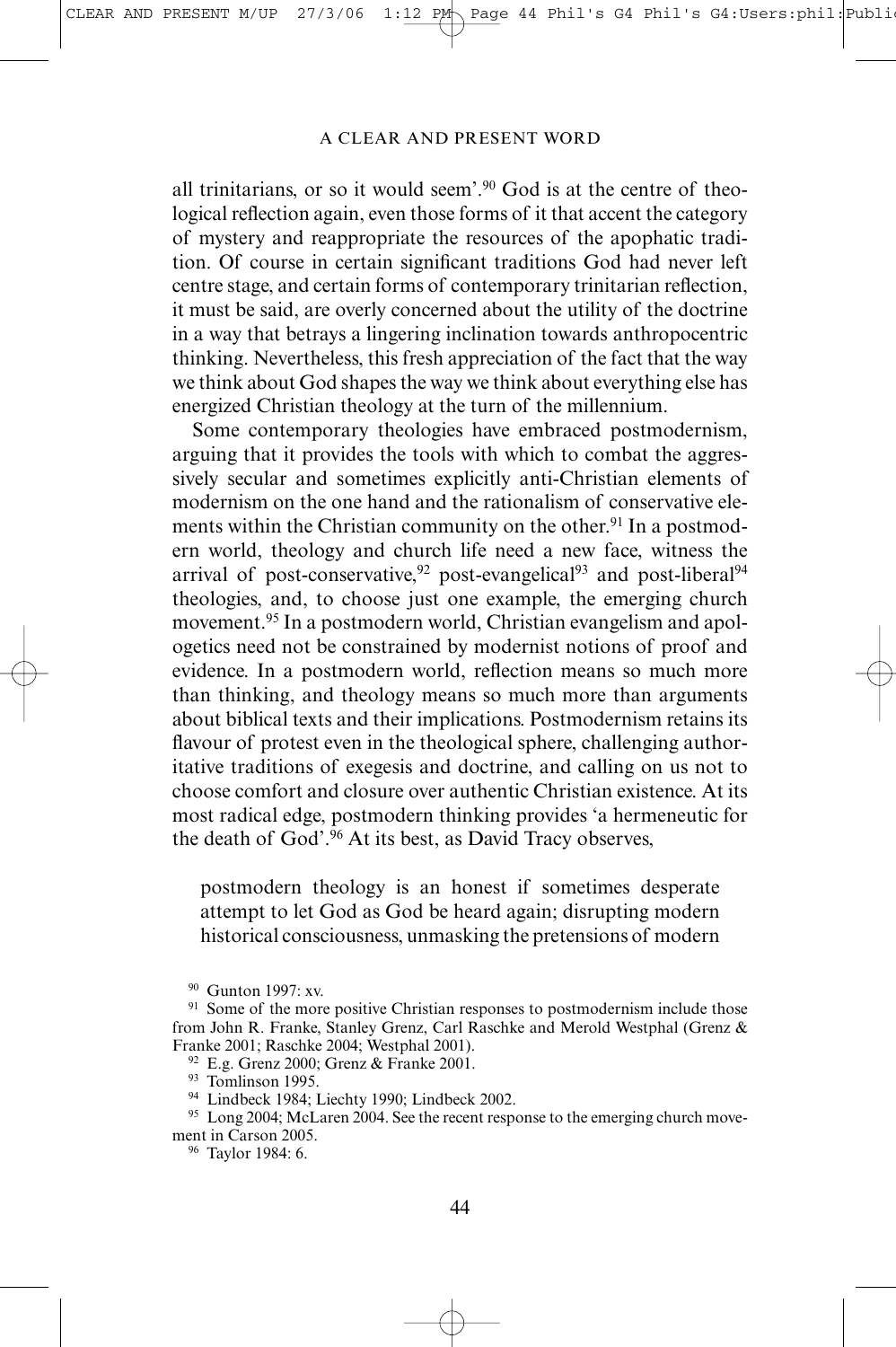rationality, demanding that attention be paid to all those others forgotten and marginalized by the modern project. *Theos* has returned to unsettle the dominance of modern *logos*. 97

Nevertheless, the influence of postmodernism on Christian theology has not gone unchallenged. A number of serious critiques have been published in recent years. The timely challenge to modernist hubris is applauded while some postmodern analysis is disputed and many of its own positive proposals are revealed to be incoherent and destructive of biblical and creedal Christianity.98 Nevertheless, movements in theology always seem to lag behind larger intellectual currents, so while postmodernism may be beginning to fade in the academy generally, its challenge to classical Christian theology may well be felt for some time yet.

Once again these developments have had a significant impact on contemporary attempts to explain the Christian doctrine of Scripture in general and the clarity of Scripture in particular. In addition to rehearsing the traditional objections we examined earlier, classical accounts of the doctrine are regularly described today as rationalistic or overstated, even charged with attributing to the biblical text a perfection that is God's alone.<sup>99</sup> Some contemporary writers cast further doubt upon the doctrine by suggesting its natural home is nineteenth- and twentieth-century fundamentalism, replete as that was with debts to its modernist context. The clarity of Scripture is thus caught up in the persistent and somewhat frantic assaults upon the doctrine of biblical inerrancy.100 Others draw attention to the way the doctrine functions within a particular theological tradition, arising out of a polemical context and reinforcing conservative readings. Here is a powerful instrument to effect theological closure, generating a 'totalising intepretation that brooks no dissent'.101 Faced with such charges, contemporary accounts to affirm Scripture's clarity sometimes seem tangled, pessismistic and defensive.102

<sup>&</sup>lt;sup>97</sup> Tracy 1994: 37.

<sup>&</sup>lt;sup>98</sup> There are many such critiques, but amongst the most helpful are Carson 1996 and the stimulating collection of essays edited by Erickson, Helseth and Taylor (2004).

<sup>&</sup>lt;sup>99</sup> Webster 2005: 35, 43.

<sup>100</sup> Harris 1998: 288–289.

<sup>101</sup> Cowdell 2004: 123.

<sup>102</sup> Callahan 2001: 48.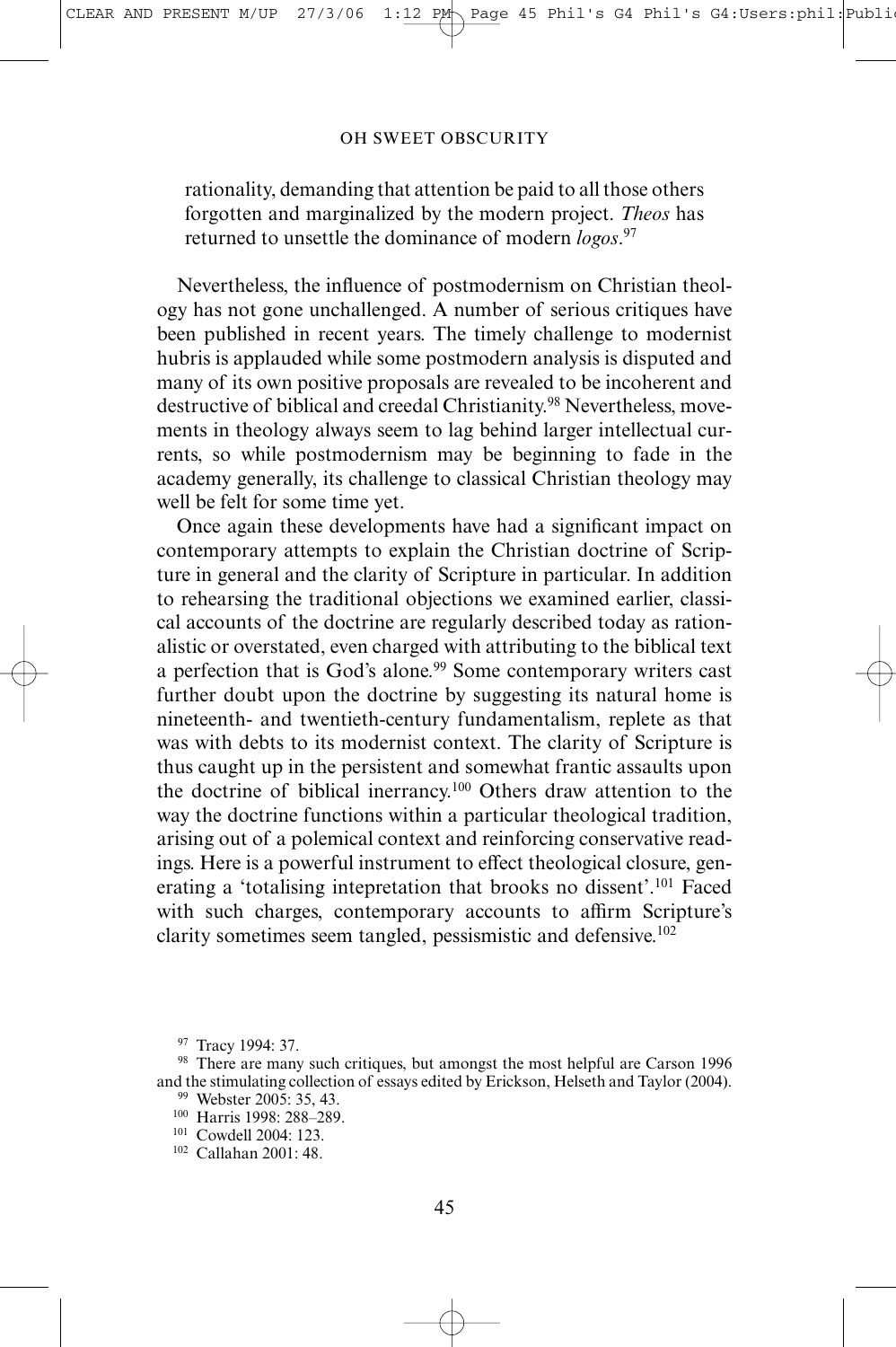## A reason to think again

Given these challenges to the doctrine, some very ancient and others the product of contemporary trends in thought and practice, any restatement of the clarity of Scripture might seem doomed to derision. Perhaps this explains the virtual disappearance of the doctrine from recent theological discussion. However, this is an historical anomaly. The doctrine of the clarity of Scripture has a long and honourable pedigree. It is demonstrably more than a construct of the sixteenth-century Reformation or a nineteenth-century alliance with modernist epistemological optimism.103 Affirmations of Scripture's clarity have stubbornly persisted despite the best efforts of their detractors, and most recently sophisticated theological arguments have been presented for taking those affirmations with the utmost seriousness.<sup>104</sup> There are good reasons to think again about this neglected doctrine.

Perhaps chief amongst them is the impact that the neglect of this doctrine has upon the lives of the people of God. Neglect or dismissal of the clarity of Scripture almost inevitably undermines all talk of the authority of Scripture. How is a text supposed to function authoritatively if its meaning is considered to be inaccessible? The history of the European churches in the centuries just prior to the Reformation would seem to be eloquent testimony to the reality of such a consequence. As one contemporary writer puts it, 'yielding to the word is premised upon its clarity'.105 The outworking of this principle in a negative direction can be seen in a number of current ethical debates. Few are willing to deny the authority of Scripture in principle, but there is a disturbing reluctance on the part of many to allow Scripture to have the final word, precisely because this conviction concerning its clarity has been lost.

All the objections and qualifications we have examined in this chapter are answerable and in fact have been answered in the long history of this doctrine. It is surprising how little is really new in the contemporary confusion. Classic Christian confidence that the

<sup>103</sup> See, amongst others, Whitaker 1588: 393–401; and Callahan 2001: 50–159. Note Callahan's conclusion that 'the subject of Scripture's clarity and obscurity neither begins nor ends with the Protestant Reformation', even if 'what Protestantism does with perspicuity is somewhat unique in that the subject becomes more prominent in its own right' (159).

<sup>&</sup>lt;sup>104</sup> I think particularly of recent work by John Webster of the University of Aberdeen. Webster 2003a: 91–101; 2005: 33–67.

<sup>105</sup> Callahan 2001: 268. See also Carson 1997: 97.